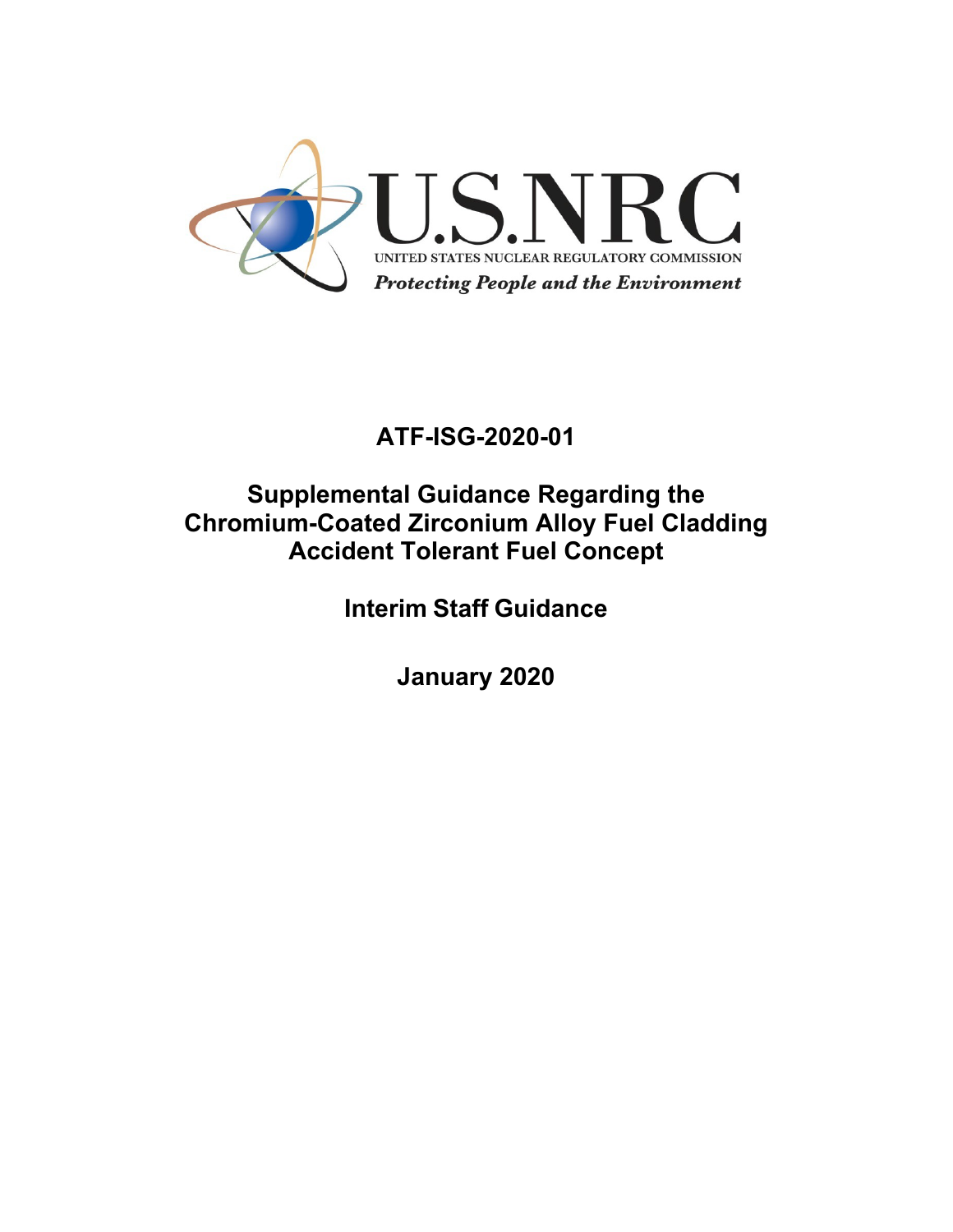# **ATF-ISG-2020-01 Supplemental Guidance Regarding the Chromium-Coated Zirconium Alloy Fuel Cladding Accident Tolerant Fuel Concept**

**Interim Staff Guidance**

**ADAMS Accession Nos.:** Pkg – ML19343A075; ISG – ML19343A121; FRN – ML1919343A089 \* via e-mail

| <b>OFFICE</b> | NRR/DORL/LLPB/PM | NRR/DSS/SFNB/TR | NRR/DSS/SFNB/TR | NRR/DSS/SNSB/BC | NRR/DSS/SFNB/BC        |
|---------------|------------------|-----------------|-----------------|-----------------|------------------------|
| <b>NAME</b>   | MOrenak*         | ASmith*         | JWhitman*       | JBorromeo*      | RLukes*                |
| <b>DATE</b>   | 12/09/19         | 12/09/19        | 12/16/19        | 12/12/19        | 12/09/19               |
| <b>OFFICE</b> | RES/DSA/D        | NMSS/DFM/DD     | NRR/DSS/D       | NRR/DRO/IRSB/BC | NRR/DRO/D              |
| <b>NAME</b>   | MCase*           | CRegan*         | JDonoghue*      | PMcKenna*       | CMiller* for C.Araguas |
| <b>DATE</b>   | 12/10/19         | 12/19/19        | 12/12/19        | 12/17/19        | 12/19/19               |
| <b>OFFICE</b> | <b>OGC</b>       | NRR/DRO/IRSB    | NRR/DRO/IRSB/PM |                 |                        |
| <b>NAME</b>   | KGamin*          | BCurran*        | TGovan          |                 |                        |
| <b>DATE</b>   | 12/20/19         | 01/02/2020      | 01/03/2020      |                 |                        |

**OFFICIAL RECORD COPY**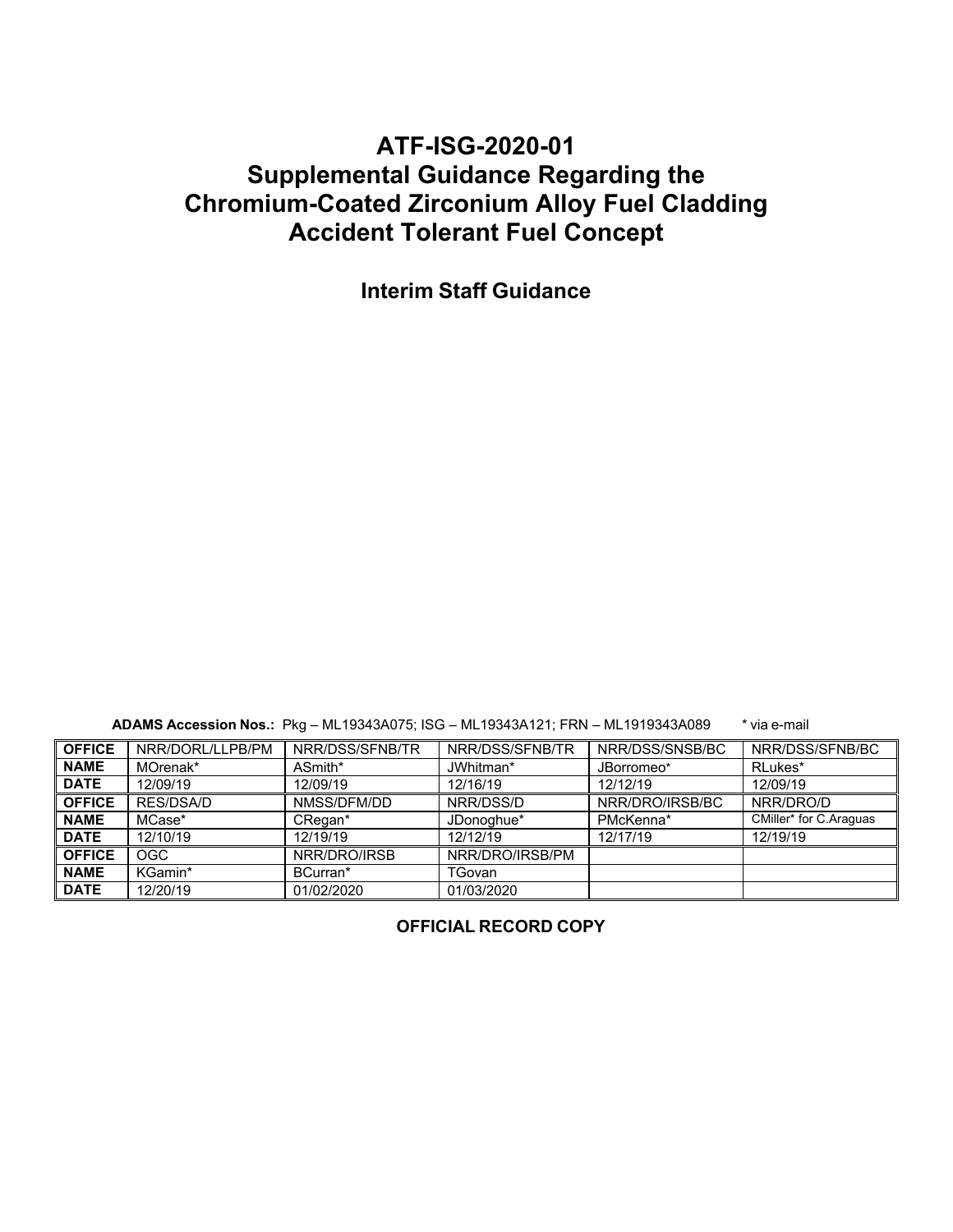# **INTERIM STAFF GUIDANCE**

# **Supplemental Guidance Regarding the Chromium-Coated Zirconium Alloy Fuel Cladding Accident Tolerant Fuel Concept ATF-ISG-2020-01**

# **PURPOSE**

The U.S. Nuclear Regulatory Commission (NRC) staff is providing this interim staff guidance (ISG) to facilitate the staff's understanding of the in-reactor phenomena important to safety for the chromium-coated zirconium alloy fuel cladding concept being pursued by several U.S. fuel vendors as part of the U.S. Department of Energy's accident tolerant fuel (ATF) program.

# **BACKGROUND**

This ISG is intended to provide guidance for the NRC staff reviewing applications involving fuel products with chromium-coated zirconium alloy cladding. For coated claddings of this type, a phenomena identification and ranking table (PIRT) was generated for the NRC by Pacific Northwest National Laboratory; the guidance provided in this ISG extensively references the resulting PIRT report, "Degradation and Failure Phenomena of Accident Tolerant Fuel Concepts: Chromium Coated Zirconium Alloy Cladding," issued June 2019 (Reference 1). The suggested cladding properties specified acceptable fuel design limits and new failure mechanisms sections from the PIRT report are replicated in Appendices B and C. These appendices supersede Sections 5.1 and 5.2 of the PIRT report.

This ISG is not intended as standalone review guidance but instead supplements NUREG-0800, "Standard Review Plan for the Review of Safety Analysis Reports for Nuclear Power Plants: LWR Edition" (SRP) (Reference 2), Section 4.2, "Fuel System Design," and discusses the potential impact of coated claddings on reviews performed under SRP Section 4.3, "Nuclear Design," SRP Section 4.4, "Thermal and Hydraulic Design," and SRP Chapter 15, "Transient and Accident Analysis." In addition to the guidance provided in this ISG, reviewers of coated cladding applications should familiarize themselves with the PIRT report and with the relevant sections of the SRP.

The PIRT report and this ISG focus primarily on metallic chromium coatings applied to a zirconium alloy base metal, with some additional discussion that is applicable to chromium-based ceramic coatings. Reviewers of submittals on ceramic chromium-coated zirconium alloy claddings should carefully read the PIRT report to determine its applicability to the review.

This ISG does not apply to reviews of fuel products other than metallic or ceramic chromium-based coatings on a zirconium alloy substrate. The use of the term "coated cladding" in this document refers specifically to chromium-based coatings.

# **RATIONALE**

The current review guidance in the SRP assumes the use of uranium dioxide fuel pellets contained within zirconium alloy-based fuel cladding and is targeted to specific degradation and failure modes associated with that material. Based on this fact, along with the aggressive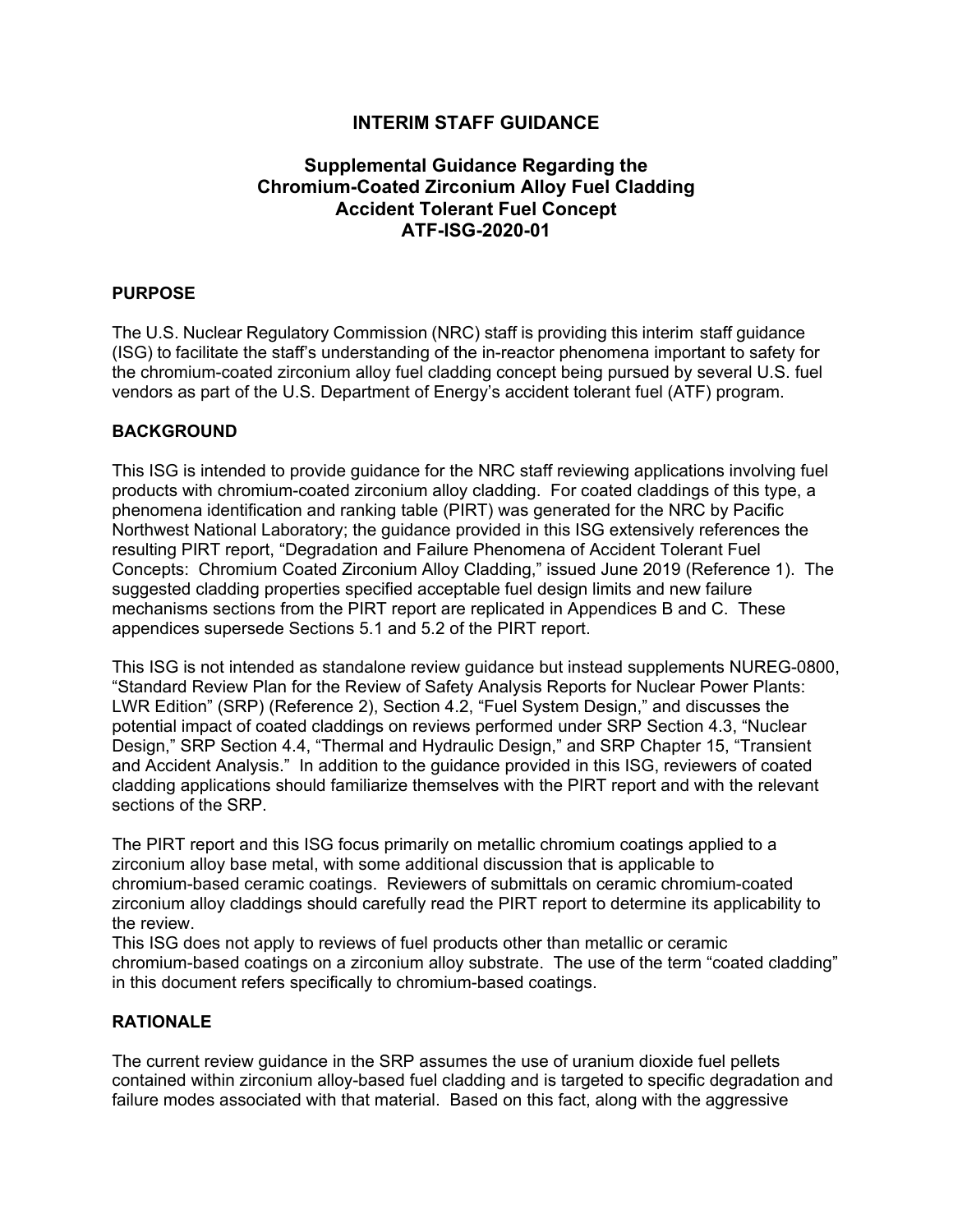development timelines of U.S. Department of Energy and industry ATF programs, the NRC staff proactively developed a plan, "Project Plan to Prepare the U.S. Nuclear Regulatory Commission for Efficient and Effective Licensing of Accident Tolerant Fuels," issued September 2018 (ATF Project Plan) (Reference 3), to outline a preparation strategy for ensuring staff readiness to perform timely licensing reviews. This ISG will serve as the concept-specific licensing roadmap for chromium-coated zirconium alloy cladding that is detailed as part of the strategy included in the ATF Project Plan.

# **APPLICABILITY**

This guidance applies to the following entities:

- All holders of and applicants for an operating license or construction permit for a nuclear power reactor under Title 10 of the *Code of Federal Regulations* (10 CFR) Part 50, "Domestic Licensing of Production and Utilization Facilities," except those that have permanently ceased operations and have certified that fuel has been permanently removed from the reactor vessel.
- All holders of and applicants for a power reactor early site permit, combined license, standard design approval, or manufacturing license under 10 CFR Part 52, "Licenses, Certifications, and Approvals for Nuclear Power Plants." All applicants for a standard design certification, including such applicants after initial issuance of a design certification rule.
- All holders of and applicants for a power reactor early site permit, combined license, standard design certification, standard design approval, or manufacturing license referencing a small modular reactor design under 10 CFR Part 52, "Licenses, Certifications, and Approvals for Nuclear Power Plants." Small modular reactors are defined using the International Atomic Energy Agency definition of small and medium-sized reactors with an electrical output of less than 700 megawatts.
- All contractors and vendors that supply basic components to NRC licensees under 10 CFR Part 50 or 10 CFR Part 52.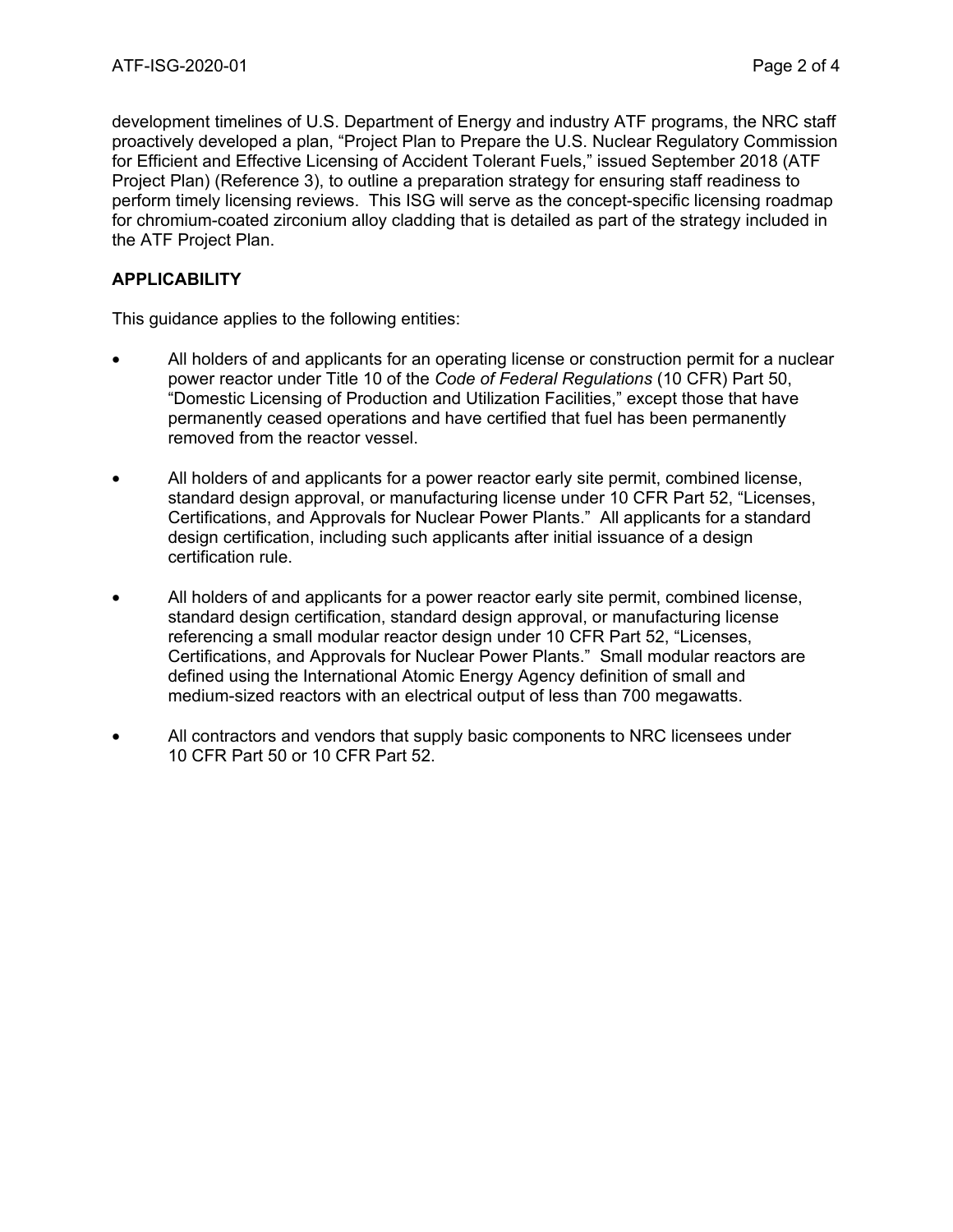# **GUIDANCE**

The information contained in Appendix A to this ISG provides supplemental guidance to Chapters 4 and 15 of the SRP for NRC reviewers. The foundation for this additional guidance is the chromium-coated cladding PIRT report.

#### **IMPLEMENTATION**

The NRC staff will use the information contained in this ISG to review degradation and failure mechanisms for chromium-coated zirconium alloy fuel cladding such that the staff can assess their impact on the acceptance criteria contained in SRP Sections 4.2, 4.3, and 4.4 and SRP Chapter 15, and ultimately, the applicant or licensees compliance with applicable regulatory requirements.

# **BACKFITTING AND ISSUE FINALITY DISCUSSION**

Issuance of this ISG does not constitute a backfit as defined in 10 CFR 50.109(a)(1) and is not otherwise inconsistent with the issue finality provisions in 10 CFR Part 52. Thus, the NRC staff did not prepare a backfit analysis for the issuance of this ISG.

The NRC's position is based upon the following considerations:

- 1. The ISG positions do not constitute backfitting, inasmuch as the ISG is guidance directed to the NRC staff with respect to its regulatory responsibilities. The ISG provides interim guidance to the staff on how to review certain requests. Changes in guidance intended for use by only the staff are not matters that constitute backfitting as that term is defined in 10 CFR 50.109 or involve the issue finality provisions of 10 CFR Part 52.
- 2. Backfitting and issue finality—with certain exceptions discussed in this section—do not apply to current or future applicants. Applicants and potential applicants are not, with certain exceptions, the subject of either the Backfit Rule or any issue finality provisions under 10 CFR Part 52. This is because neither the Backfit Rule nor the issue finality provisions of 10 CFR Part 52 were intended to apply to every NRC action that substantially changes the expectations of current and future applicants. The exceptions to the general principle are applicable whenever a 10 CFR Part 50 operating license applicant references a construction permit or a 10 CFR Part 52 combined license applicant references a license (e.g., an early site permit) and/or an NRC regulatory approval (e.g., a design certification rule) for which specified issue finality provisions apply. The NRC staff does not currently intend to impose the positions represented in this ISG in a manner that constitutes backfitting or is inconsistent with any issue finality provision of 10 CFR Part 52. If in the future the NRC staff seeks to impose positions stated in this ISG in a manner that would constitute backfitting or be inconsistent with these issue finality provisions, the NRC staff must make the requisite showing as set forth in the Backfit Rule or address the regulatory criteria set forth in the applicable issue finality provision, as applicable, that would allow the staff to impose the position.
- 3. The NRC staff has no intention to impose the ISG positions on existing nuclear power plant licensees either now or in the future (absent a voluntary request for a change from the licensee). The staff does not intend to impose or apply the positions described in the ISG to existing (already issued) licenses (e.g., operating licenses and combined licenses). Hence, the issuance of this ISG—even if considered guidance subject to the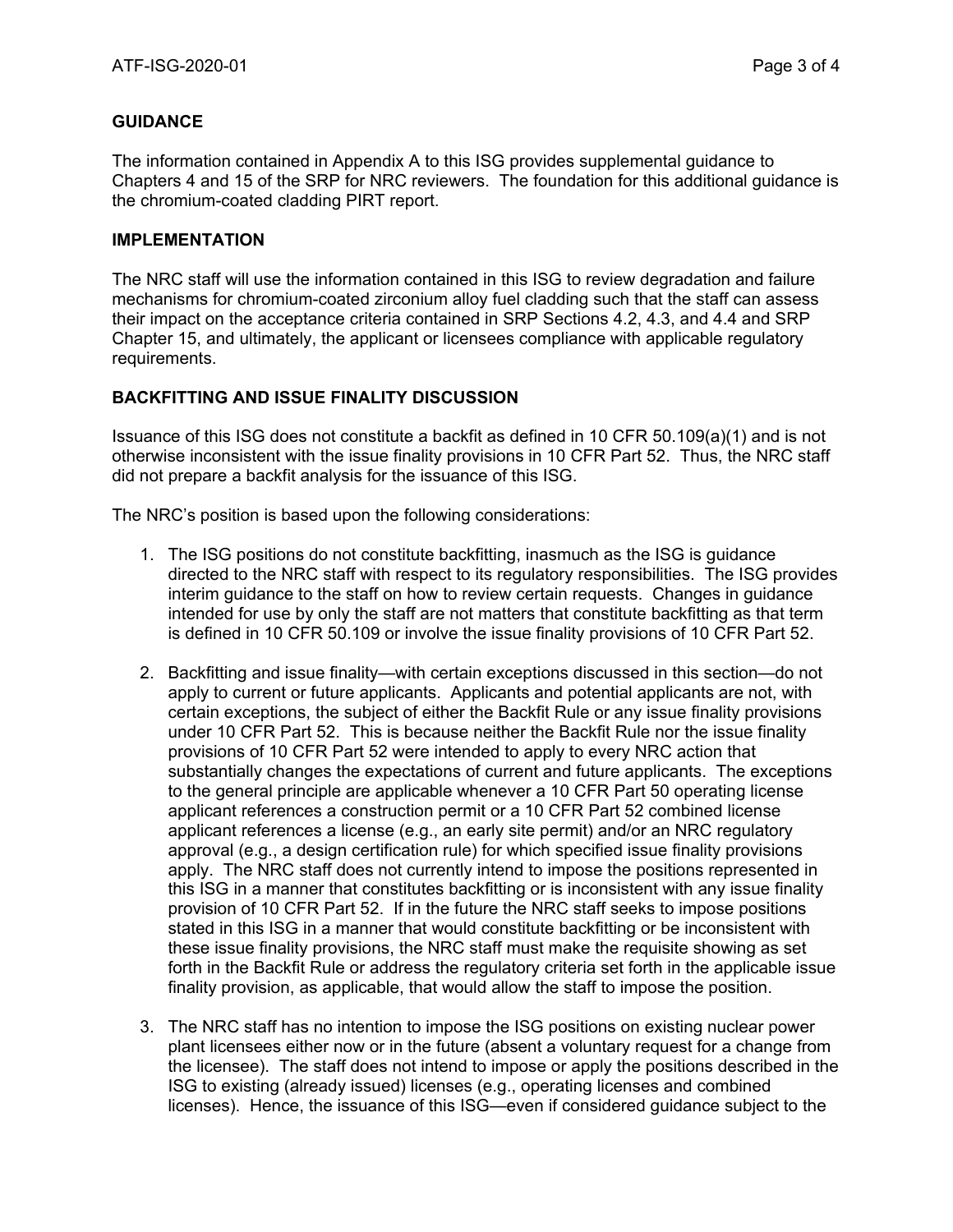Backfit Rule or the issue finality provisions in 10 CFR Part 52— would not need to be evaluated as if it were a backfit or as being inconsistent with issue finality provisions. If, in the future, the NRC staff seeks to impose a position in the ISG on holders of already issued licenses in a manner that would constitute backfitting or does not provide issue finality as described in the applicable issue finality provision, then the staff must make a showing as set forth in the Backfit Rule or address the criteria set forth in the applicable issue finality provision, as applicable, that would allow the staff to impose the position.

#### **CONGRESSIONAL REVIEW ACT**

This ISG is a rule as defined in the Congressional Review Act (5 U.S.C. 801-808). However, the Office of Management and Budget has not found it to be a major rule as defined in the Congressional Review Act.

#### **FINAL RESOLUTION**

By 2025, this information is expected to be incorporated into SRP Chapter 4, "Reactor," and SRP Chapter 15. Following the transition of this guidance to the SRP, this ISG will be closed.

# **APPENDICES**

- A. Supplemental Guidance for Standard Review Plan Chapters 4 and 15
- B. Cladding Material Property Correlations
- C. Specified Acceptable Fuel Design Limits
- D. References
- E. Analysis of Public Comment Resolution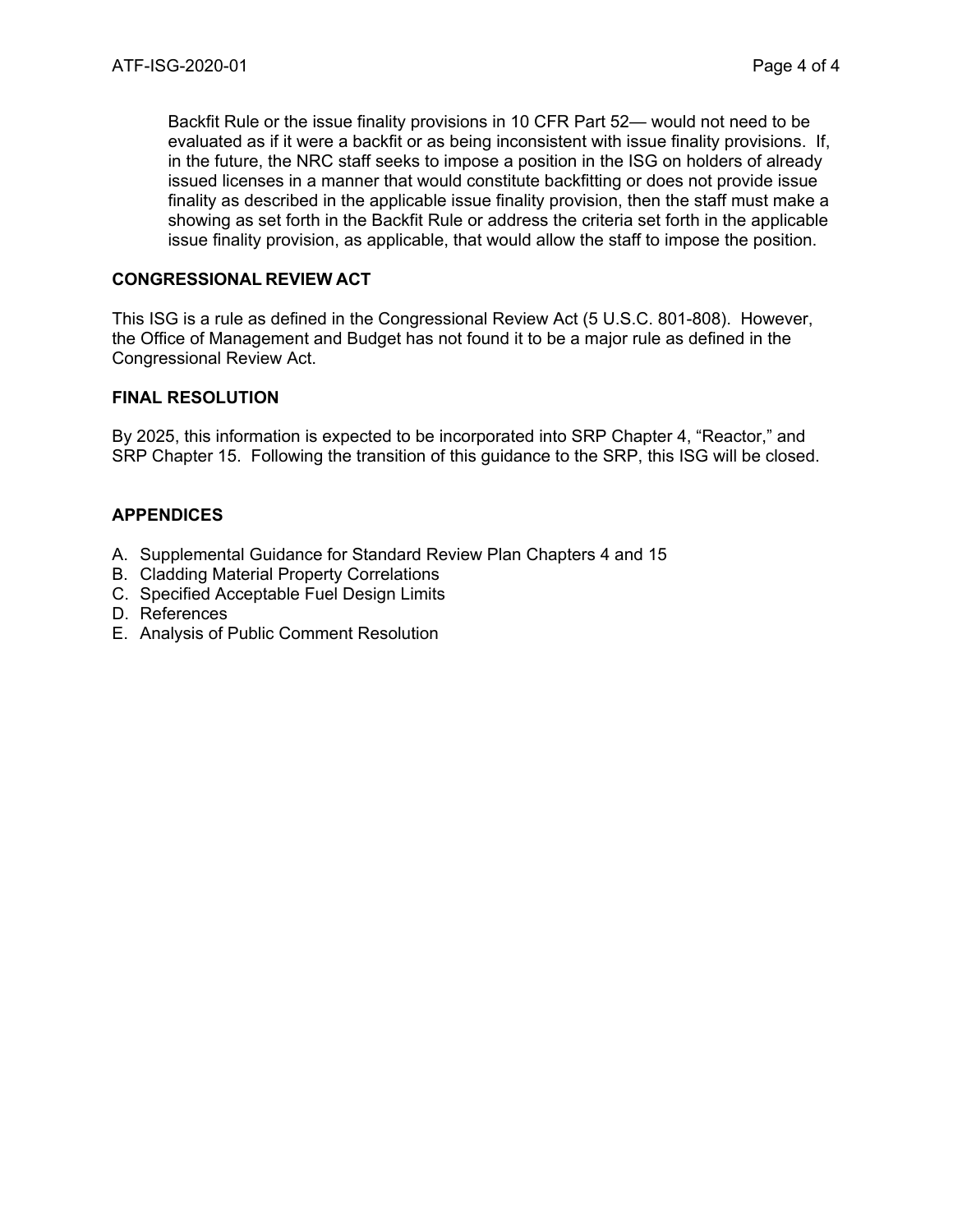# **APPENDIX A**

# **Supplemental Guidance for Standard Review Plan Chapters 4 and 15**

# **NUREG-0800—Chapter 4, Section 4.2, "Fuel System Design"**

For reviews of new fuel products where the only change from an existing approved fuel design that utilizes zirconium alloy cladding is the adoption of chromium-coated cladding, the licensing of a new cladding alloy can be used as a model. While NUREG-0800, "Standard Review Plan for the Review of Safety Analysis Reports for Nuclear Power Plants: LWR Edition" (SRP), Chapter 4, "Reactor," Section 4.2, "Fuel System Design," covers additional requirements for the review of complete fuel systems, cladding reviews cover these three areas:

- (1) definition of specified acceptable fuel design limits (SAFDLs) for new cladding
- (2) material property correlations to be used in codes to ensure the new cladding satisfies the SAFDLs
- (3) any changes that must be made to existing methodologies to accommodate the new cladding

These topics will be discussed in more detail in the following sections.

While chromium coatings may only be a fraction of the thickness of the base cladding, they are designed to provide the following benefits over uncoated cladding:

- harder surface
	- improves cladding fretting performance and wear resistance
- negligible oxidation during normal operation
	- protects zirconium cladding from oxidation
	- protects zirconium cladding from hydrogen uptake
- improved high-temperature steam oxidation kinetics
	- reduced rate of corrosion and heat of oxidation
	- protects zirconium cladding from oxidation
	- reduced hydrogen liberation
- improved high-temperature strength

This interim staff guidance (ISG) does not attempt to set standards for the review of any credit or benefit applicants may request by demonstrating these improvements, as strategies for licensing these coated cladding concepts have not yet been submitted to the U.S. Nuclear Regulatory Commission (NRC). The reviewer of any coated cladding must, therefore, evaluate any proposed property improvements against the data provided by the applicant; the commentary in the phenomena identification and ranking table (PIRT) report generated for the NRC by Pacific Northwest National Laboratory, "Degradation and Failure Phenomena of Accident Tolerant Fuel Concepts: Chromium Coated Zirconium Alloy Cladding," issued June 2019 (Reference 1); and the guidance in this ISG. The reviewer must also evaluate whether the data provided support the full operating domain for the fuel and place appropriate limitations and conditions when necessary. Appropriately conservative assumptions based on the current understanding of the phenomena could be defined if explicit data does not exist. Finally, the NRC staff should ensure that, if an applicant wishes to take credit for coating behavior up to a certain burnup or during certain accident conditions, adherence of that coating to the substrate has been justified for the full operating domain.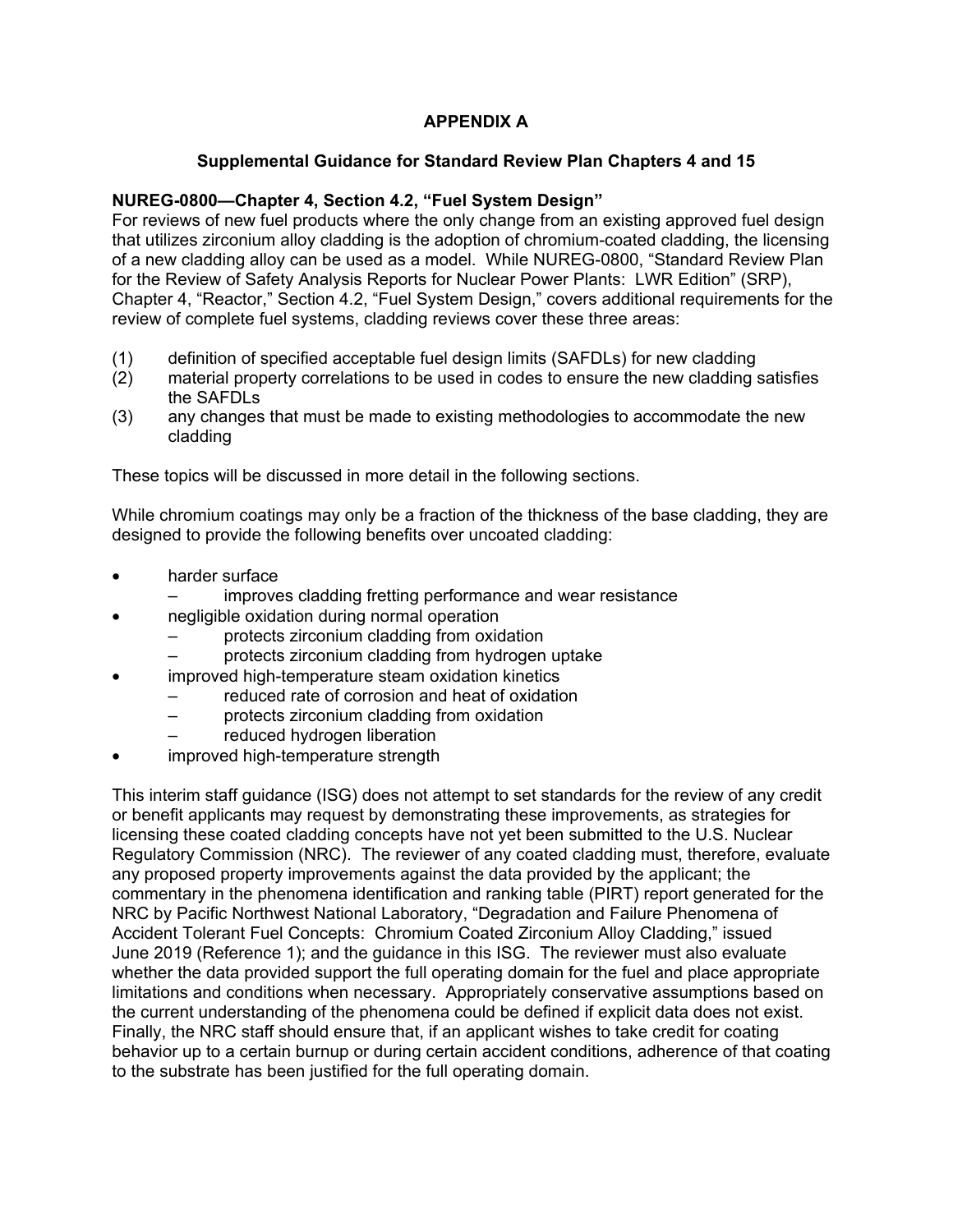## Definition of Specified Acceptable Fuel Design Limits for New Cladding

The SAFDLs mentioned in SRP Chapter 4, Section 4.2, under "SRP Acceptance Criteria, Design Bases," can be broadly separated into three general categories:

- (1) SAFDLs related to fuel assembly performance that are typically addressed by simple calculation, manufacturing controls, and historical data
- (2) SAFDLs related to fuel rod performance that are typically addressed for normal operation and anticipated operational occurrences (AOOs) using a thermal mechanical code
- (3) SAFDLs related to fuel rod performance that are typically addressed for accident conditions using a system analysis code with initial conditions provided by a thermal mechanical code

Each SAFDL listed in SRP Section 4.2 is included in Table 5.2 of the PIRT report and described in further detail in Appendix C to this ISG. These sections detail the expected and potential impact of the coatings on each SAFDL.

The reviewer should ensure that submittals for chromium-coated cladding address each of the SAFDLs where the PIRT report notes that additional concerns may exist. Table 5.3 of the PIRT report contains a summary of tests that could be performed to justify SAFDLs; however, the NRC does not require any specific testing to be performed, and applicants may be able to sufficiently address a SAFDL in an alternative fashion. If a topical report or other generic submittal is under review, some of the SAFDLs may be left to address in application-specific reviews, as plants apply for license amendments to load batch quantities of fuel with coated cladding. If this is the case, these should be noted in the safety evaluation for the application for the coated cladding product, typically as a condition or limitation.

Potential new damage mechanisms have been identified in Appendix C, Section C.4, of this ISG. The reviewer should ensure that these mechanisms have been ruled out sufficiently by the applicant for the domain approved by the NRC, that existing SAFDLs already protect against the mechanisms, or that new SAFDLs have been developed to protect against them.

Based upon an investigation of available performance testing and known data gaps, Section 6.4.2 of the PIRT report identified several performance concerns for chromium-coated zirconium alloys. The reviewer should ensure that these performance concerns have been ruled out sufficiently by the applicant for the domain approved by the NRC, that existing SAFDLs already protect against the damage mechanisms, or that new SAFDLs have been developed to protect against them.

The combination of prescriptive analytical limits in Title 10 of the *Code of Federal Regulations* (10 CFR) 50.46, "Acceptance Criteria for Emergency Core Cooling Systems for Light-Water Nuclear Power Reactors," namely, 2,200 degrees Fahrenheit (F) (1,204 degrees Celsius (C)) peak cladding temperature (PCT) and 17-percent equivalent cladding reacted maximum local oxidation, were established to preserve postquench ductility during a postulated loss-of-coolant accident (LOCA). These analytical limits for postquench ductility were based on ring compression tests conducted on zirconium cladding segments exposed to various levels of high-temperature steam oxidation. The point of nil-ductility was predicted by integrating time-at-temperature using the Baker-Just weight gain correlation, even though it was understood that cladding embrittlement is governed by oxygen diffusion into the base metal and is not directly related to the growth of the oxide layer.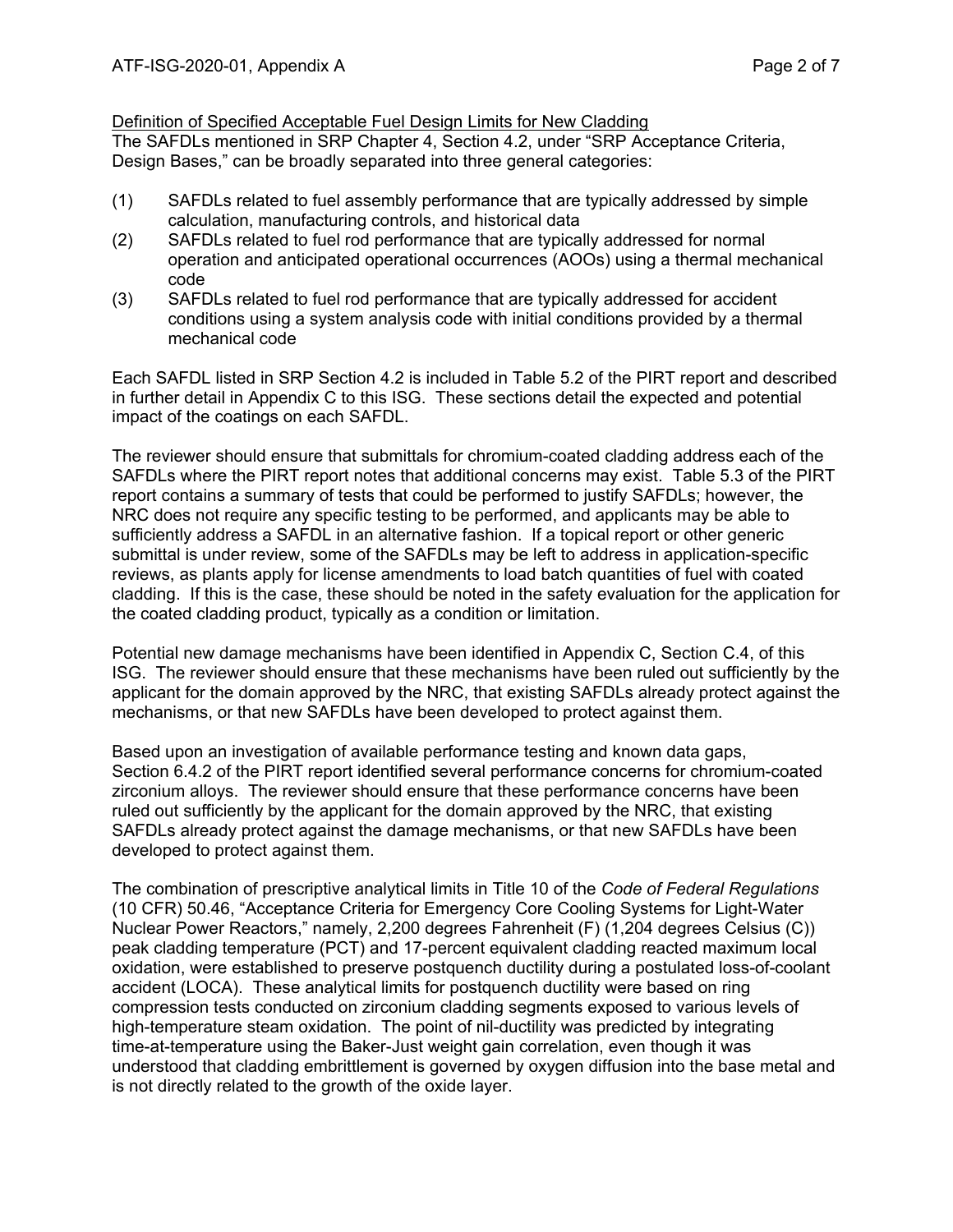Differences in oxidation kinetics between zirconium-based cladding and chromium-coated cladding change the relationship between oxygen diffusion and oxide growth. This issue is further complicated within the burst region where cladding inner diameter oxidation is based on zirconium alloy kinetics and cladding outer diameter oxidation would be based on chromium coating kinetics. Hence, the applicability of the 17-percent equivalent cladding reacted analytical limit and, more generally, the use of maximum local oxidation as a surrogate SAFDL for cladding embrittlement is questionable.

The NRC staff should ensure that, if the applicant elects to ignore the potential benefits expected with chromium coatings and continues to use the existing 10 CFR 50.46 analytical limits, then supporting evidence has been provided to demonstrate residual ductility of the coated cladding up to these analytical limits.

The NRC staff should ensure that, if the applicant elects to develop an alternative set of analytical limits, sufficient research and testing has been performed to justify those limits. NUREG/CR-7219, "Cladding Behavior during Postulated Loss-of-Coolant Accidents," issued July 2016 (Reference 4), identifies new degradation mechanisms that need to be considered. Furthermore, additional degradation mechanisms exist for zirconium alloy cladding above 2,200 degrees F (1,204 degrees C) and must be considered. Finally, burst node survival would need to be considered as the relationship between cladding embrittlement and burst node fracture toughness would change.

Section 4 of the PIRT report describes the zirconium-chromium phase diagram. The formation of a liquid phase at the eutectic point shown at 2,430 degrees F (1,332 degrees C), which is well below the melting point of either the chromium coating or the zirconium alloy substrate, is another concern with respect to establishing a PCT SAFDL. The reviewer should ensure that the applicant provides a sufficient empirical database to define performance metrics and analytical limits that preserve acceptable fuel rod behavior under LOCA conditions.

As described in Section 6.2.2 of the PIRT report, chromium coating may also impact the fuel rod ballooning characteristics under accident conditions. While no regulatory limits are currently defined to limit the extent of ballooning or the size of the rupture opening, concerns related to fuel fragmentation, relocation, and dispersal may warrant future SAFDLs for fuel rod burnup extensions beyond rod-average values of 62 gigawatt days per metric ton unit.

Material Property Correlations to Ensure Specified Acceptable Fuel Design Limits are Met Appendix B to this ISG provides a list of cladding material properties that are typically needed to adequately model fuel system response based on development and qualification of the NRC's independent fuel performance code, FRAPCON, and previously approved thermal-mechanical codes. These property correlations are then used by the thermal-mechanical codes to demonstrate compliance with the SAFDLs. This approval may come at the topical report review stage, if an applicant demonstrates that the SAFDL is satisfied for the entire design and operating domain, or a methodology may be approved to be used for each licensee that wishes to load the fuel.

The PIRT report also suggests two paths that an applicant may take to analyze each property: treating the cladding and coating as separate layers and treating the cladding and coating together as a composite material. A subset of the composite material strategy may be to demonstrate that the coating will have a negligible impact on a property and to use the property of the underlying substrate. Any of these paths may be appropriate provided sufficient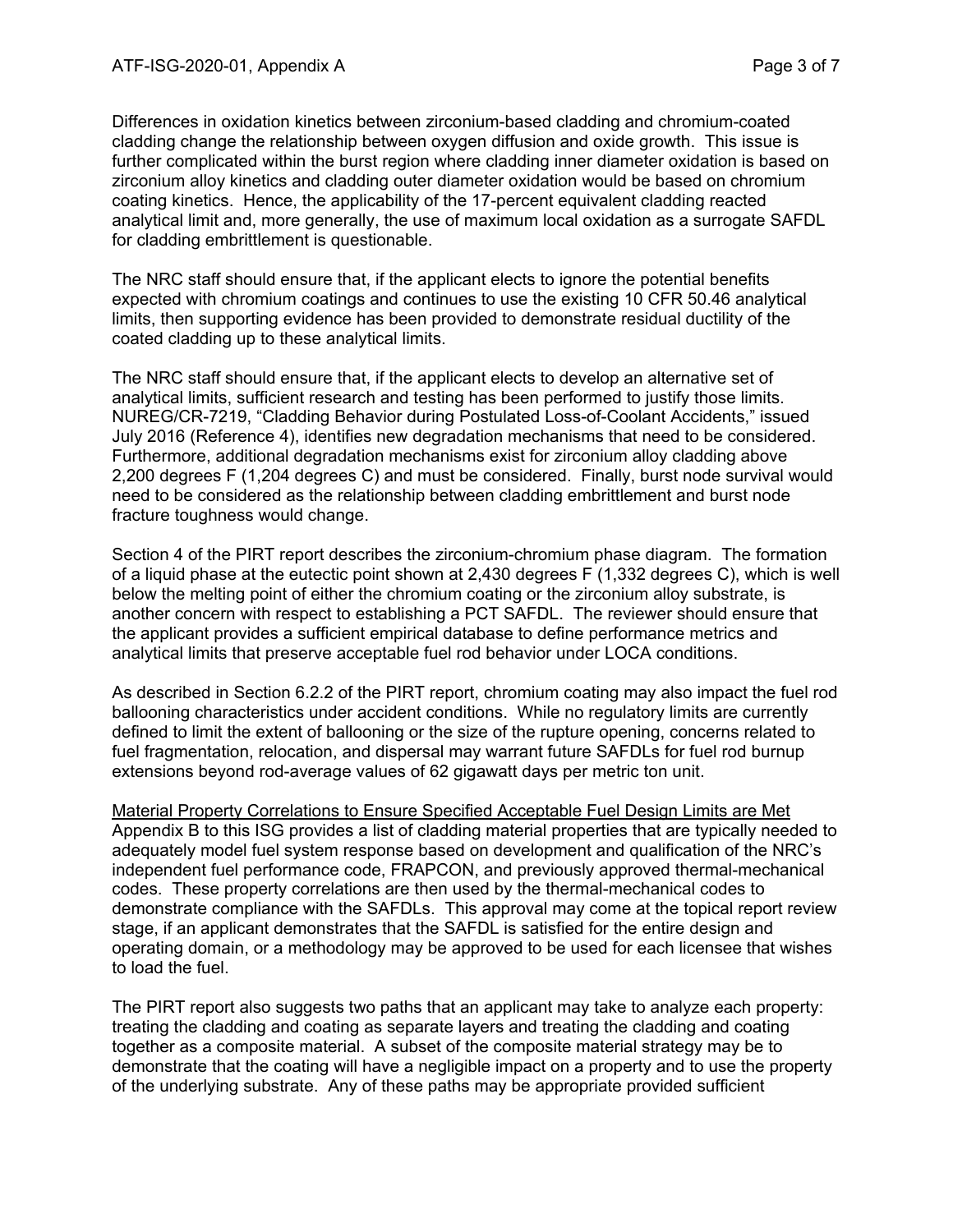justification from the applicant, and a variety of these strategies may be used to disposition the various properties.

Appendix B to this ISG details each of the 12 properties identified in the report. Applicants intending to use chromium-coated zirconium alloy cladding should address all these properties. If the applicant assumes that the coated cladding will behave the same as the underlying substrate without supporting evidence that the property is unchanged, this assumption should be demonstrated to be conservative for normal operation, AOOs, and accidents described in SRP Chapter 15, "Transient and Accident Analysis."

#### Changes to Existing Codes and Methodologies

New cladding properties need to be properly modeled using computer codes to assess the performance of the coated cladding. If, for a given property, the coated cladding is treated as a composite material, changes to the codes and methods may not be needed beyond updates to the property correlations; however, if the cladding is treated as a separate layer, codes may need to be modified to account for the additional layer as well as interface effects.

Regardless of the changes made to address the coating, the codes and methods must be validated. Section 5.3.1 of the PIRT report identifies five areas where validation is critical:

- (1) fuel temperature
- (2) fission gas release
- (3) rod internal pressure and void volume
- (4) cladding oxide thickness
- (5) cladding permanent hoop strain following a power ramp

Sections 5.3.1.1 through 5.3.1.5 of the PIRT report go into each of these in more detail. Table 5.4 of the PIRT report provides a list of test data that could be used in code assessment.

The methodology for performing the fuel system safety analysis consists of the following pieces:

- identification of functional requirements for the fuel and assembly
- identification of limits for each functional requirement
- identification of the code or other approach that will be used to assess performance against a functional requirement
- identification of the approach to demonstrate a high level of confidence that the design will not exceed functional requirements:
	- selection of power histories to be considered
	- identification of uncertainties in operational parameters
	- identification of fabrication uncertainties
	- identification of modeling uncertainties
	- approach to quantify an upper tolerance level based on identified uncertainties

The identification of functional requirements for the fuel and assembly and the limits for each is satisfied by the selection of appropriate SAFDLs. There have been new damage mechanisms identified in Appendix C, Section C.4, to this ISG that should be implicitly handled via existing SAFDLs and considered in the development of those SAFDL limits. Alternatively, the methodology may be modified to explicitly address these mechanisms through new functional requirements and limits.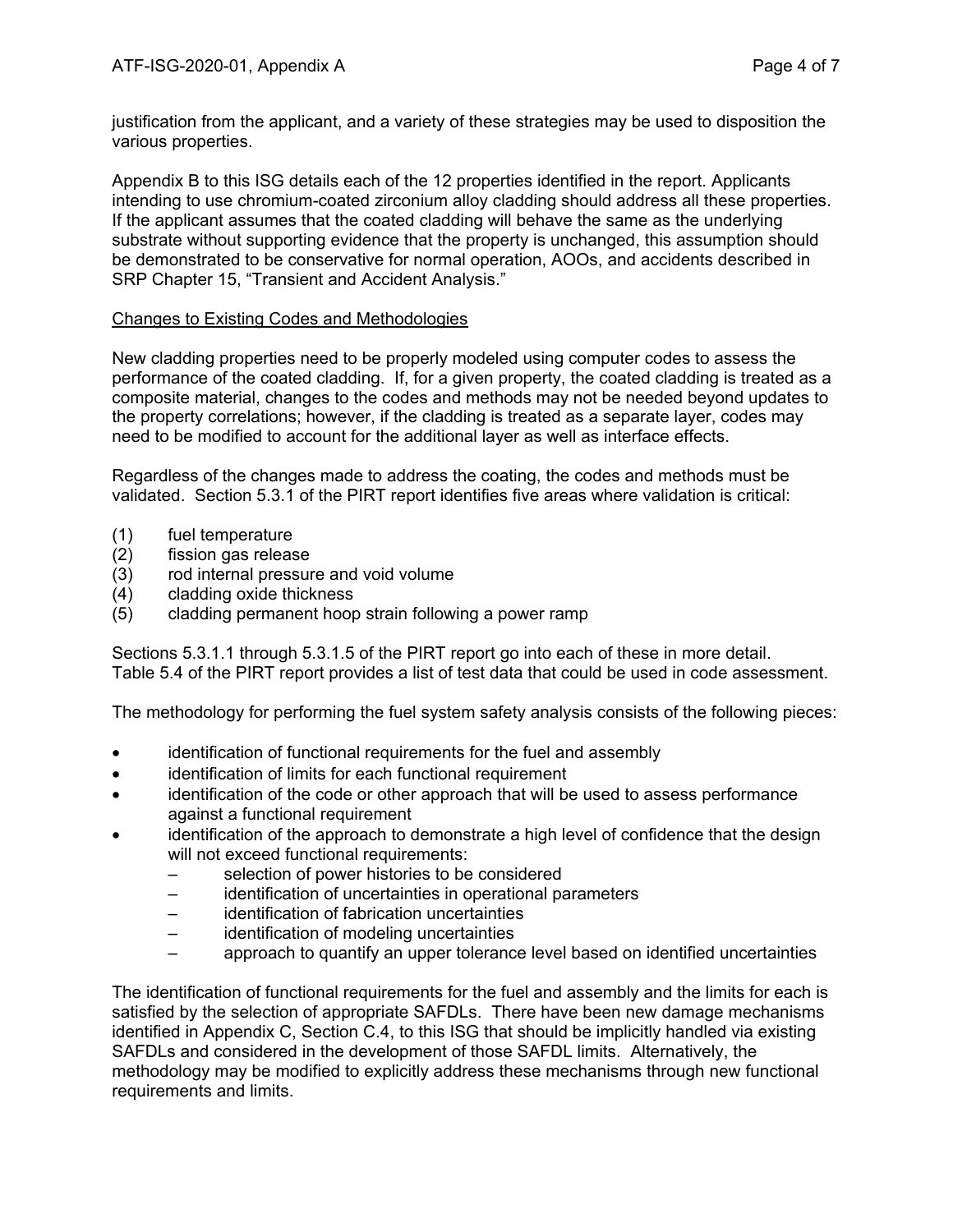The material property updates and the code assessment have been discussed. No further methodology change is anticipated as far as the use of codes is considered. The identification of operational parameters, such as rod power and coolant flow rate, are not expected to be impacted by the implementation of chromium-coated zirconium alloy cladding. Any further changes to the code or operational parameters should be evaluated during the review of the application.

The identification of fabrication uncertainties (including uncertainties in coating parameters) will be taken from uncertainty specifications on the drawings or from manufacturing data. Although specific values may change, the general approach for obtaining these values is not expected to change. Any changes to this general approach should be dispositioned sufficiently in the application.

Modeling uncertainties should be identified during the implementation and assessment of new material properties in codes. Comparing property data to correlations and code predictions to measurements should allow for the appropriate development of acceptable modeling uncertainties. The application should identify modeling uncertainties and explain how the uncertainties were determined.

Existing approaches to calculate upper tolerance levels are robust and should be acceptable to perform these calculations for chromium-coated zirconium alloy cladding assuming that the activities discussed above are rigorously performed. Any changes to these approaches should be dispositioned in the application.

# **NUREG-0800—Chapter 4, Section 4.3, "Nuclear Design"**

SRP Section 4.3, "Nuclear Design," covers the review of the nuclear design of fuel assemblies, control systems, and the reactor core. The reviewer of coated cladding in this area should ensure that the cross-sections generated for the fuel include the effect of the coating.

# **NUREG-0800—Chapter 4, Section 4.4, "Thermal and Hydraulic Design"**

SRP Section 4.4, "Thermal and Hydraulic Design," covers the thermal-hydraulic design for fuel assemblies, including critical heat flux (CHF) or critical power (CP) correlations. As discussed in Appendix C to this ISG, the impacts of coating on fuel thermal-hydraulics are expected to be minimal and constrained mostly to the effect of the coating on cladding surface conditions, which could impact boiling crisis behavior. Existing CHF or CP correlations are expected to continue to be applicable for chromium-coated zirconium alloy cladding, provided surface conditions are similar to current zirconium cladding surface conditions. The reviewer of a coated cladding submittal in this area should ensure that applicants appropriately disposition the following three areas, with justification:

- (1) whether changes to hydraulic diameter due to the coating thickness affect the applicability of the CHF or CP correlation
- (2) whether the addition of a chromium coating, including consideration of the effects of surface roughness, changes the fuel rod boiling crisis behavior
- (3) for boiling-water reactor applications, whether the addition of a chromium coating affects the rewet temperature following dryout (i.e.,  $T_{min}$ )

Coating degradation mechanisms, as discussed in Appendix C to this ISG, may affect the cladding thermal-hydraulic characteristics. This is particularly true for coating cracking and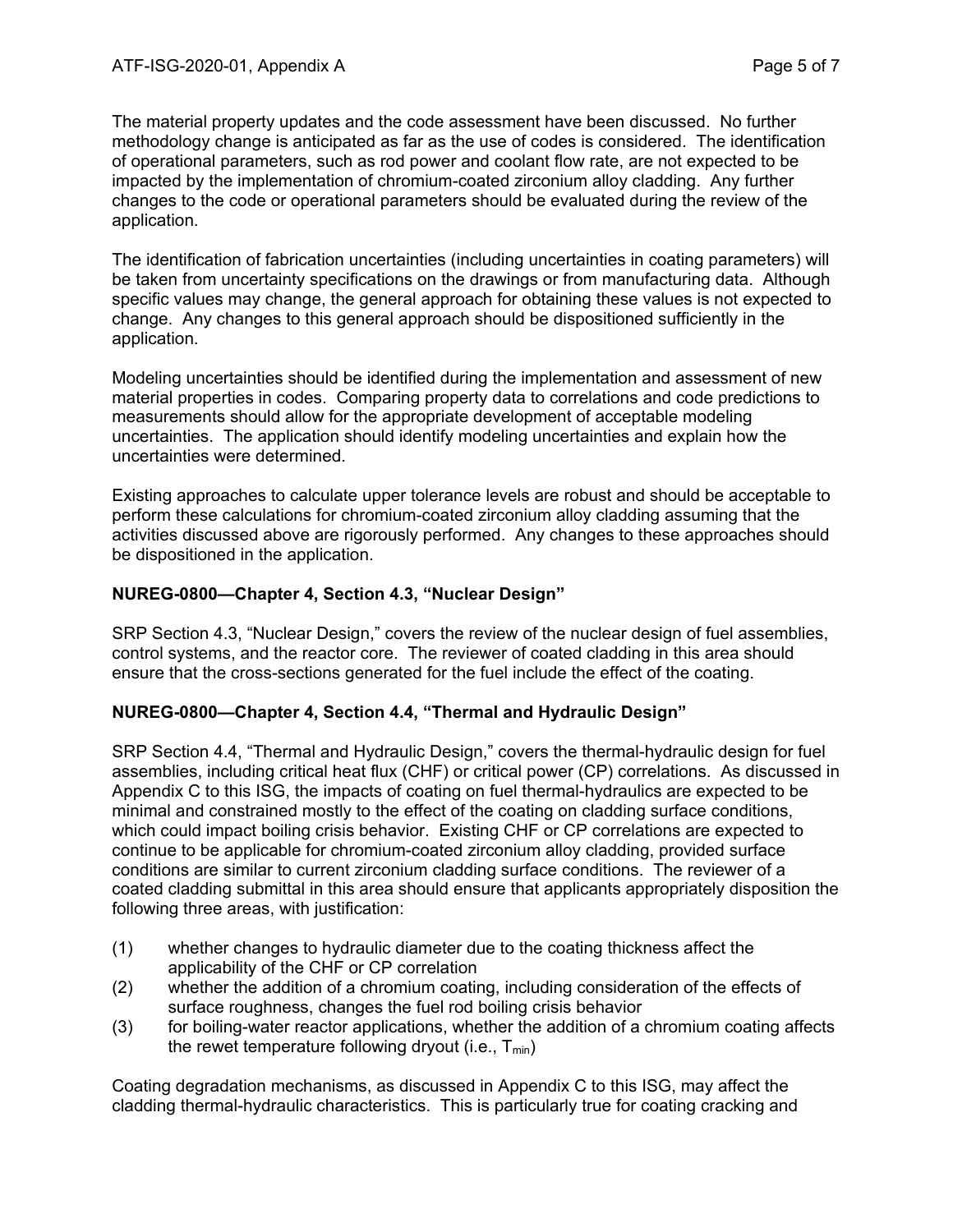delamination, which have the potential to change the flow or boiling regime, or both, near the cladding surface. Coating cracking and delamination may also result in nucleation sites that have the potential to cause hot spots and localized corrosion. The reviewer should ensure that these effects are appropriately accounted for or that coating degradation is otherwise prevented.

## **NUREG-0800—Chapter 15, "Transient and Accident Analysis"**

Updated Final Safety Analysis Report (UFSAR) Chapter 15 provides demonstration that the technical specification limiting conditions of operation, technical specification limiting safety system setting, and reactor protection system and engineered safety features actuation system are capable of performing their safety functions, ensuring fuel does not exceed SAFDLs during normal operation and AOOs, and mitigating the consequences of postulated accidents. SRP Chapter 15 provides guidance for the review of these safety analyses.

As described above for SRP Section 4.2, chromium coatings may impact the cladding's material properties and mechanical and thermal behavior. These changes should be incorporated, where necessary, in the fuel rod thermal-mechanical models, which provide important fuel parameters and initial conditions to the reactor core neutronic (SRP Section 4.3) and thermal-hydraulic (SRP Section 4.4) models and nuclear steam supply system codes used in the Chapter 15 demonstration.

Chromium coatings may have an impact on the cladding initial condition and mechanical properties at the onset of AOOs and postulated accidents. Depending on the oxidation characteristics of the chromium-coated cladding, the load-bearing zirconium cladding may experience little to no corrosion-related wall thinning and potentially less hydrogen uptake. This reduces cladding stress and preserves beneficial ductility prior to a transient event. AOO overpower cladding strain analytical limits, reactivity-initiated accident pellet-cladding mechanical interaction (RIA PCMI) cladding failure thresholds, and LOCA PCT and integral time-at-temperature analytical limits (see the rulemaking on 10 CFR 50.46c, "Requirements for Emergency Core Cooling Systems for Light-Water Nuclear Power Reactors") are all influenced by initial cladding hydrogen content. Hence, any reduction in hydrogen uptake provided by the chromium coating would have a beneficial impact for these transient events.

As described above for SRP Section 4.2, the addition of a chromium coating may necessitate changes to existing SAFDLs or require new SAFDLs. These impacts would need to be incorporated into the Chapter 15 demonstration.

Any inherent impacts of the chromium coating that potentially impact the fuel rod initial conditions (e.g., gap conductivity, stored energy) should be captured in the fuel rod performance models (SRP Section 4.2). Similarly, potential impacts on core reactivity should be captured in the reactor physics models (SRP Section 4.3). Finally, potential impacts on the rod-to-coolant heat transfer, CHF correlation, and safety limits should be captured in core thermal-hydraulic models (SRP Section 4.4). To capture benefits in one of these areas, the coating should be explicitly considered; however, as discussed above, applicants may be able to demonstrate that any negative impacts of the chromium coating in these areas are negligible, and the coating could then be ignored or lumped into the modeling of the base zirconium alloy cladding.

For many AOOs and postulated accidents, the presence of a thin chromium coating is not expected to play a significant role in the fuel rod's performance during the transient nor influence the overall accident progression. For example, safety analyses in the Pressurized-Water Reactor (PWR) UFSAR, Section 15.2, demonstrate that overpressure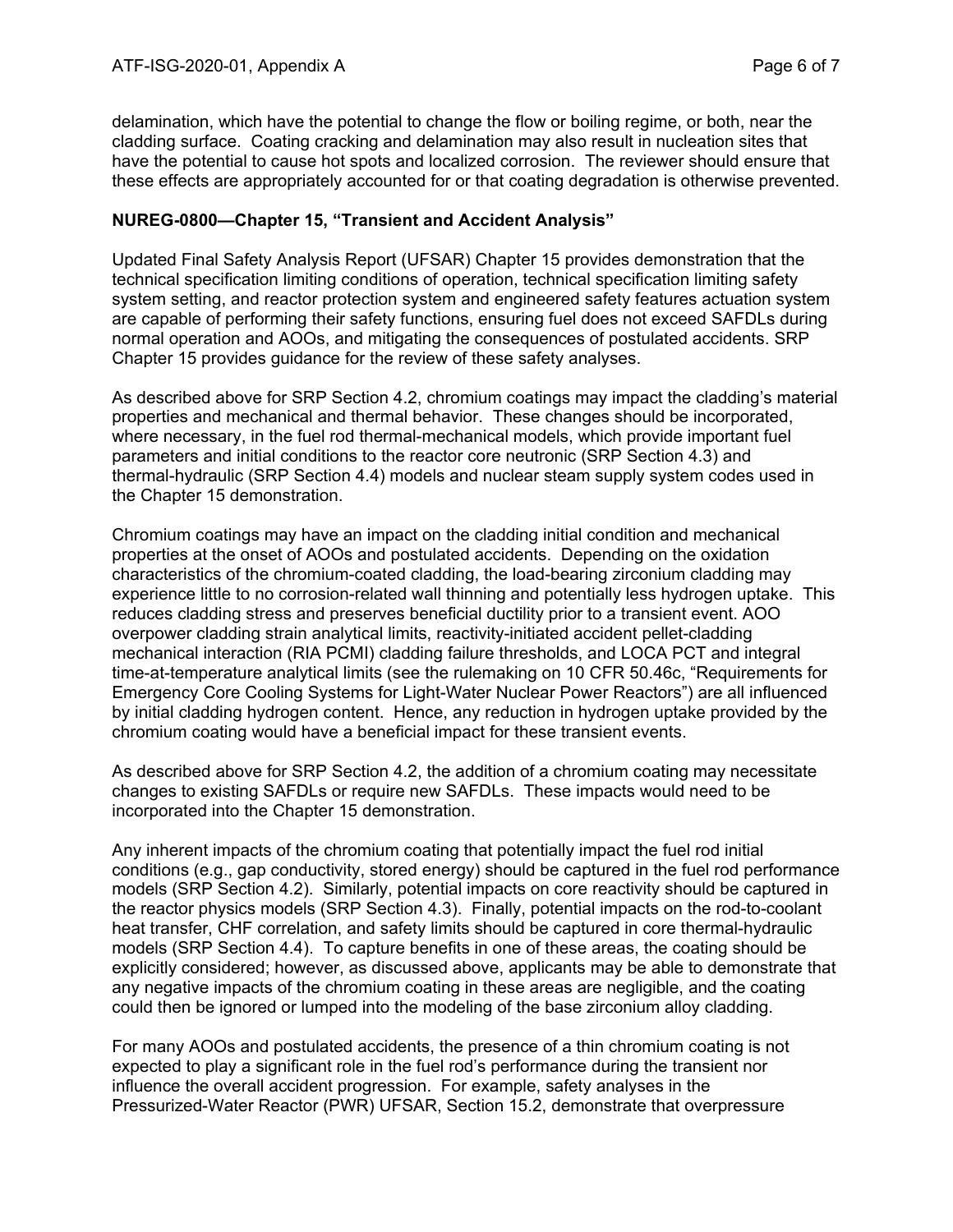protection systems (e.g., main steam safety valves, pressurizer safety valves) protect the integrity of the reactor pressure boundary during decrease in secondary heat removal AOOs and postulated accidents. For this demonstration, the fuel rods are not modeled in specific detail, and the presence of a thin chromium coating will have no impact.

For AOOs and postulated accidents involving an increase in global or local core power (e.g., PWR excess steam demand or main steamline break, boiling-water reactor (BWR) loss of feedwater heater or turbine trip, PWR inadvertent bank withdrawal or control rod ejection, and BWR rod withdrawal error or blade drop), the presence of a brittle chromium coating may act as a nucleation site for crack propagation into the base zirconium cladding. Alternatively, a thin ductile chromium coating would likely not initiate crack propagation. A review of coated cladding products under SRP Section 4.2 should evaluate the potential impact of the chromium coating on the cladding's strain loading capability and whether a revised AOO overpower cladding strain failure threshold (e.g., 1.0 percent permanent) or revised RIA PCMI cladding failure thresholds are needed. Nevertheless, the presence of the chromium coating will not change the systems' response to the initiating event.

For AOOs and postulated accidents involving a decrease in reactor coolant flow (e.g., loss of alternating current power and PWR reactor coolant pump locked rotor), the presence of the chromium coating will not change the systems' response to the initiating event.

During a postulated LOCA, the design features of the chromium coating are expected to have an impact on the fuel rod's performance during the transient. During the LOCA, multiple phenomena may be affected, such as the following:

- heat of oxidation
- oxygen ingress to the cladding outside diameter
- hydrogen-enhanced beta-layer embrittlement
- plastic strains
- •

As a result of these improvements, chromium-coated fuel rod structural integrity and coolable geometry may be more readily maintained than with a typical, uncoated zirconium-alloy-based cladding.

While it is not expected that the chromium coating will improve fuel rod cladding-to-coolant heat transfer, LOCA core temperatures may be reduced due to the reduction in heat addition from cladding oxidation. These lower temperatures, combined with improved oxidation kinetics, may reduce core-wide inventories of liberated hydrogen.

The reviewer should ensure that the impact of chromium coating on each of the SRP Chapter 15 AOOs and postulated accidents has been properly assessed. The scope of work needed to complete the SRP Chapter 15 demonstration may increase if the chromium coating negatively impacts fuel temperature, fuel rod cladding-to-coolant heat transfer, or CHF correlation or if the application is accompanied with an increase in fuel rod peaking factors, cycle length, allowable fuel rod burnup, or increased uranium-235 enrichment.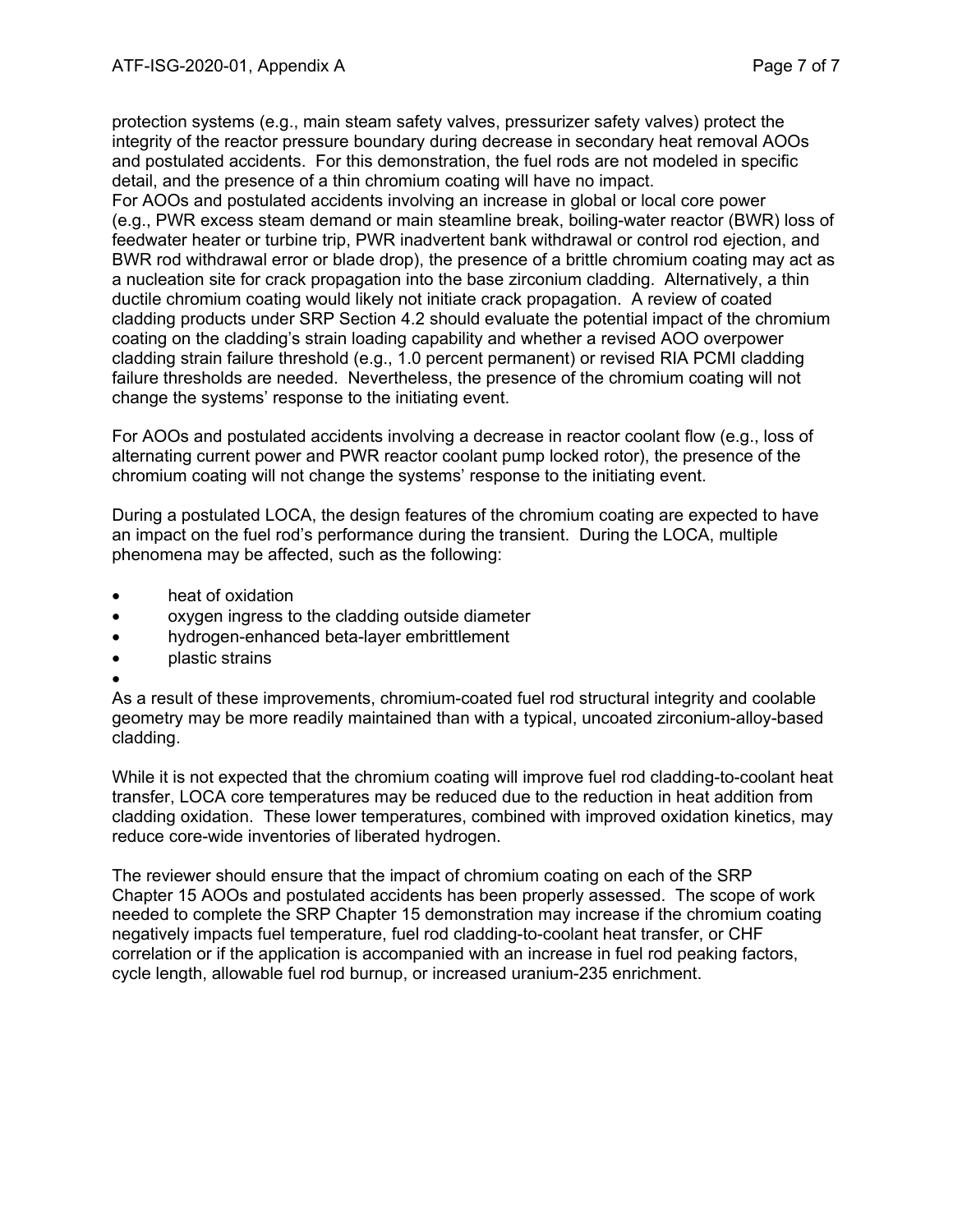# **APPENDIX B**

## **Cladding Material Property Correlations**

The following cladding material properties are typically needed to perform fuel thermal-mechanical analysis of nuclear fuel with zirconium (Zr) alloy cladding under normal conditions and anticipated operational occurrences (AOOs):

- thermal conductivity
- thermal expansion
- emissivity
- enthalpy and specific heat
- elastic modulus
- yield stress
- thermal and irradiation creep rate (function of stress, temperature, and fast neutron flux)
- axial irradiation growth
- oxidation rate
- hydrogen pickup

The following additional material properties are typically needed to perform fuel-mechanical analysis of nuclear fuel under accident conditions based on the development and qualification of the U.S. Nuclear Regulatory Commission (NRC) transient fuel performance code, FRAPTRAN (Geelhood et al., 2016 (Reference 6)):

- high-temperature ballooning behavior
- high-temperature 1,472-2,192 degrees Fahrenheit (F) (800-1,200 degrees Celsius (C)) steam oxidation rate

If the first approach discussed above (to independently model the coating and the cladding) is taken, then each of the above properties and the impact of irradiation on these should be determined as well as the interface behavior. If the second approach discussed above (to model the cladding and the coating as a composite material) is taken, then the impact of the coating on the base metal should be determined. The following discussion provides information on the potential impact of a metallic or ceramic coating on the base metal.

Each of these properties are discussed in the following sections as they relate to chromium (Cr)-coated Zr cladding. The type of data that are typically used to justify each material property model will be stated. Differences in applicant-specific processes could impact the material properties of the coated cladding. Therefore, the applicant should provide sufficient data or other technical justification based on its specific cladding product to justify material property models. There is a growing body of generic data from various Cr-coated Zr samples, as discussed in Section 6.0 of the phenomena identification and ranking table (PIRT) report generated for the NRC by Pacific Northwest National Laboratory (PNNL), "Degradation and Failure Phenomena of Accident Tolerant Fuel Concepts: Chromium Coated Zirconium Alloy Cladding," issued June 2019 (Reference 1). These data are important because they provide the NRC staff a baseline of what to expect when reviewing an application and claims of large deviations from the generic database may indicate an area for a more detailed review. In the following discussion, it should be noted that the coatings under consideration are 5 to 30 microns thick on cladding that is 500 to 700 microns thick. Table 5.1 in the PIRT report provides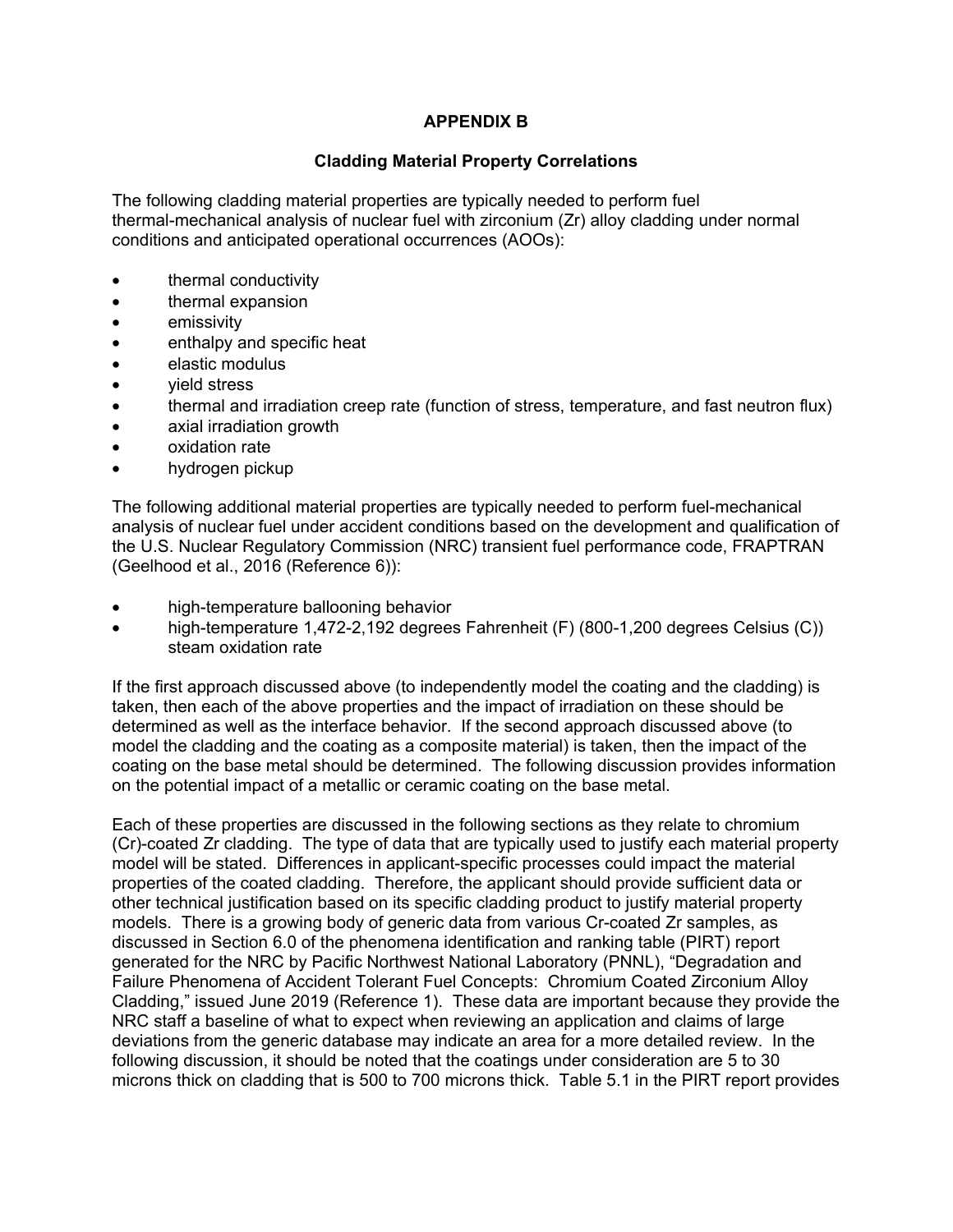a summary of the tests that could be performed to quantify the material properties discussed below. Use of this table should be further informed by the remainder of this appendix.

#### B.1: Thermal Conductivity

## **Zirconium Alloy Cladding**

Cladding thermal conductivity is not expected to change significantly with irradiation, based on the currently available data. Typically, heat transfer in a metal is due to electronic heat transfer, which is not significantly impacted by lattice damage done by fast neutron irradiation. No change in thermal conductivity with irradiation is used in FRAPCON (Luscher, Geelhood, & Porter, 2015, (Reference 7)). Thermal conductivity data as a function of temperature from unirradiated samples have typically been used to develop cladding thermal conductivity correlations.

#### **Chromium-Coated Zirconium**

Either an effective thermal conductivity for the coated cladding could be developed, or a method for combining the thermal conductivity from the base metal and the coating could be described. The thermal conductivity of Cr metal is not expected to be strongly impacted by irradiation. The thermal conductivity of a Cr-based ceramic may be impacted by irradiation. It is possible that the overall cladding thermal conductivity may not be strongly impacted by this as the coating is expected to be relatively thin. However, a ceramic coating will have a greater impact as the thermal conductivity of ceramics is generally low. This would be similar to the treatment of the zirconium dioxide that evolves on the surface of the Zr alloy cladding.

#### B.2: Thermal Expansion

# **Zirconium Alloy Cladding**

Cladding thermal expansion is not expected to change significantly with irradiation, based on the currently available data. Thermal expansion is caused by crystal lattice expansion and does not change much with the introduction of dislocations from fast neutron irradiation. No change in thermal expansion with irradiation is used in FRAPCON (Reference 7). Thermal expansion data as a function of temperature from unirradiated samples have typically been used to develop cladding thermal expansion correlations.

# **Chromium-Coated Zirconium**

Typically, the thermal expansion of a coated part will be the same as that of an uncoated part if the coating is relatively thin. However, thermal expansion data from representative cladding tubes would be useful to justify the correlation and to demonstrate that there has not been a change in behavior with the coating due to thermal expansion mismatch between the substrate and the coating. Thermal expansion mismatch between a coating and substrate typically results in plastic strain in the thin coating, which is weaker than the substrate because of its thickness. This is particularly true for the Zr-Cr system since the textured hexagonal crystal structure leads to different thermal expansion in different directions, while the cubic Cr or Cr-ceramic coatings will have similar thermal expansion in all directions.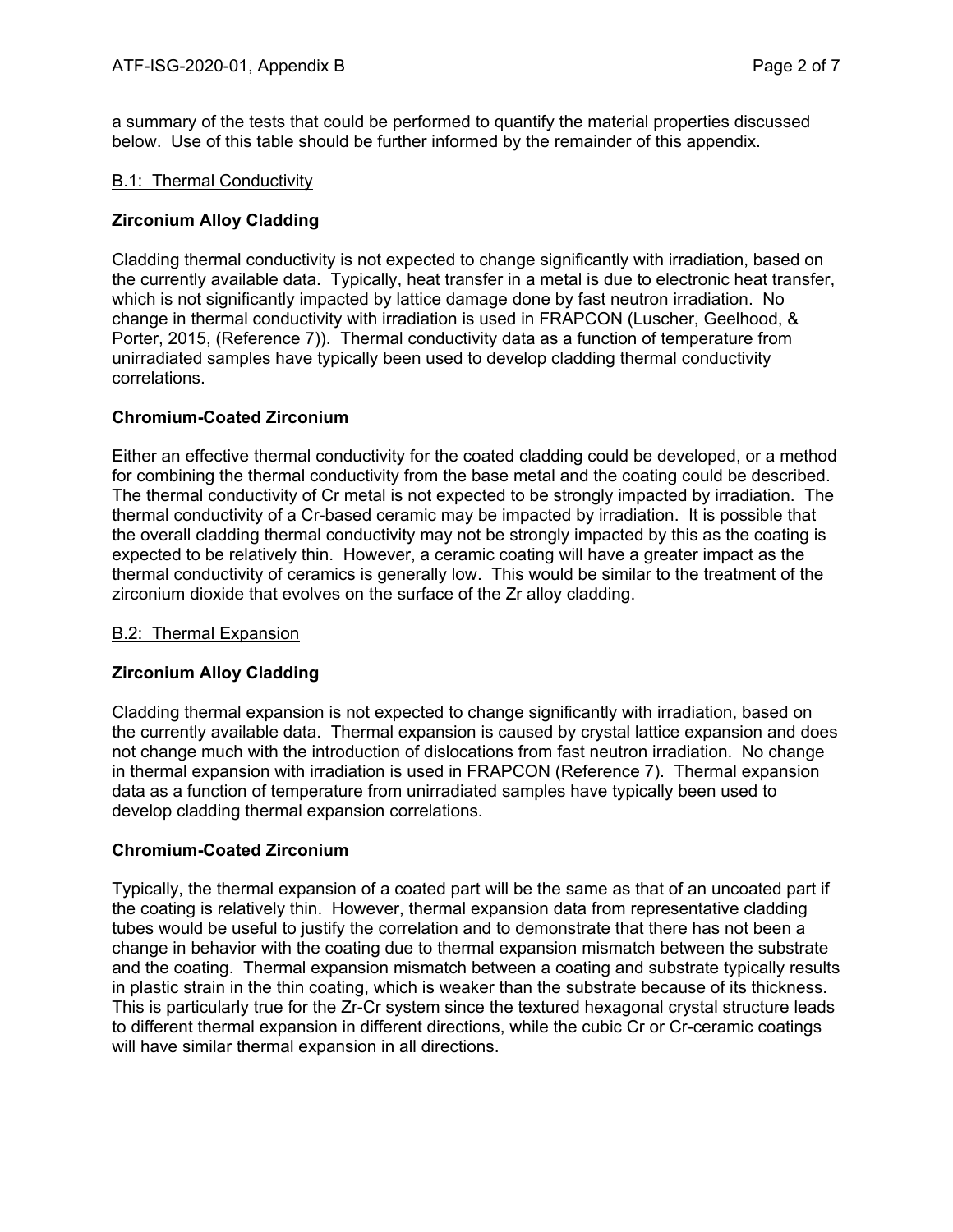Many ceramics have a limited strain capability. A ceramic coating with a significant thermal expansion mismatch strain may exhibit cracking upon heating and cooling due to the inability of that coating to tolerate plastic strain.

Application methods may also lead to different thermal expansion mismatch. For example, electroplated coatings can usually not tolerate large strains, physical vapor deposition coatings are usually dense and adherent, and plasma spray coatings can result in anisotropic mechanical properties due to the spray direction (i.e., in-plane versus out-of-plane property differences). The effects of thermal expansion mismatch and their inherent interface strains can be mitigated by processing conditions. For example, surface treatments that enhance surface area, strain-tolerant microstructures, and higher ductility-compliant layers can be utilized to reduce interface strains.

# B.3: Emissivity

# **Zirconium Alloy Cladding**

Emissivity on the outside of the cladding is important to calculate radiative heat transfer, which can be dominant in very-high-temperature transients as well as steam-only heat transfer. Some design-basis accidents may be influenced by emissivity, such as a small-break loss-of-coolant accident (LOCA). The emissivity is impacted by the surface conditions, including any oxide on the surface of the cladding. For a Zr alloy, it typically increases with oxidation until saturation as the oxide becomes opaque.

# **Chromium-Coated Zirconium**

Some system codes and accident analysis codes account for cladding surface emissivity and radiation heat transfer from fuel rods to other reactor core components, as well as radiation heat transfer to steam. In general, shinier surfaces have lower emissivity and therefore lower radiative heat transfer. As chromium coatings resist oxidation and retain their surface appearance, it is likely that the coating will negatively impact cladding temperature for transients where radiation to steam is the dominant mode of heat transfer. Therefore, it is likely necessary to revise the outer surface emissivity for accident analyses. This would apply equally to metallic and ceramic coatings (Seshadri, Philips, & Shirvan, 2018, (Reference 8))

Because the current coatings are on the outer surface, it would be acceptable to retain the emissivity used for an uncoated Zr alloy tube for the inner tube surface during thermal-mechanical analysis.

#### B.4: Enthalpy and Specific Heat

# **Zirconium-Alloy Cladding**

Cladding enthalpy and specific heat are not expected to change significantly with irradiation, based on the currently available data. The specific heat of a material is dependent on the composition and the crystal structure and does not change much with the introduction of dislocations from fast neutron irradiation. No change in enthalpy or specific heat with irradiation is used in FRAPCON (Reference 7). Enthalpy and specific heat data as a function of temperature from unirradiated samples would be useful to develop cladding enthalpy and specific heat correlations.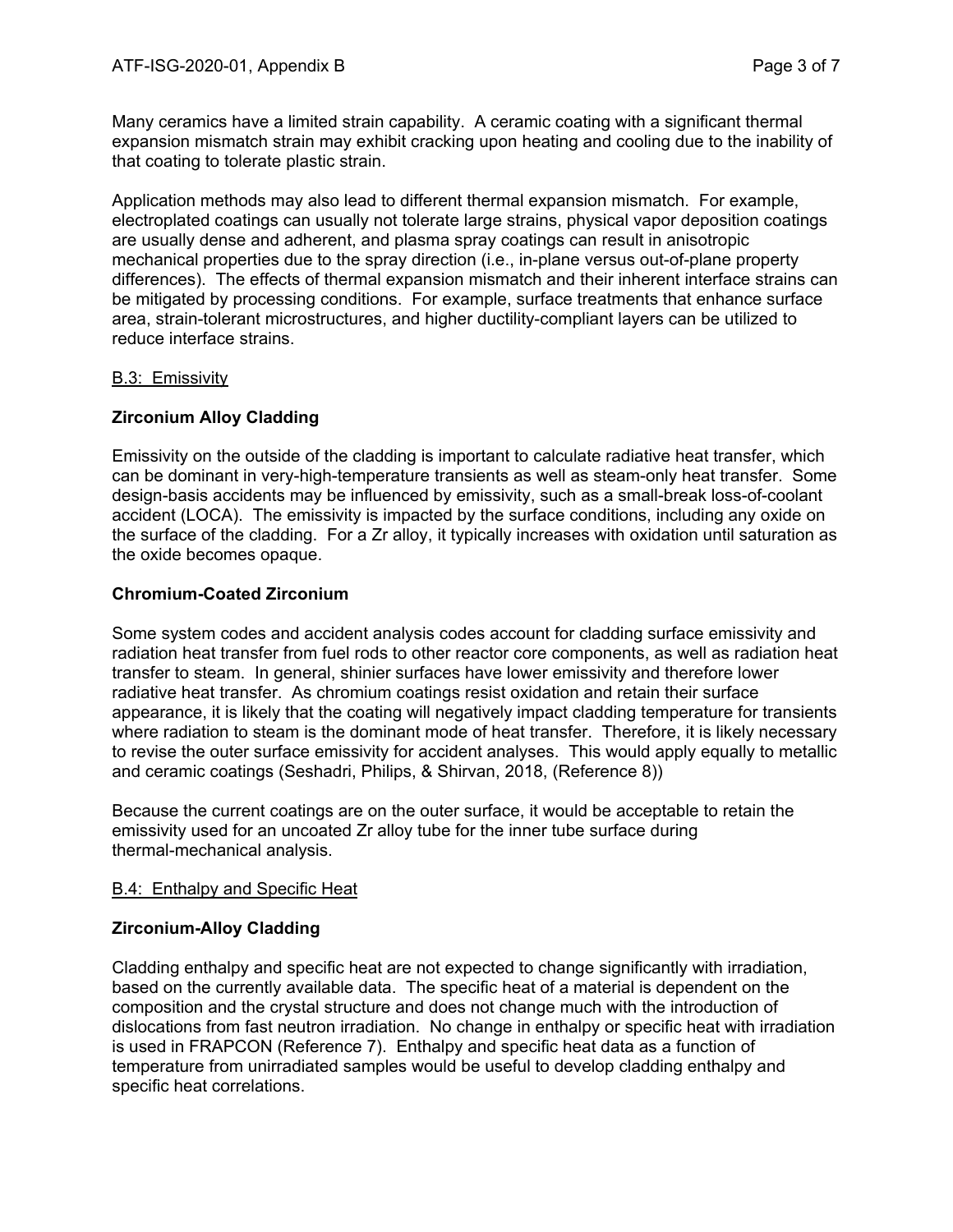# **Chromium-Coated Zirconium**

Either an effective enthalpy and specific heat for the coated cladding could be developed, or a method for combining the enthalpy and specific heat from the base metal and the coating could be described. Cladding enthalpy and specific heat are only needed for transient fuel performance analysis and for the calculation of stored energy. This would apply equally to metallic and ceramic coatings.

#### B.5: Elastic Modulus

# **Zirconium-Alloy Cladding**

Cladding elastic modulus has been observed to be a weak function of fast neutron fluence (proportional to fuel burnup) (Geelhood et al., 2008, (Reference 9)). Not all applicants include a fluence dependence, but if one is included, then temperature-dependent data from irradiated and unirradiated coated tubes would be useful to justify the correlation used.

# **Chromium-Coated Zirconium**

Recent data on unirradiated Cr-coated Zr indicate the elastic modulus of a coated part will be the same as that of an uncoated part (Brachet et al., 2017, (Reference 10); Kim et al., 2015, (Reference 11); Shahin et al., 2018, (Reference 12)). Typically, ceramic materials are stiffer (greater elastic modulus) than metallic materials. However, for thin coatings, the enhanced stiffness of the coating is not expected to strongly impact the overall stiffness of the substrate. Nano-indentation could be used to evaluate the elastic modulus of the coating.

#### B.6: Yield Stress and Ultimate Tensile Stress

# **Zirconium-Alloy Cladding**

Methods in the American Society of Mechanical Engineers Boiler and Pressure Vessel Code allow for the use of either yield stress or ultimate tensile stress for the evaluation of cladding. Cladding yield stress and ultimate tensile stress have been observed to be a strong function of fast neutron fluence (proportional to fuel burnup) early in life and saturate at moderate fluence levels. Temperature-dependent data from irradiated and unirradiated coated tubes should be provided to justify the correlation used.

# **Chromium-Coated Zirconium**

Recent data on unirradiated Cr-coated Zr indicate the yield stress of a coated part will be the same as that of an uncoated part (References 10, 11, 12). In tension, ceramic materials display a wide variation in strength. However, for thin coatings, the variable strength of the coating is not expected to strongly impact the overall strength of the substrate. Nano-indentation could be used to evaluate the yield stress of the coating. Although the yield stress of the tube may not change, if the thickness of the substrate tube is reduced to accommodate a coating that offers no strength, then the maximum load capability of that tube will be reduced.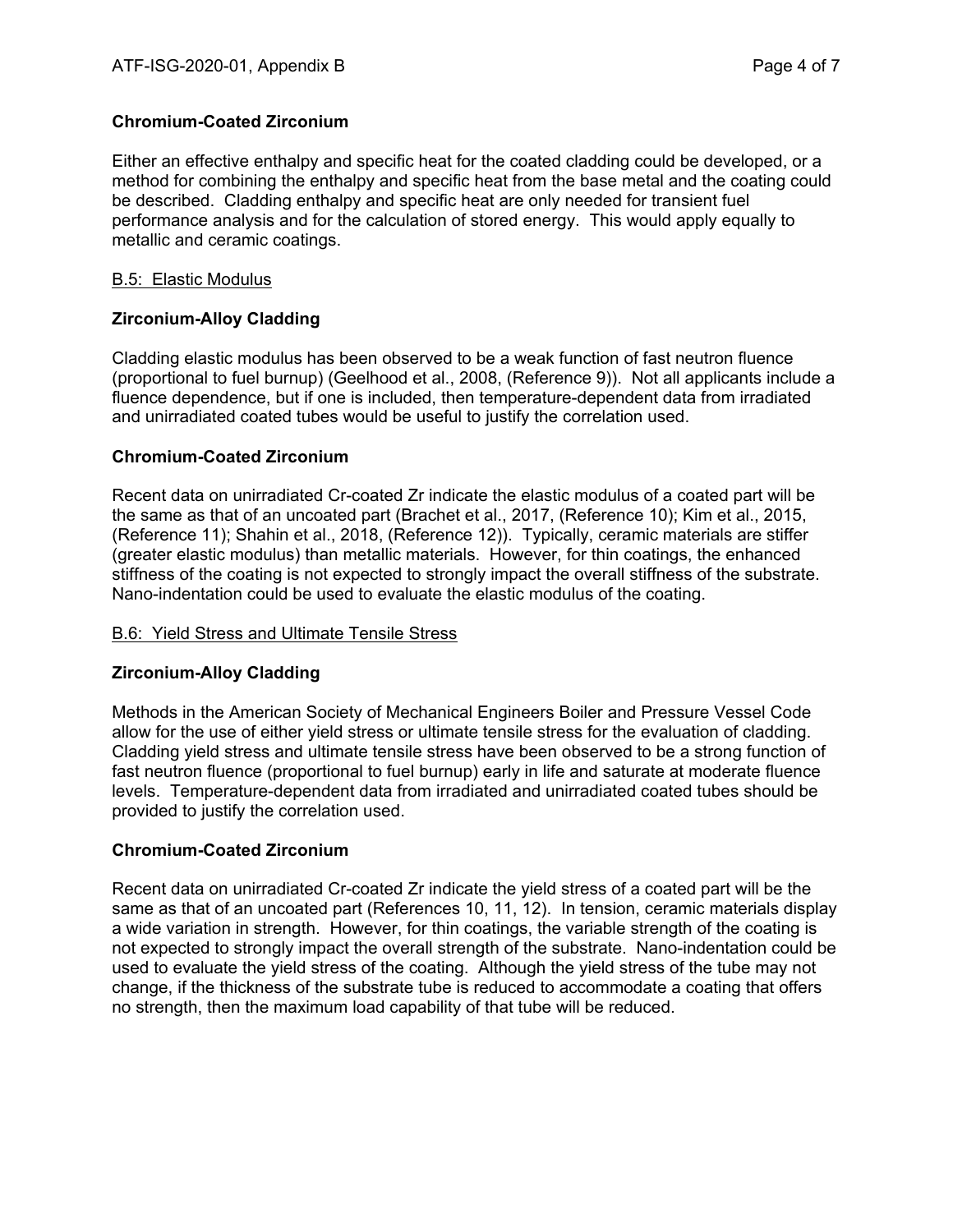# B.7: Thermal and Irradiation Creep Rate

# **Zirconium-Alloy Cladding**

The creep behavior of Zr alloy tubes has often been characterized by a thermal rate that can be developed based on ex-reactor creep tests, which are a function of stress and temperature, and an irradiation rate that can be developed based on the additional creep observed at the same stress and temperature during an in-reactor creep test. This creep rate can change significantly with small changes to alloy composition or microstructure. The increase or decrease in the thermal creep rate does not directly correlate to an increase or decrease in the irradiation creep rate. The creep rates for recrystallized cladding and stress-relief annealed cladding in FRAPCON are examples of this. Although both the thermal and irradiation creep rates are greater for the stress-relief annealed cladding than for the recrystallized cladding, the two increases are not the same fraction, so one increase could not be determined from the other (Geelhood, Luscher, & Raynaud, 2015 (Reference 13); Limback & Andersson, 1996 (Reference 14)). Both in-reactor and ex-reactor creep tests are recommended to justify the cladding creep correlation used, as these processes are potentially controlled by different mechanisms.

# **Chromium-Coated Zirconium**

Recent data on unirradiated Cr-coated Zr indicate the thermal creep behavior of a coated part will be the same as that of an uncoated part (Reference 10). A thin metallic or ceramic coating on the cladding is unlikely to impact the thermal or irradiation creep behavior of the substrate. However, as mentioned above, small changes in composition and microstructure can have a significant impact on creep behavior, such that the application of the metallic or ceramic coating may impact the creep behavior. Additionally, one applicant has stated that the creep behavior of coated cladding differs from that of the uncoated substrate (Framatome, 2019, (Reference 15)). For this reason, both in-reactor and ex-reactor creep tests are recommended to justify the cladding creep correlation used for Cr-coated Zr cladding. The coating will put the substrate under compression (depending on methodology), which may improve the creep properties.

#### B.8: Axial Irradiation Growth

# **Zirconium-Alloy Cladding**

Zr alloy tubes have been observed to grow axially with increased fast neutron fluence (Luscher, Geelhood, & Porter, 2015, (Reference 16)). This growth rate can change significantly with small changes to alloy composition, texture, or microstructure (e.g., Zircaloy-2, Zircaloy-4, M5®, ZIRLO). In-reactor data would be useful to justify the axial growth correlation used.

# **Chromium-Coated Zirconium**

There is no current experience with the axial irradiation growth of coated parts relative to uncoated parts. Like thermal expansion mismatch strain, a difference in growth rates between the coating and substrate could lead to plastic deformation in the coating. This could be especially exacerbated for ceramic coatings, as ceramics typically have low plastic strain capability. Large differences in growth rate between the cladding and coating could lead to cracking or adhesion issues.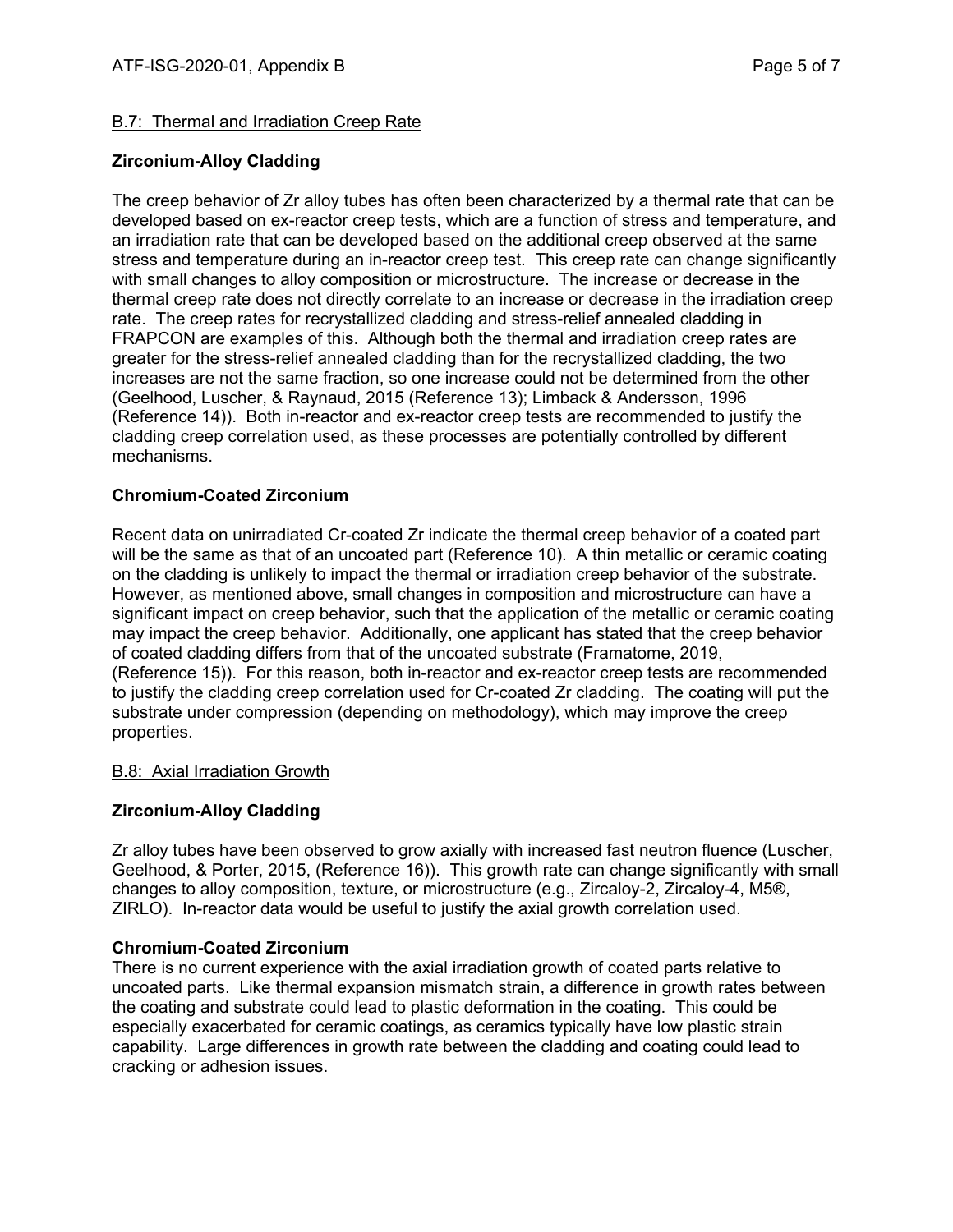#### B.9: Oxidation Rate

# **Zirconium-Alloy Cladding**

The oxidation rate is important to model in uncoated cladding tubes as the Zr oxide layer is less conductive than Zr metal. In the Zr alloy systems, ex-reactor autoclave corrosion data are significantly different from in-reactor corrosion data and should not be used to develop corrosion correlations for coated parts. Additionally, the corrosion behavior of nonfueled cladding segments may also not be representative of fueled cladding corrosion, as the surface heat flux in the fueled cladding seems to strongly impact oxidation rate (Cox, 2005, (Reference 17); Sabol, Comstock, Weiner, Larouere, & Stanutz, 1993, (Reference 18); Garde, Pati, Krammen, Smith, & Endter, 1993, (Reference 19)).

#### **Chromium-Coated Zirconium**

The Cr coatings under consideration will most likely result in very low oxidation rates under normal conditions and AOOs. Both the metallic and ceramic Cr coatings tend to produce a protective Cr oxide layer that exhibits excellent corrosion resistance, but this is a function of the coating application method. In-reactor data from fueled rods under prototypical coolant conditions could be used to demonstrate the oxidation rate or lack of one. Appropriate consideration should be given to unfueled corrosion data. It is also recommended that in-reactor data from rods with cracked coatings be evaluated to assess whether there is aggressive corrosion at cracks or interfaces.

#### B.10: Hydrogen Pickup

# **Zirconium-Alloy Cladding**

It is important to quantify the hydrogen pickup in uncoated cladding tubes, as hydrides in Zr can lead to brittle behavior of the cladding (Zhao et al., 2017, (Reference 20)). Hydrogen from the outer surface is of primary concern, as hydrogen from the inner surface is controlled by the fuel fabricators by controls on pellet moisture.

#### **Chromium-Coated Zirconium**

In the case of Cr-coated Zr, if it is demonstrated that the metallic or ceramic Cr coating leads to negligible oxidation and is a barrier to hydrogen pickup, then hydrogen pickup might not be a concern for Cr-coated Zr cladding tubes during normal operation. Cracks and defects in the coating may also lead to higher localized hydrogen pickup and lead to cladding damage. Depending on the coating application method, there is potential for hydrogen pickup during coating fabrication. This is expected to be mitigated by process controls.

#### B.11: High-Temperature Ballooning Behavior

# **Zirconium Alloy Cladding**

The burst stress as a function of temperature is important to know for LOCA analysis as this will determine when to start two-sided oxidation. The ballooning strain is important to determine flow blockage and establish whether a coolable geometry has been maintained. Ex-reactor burst tests at temperatures of interest for LOCA on representative cladding segments have been used in the past to establish the high-temperature ballooning behavior of Zr alloy tubes (Powers & Meyer, 1980, (Reference 21)). A significant difference in ballooning behavior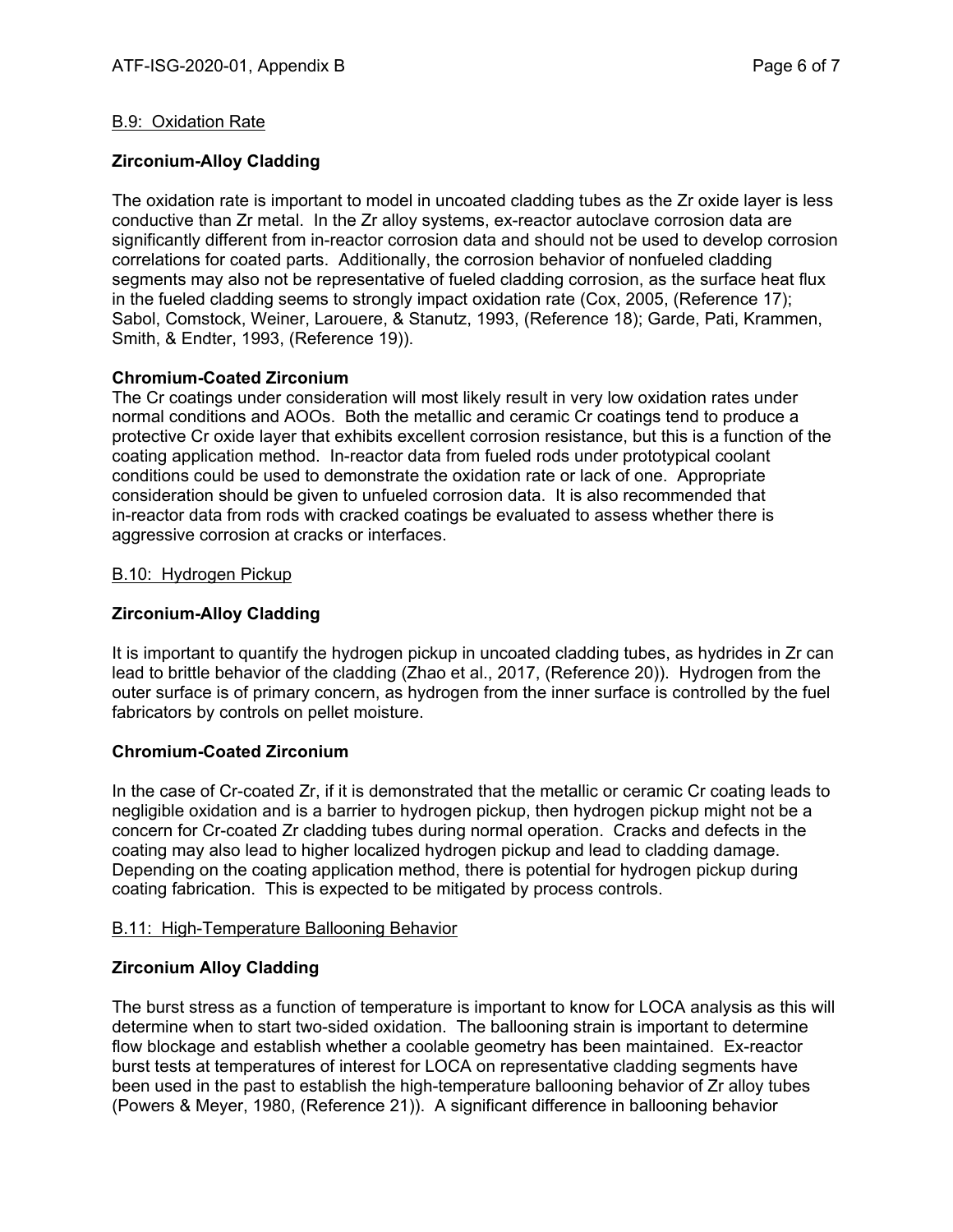between irradiated and unirradiated tubes has not been observed. This is likely due to annealing of radiation defects at burst temperatures.

# **Chromium-Coated Zirconium**

Burst stress and ballooning strain are especially important for Cr-coated cladding, as the Cr coating is expected to provide a barrier to high-temperature oxidation, but it has not been proposed to coat the inner surface of the tube. Once ballooning and burst has occurred, there will be at least some bare Zr available for reaction with high-temperature steam. The existing data (see Section 6.2.2 of the PIRT report) on coated cladding indicate there may be smaller balloon sizes and rupture openings in coated cladding. This may limit high-temperature steam on the inner surface. Ex-reactor burst tests at temperatures of interest for LOCA on representative cladding segments would be useful on metallic or ceramic Cr-coated Zr alloy tubes to quantify the ballooning and burst behavior.

#### B.12: High-Temperature Steam Oxidation Rate

#### **Zirconium Alloy Cladding**

The steam oxidation rate is important for LOCA analysis because this determines whether the cladding has been overly thinned. This also determines the extra heat generation from the corrosion reaction and impacts the diffusion of oxygen into the beta-substrate, which leads to clad embrittlement.

#### **Chromium-Coated Zirconium**

Ex-reactor oxidation tests at temperatures of interest for LOCA on representative cladding segments have been used to establish the high-temperature steam oxidation rate of Zr alloy tubes. Such data would be useful on either metallic or ceramic Cr-coated Zr alloy tubes to quantify the oxidation rate.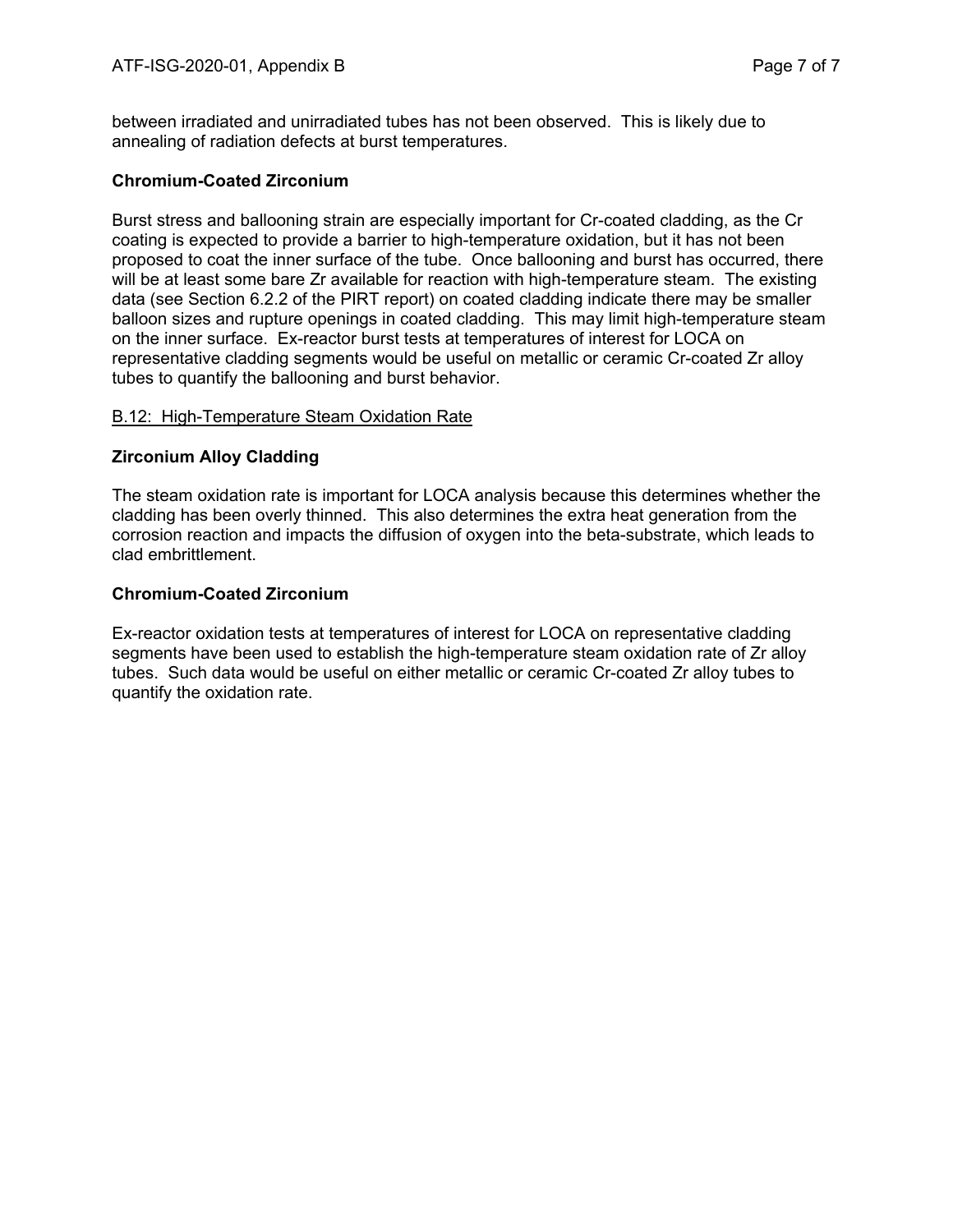# **APPENDIX C**

# **Specified Acceptable Fuel Design Limits**

# C.1: Specified Acceptable Fuel Design Limits Related to Assembly Performance

Specified acceptable fuel design limits (SAFDLs) related to assembly performance are typically evaluated with simple hand calculations or by citing manufacturing controls or historic data. These limits may need revision relative to those typically used for zirconium (Zr) alloy tubes.

# **C.1.1: Rod Bow**

Usually there is a penalty on departure from nucleate boiling (DNB) ratio or margin to critical power ratio to account for bowing. The limits of what degree of bowing is acceptable will not change with the introduction of chromium (Cr)-coated Zr, as this is controlled by the physical dimensions of the fuel assembly. However, bowing methods rely on correlations that are very empirical. Some testing or assessment would be useful to assess the applicability of the rod bow correlation used for Cr-coated cladding. The coating application should result in a uniform thickness as coating nonuniformities could lead to rod bow.

# **C.1.2: Irradiation Growth**

The assembly design allows for a given amount of growth and will define the limit. The axial growth from Appendix B, Section B.8, of this guidance will be used to assess maximum growth. Change in the irradiation-induced growth for fuel rods may impact assembly growth through changes in slip loads through the spacer grids. This may affect some assembly designs differently, depending on the load chain.

# **C.1.3: Hydraulic Lift Loads**

The limits for hydraulic lift loads are such that the upward hydraulic forces do not exceed the weight of the assembly and the downward force of the holddown springs. None of these parameters are expected to change with the introduction of Cr-coated Zr cladding. Existing limits and methods are expected to be adequate.

# **C.1.4: Fuel Assembly Lateral Deflections**

The limits for fuel assembly lateral deflections are such that the control rod (pressurized-water reactor (PWR)) or control blades (boiling-water reactor (BWR)) can still be inserted as needed. Current assembly and channel bow methods are used to assess performance relative to these limits. Assembly and channel bow is not impacted by fuel rod performance but rather by channel design (BWR) and guide tube design (PWR). Therefore, these limits and methods are not expected to change with the introduction of Cr-coated Zr cladding tubes.

# **C.1.5: Fretting Wear**

Current design limits state that fuel rod failures will not occur due to fretting. Fretting has historically been controlled though debris filters that reduce the possibility for debris fretting and through spacer design to reduce fretting between fuel rods and grid features. Ex-reactor fretting tests on unirradiated Cr-coated Zr cladding tubes would be useful to ensure that fretting behavior will not be an issue with the coating. A concern for Cr-coated Zr is that grid features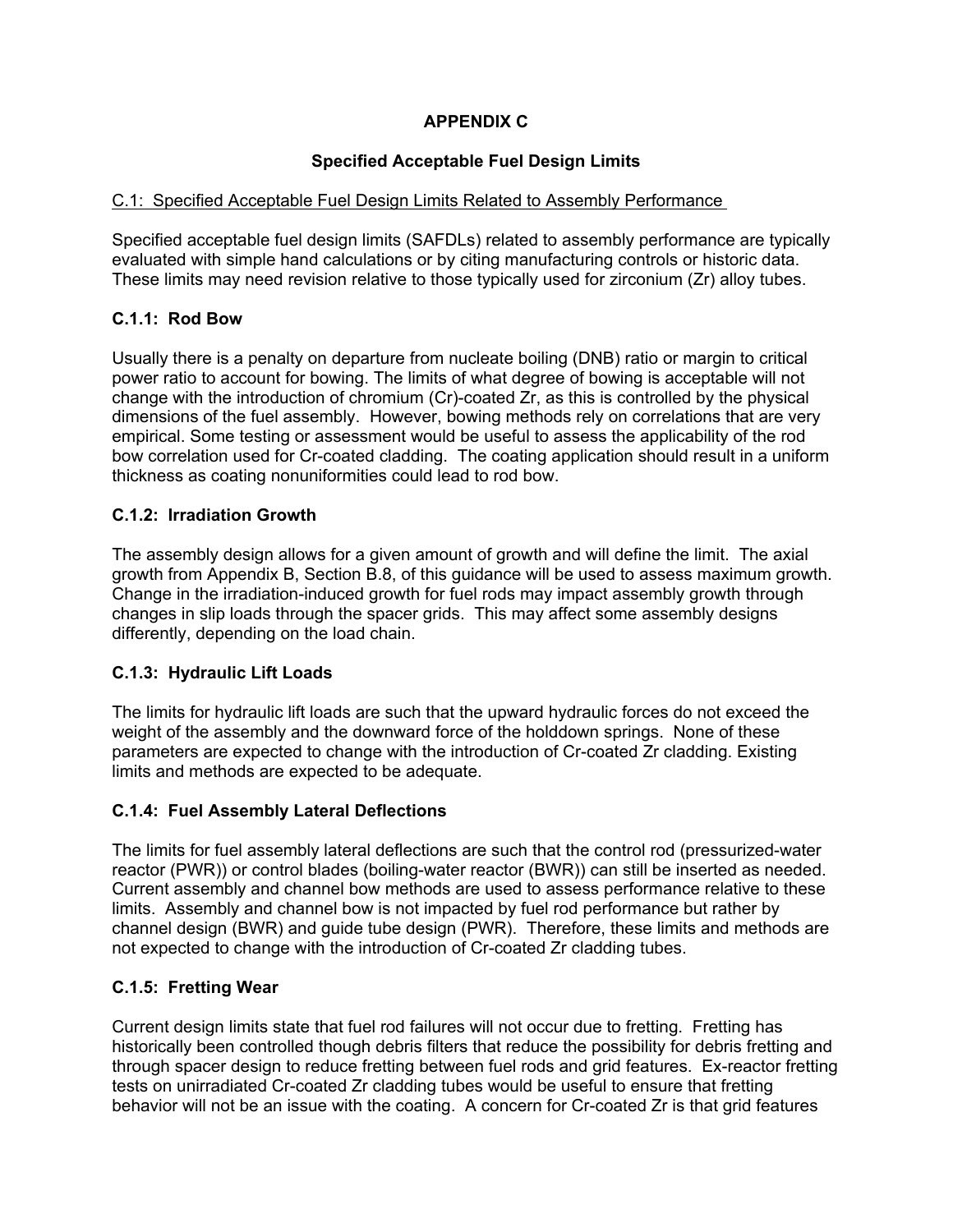are not damaged by the hard coating on the fuel rod. Ex-reactor fretting tests could be used to demonstrate that grids are not damaged by the hard coating on the fuel rod.

# C.2: Specified Acceptable Fuel Design Limits Related to Rod Performance Assessed for Normal Operation and Anticipated Operating Occurrences

Current codes that are informed by the properties in Appendix B of this ISG can perform the following analyses. However, the limits may need revision relative to those typically used for Zr alloy tubes. Several of these SAFDLs also have application in accident analysis.

# **C.2.1: Cladding Stress**

Cladding stress limits are typically set using a method described in Section III of the American Society of Mechanical Engineers Boiler and Pressure Vessel Code. Typically, these limits are based on unirradiated yield stress to represent the lowest yield stress. For Cr-coated Zr, the use of the unirradiated yield stress determined in Appendix A, Section A.6, of this guidance should be acceptable to determine a stress limit.

# **C.2.2: Cladding Strain**

There are two cladding strain limits that are typically employed. The first steady-state limit is the maximum positive and negative deviation from the unirradiated conditions that the cladding may deform throughout life. The second transient strain limit is the maximum strain increment caused by a transient. This transient cladding strain may also be applicable to accident analysis. These cladding strain limits are typically justified based on mechanical tests (axial tension tests and tube burst tests) performed on irradiated cladding tubes. Ductility tends to decrease with irradiation (Reference 9) and saturates at some amount of radiation damage, so these tests are most relevant when performed until the effect saturates.

The uniform elongation or strain away from the rupture has been typically used as the strain capability for Zr-based alloys (Geelhood, Beyer, & Cunningham, 2004, (Reference 22)). This would be a good metric for Cr-coated Zr cladding to protect against cladding mechanical failure. For Cr-coated cladding, there is the additional concern that large strains in the cladding may lead to cracking of the coating (see Section 6.3.1 of the phenomena identification and ranking table (PIRT) report generated for the U.S. Nuclear Regulatory Commission (NRC) by Pacific Northwest National Laboratory, "Degradation and Failure Phenomena of Accident Tolerant Fuel Concepts: Chromium Coated Zirconium Alloy Cladding," issued June 2019, (Reference 1)). Cracking of the coating can lead to a loss of corrosion protection for the substrate along with delamination.

# **C.2.3: Cladding Fatigue**

The cladding fatigue limit is typically based on the sum of the damage fractions from all the expected strain events being less than 1.0. The damage fractions are typically found relative to the O'Donnell and Langer irradiated fatigue design curve (O'Donnell & Langer, 1964, (Reference 23)). It is currently unknown whether the O'Donnell and Langer irradiated fatigue design curve would be applicable to Cr-coated Zr. If unirradiated testing of coated cladding can demonstrate no change to the fatigue design curve, the use of O'Donnell and Langer may be appropriate.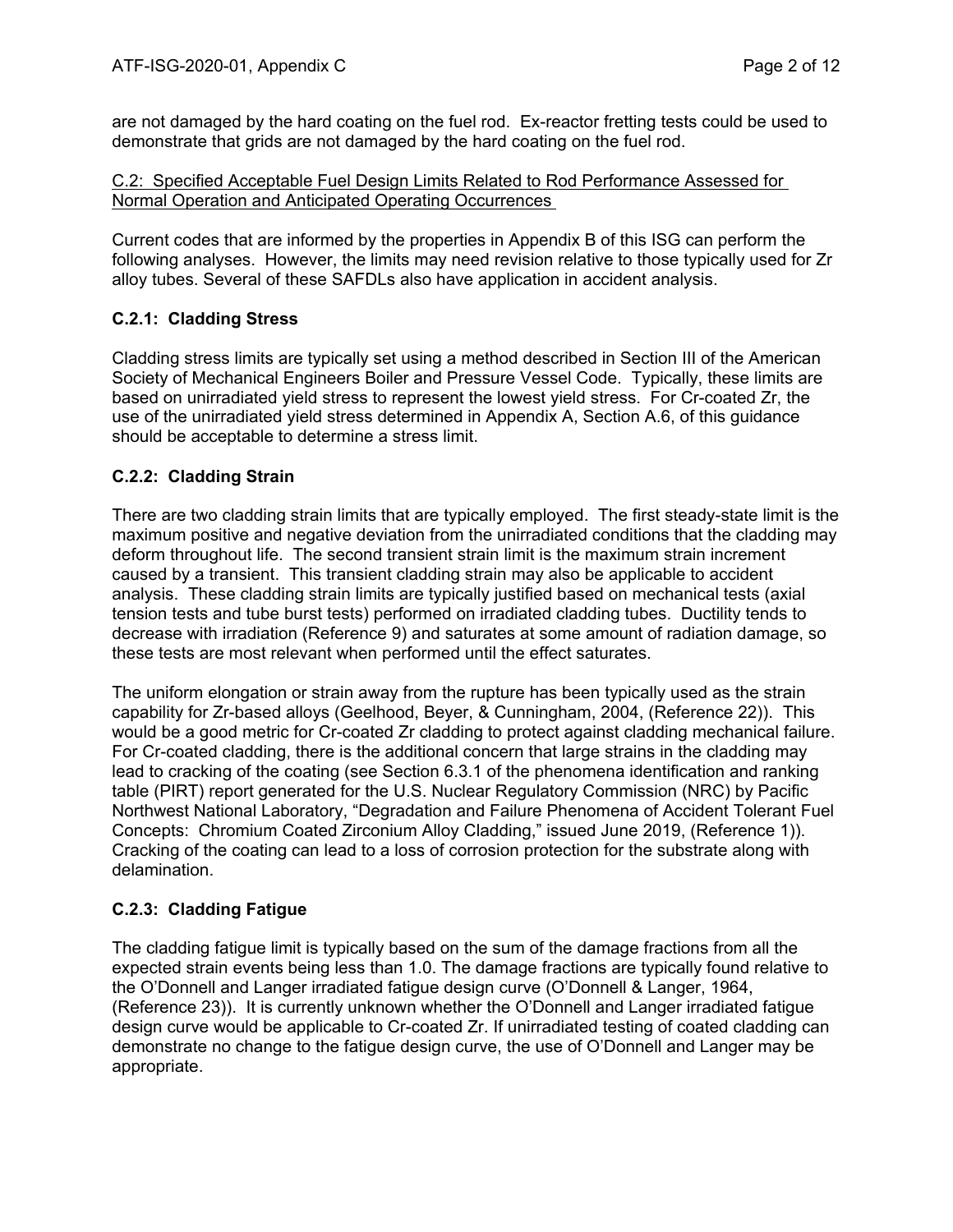It has been noted (Kvedaras, Vilys, Ciuplys, & Ciuplys, 2006, (Reference 24)) that in steels, Cr coating can improve or significantly worsen the fatigue lifetime due to different microstructures produced in the coating. This was also observed in the case of (cold-spray) Cr-coated Zr, where the fatigue life went down with the application of a coating (Sevecek et al., 2018, (Reference 25)). Because of this, fatigue data from irradiated cladding that was produced using a representative process for the applicant in question are recommended to either confirm the O'Donnell and Langer irradiated fatigue design curve or to develop a new fatigue design curve. New fatigue design curves should include a safety factor of 2 on stress amplitude or a safety factor of 20 on the number of cycles as mentioned in NUREG-0800, "Standard Review Plan for the Review of Safety Analysis Reports for Nuclear Power Plants: LWR Edition" (SRP), Section 4.2, "Fuel System Design," (Reference 2).

# **C.2.4: Cladding Oxidation, Hydriding, and Crud1**

For Zr-alloy cladding, the cladding oxidation limit is designed to preclude oxide spallation that has typically been observed above 100 micrometers (μm). Oxide spallation can lead to a local cool spot that acts as a sink for hydrides, creating a local, extremely brittle hydride lens. The hydrogen limit is designed to ensure that the strain limit previously identified will be applicable since high levels of hydrogen (greater than 600 parts per million) can cause embrittlement of the cladding. Hydrogen is not the only embrittlement mechanism, and there may be other embrittlement mechanisms that are discussed elsewhere. There is no explicit limit on crud, other than that it be explicitly considered if it is present, and it is typically modeled as an insulating layer around the fuel rod in plants that have crud issues.

None of these limits are particularly relevant to Cr-coated cladding since the outer oxide will be chromium (III) oxide ( $Cr_2O_3$ ) rather than zirconium dioxide ( $ZrO_2$ ) and the Cr or  $Cr_2O_3$ , or both, are expected to be a barrier against hydrogen uptake, and thus limits are proposed and justified for the coatings to ensure cladding integrity.

If intermetallics form on the surface of the cladding, the oxide could be a mixture of  $ZrO<sub>2</sub>$  and  $Cr_2O_3$ .

As with Zr-alloy cladding, the crud should be monitored in plants, and the NRC staff should ensure that it is explicitly considered if it is present and modeled as an insulating layer around the fuel rod.

# **C.2.5: Fuel Rod Internal Pressure**

There are several possible limits for rod internal pressure that are discussed in SRP Section 4.2. The first and most straightforward is that the rod internal pressure shall not exceed the coolant system pressure. No outward deformation or hydride reorientation is possible if the stress in the cladding is in the compressive directions. This situation does not change with the application of a Cr coating. Therefore, this limit would still be applicable to Cr-coated Zr cladding.

Greater rod internal pressures may be justified based on the following criteria:

- no cladding liftoff during normal operation
- no reorientation of the hydrides in the radial direction in the cladding

<sup>-</sup>1 Crud is defined as a colloquial term for corrosion and wear products (rust particles, etc.) that become radioactive (i.e., activated) when exposed to radiation.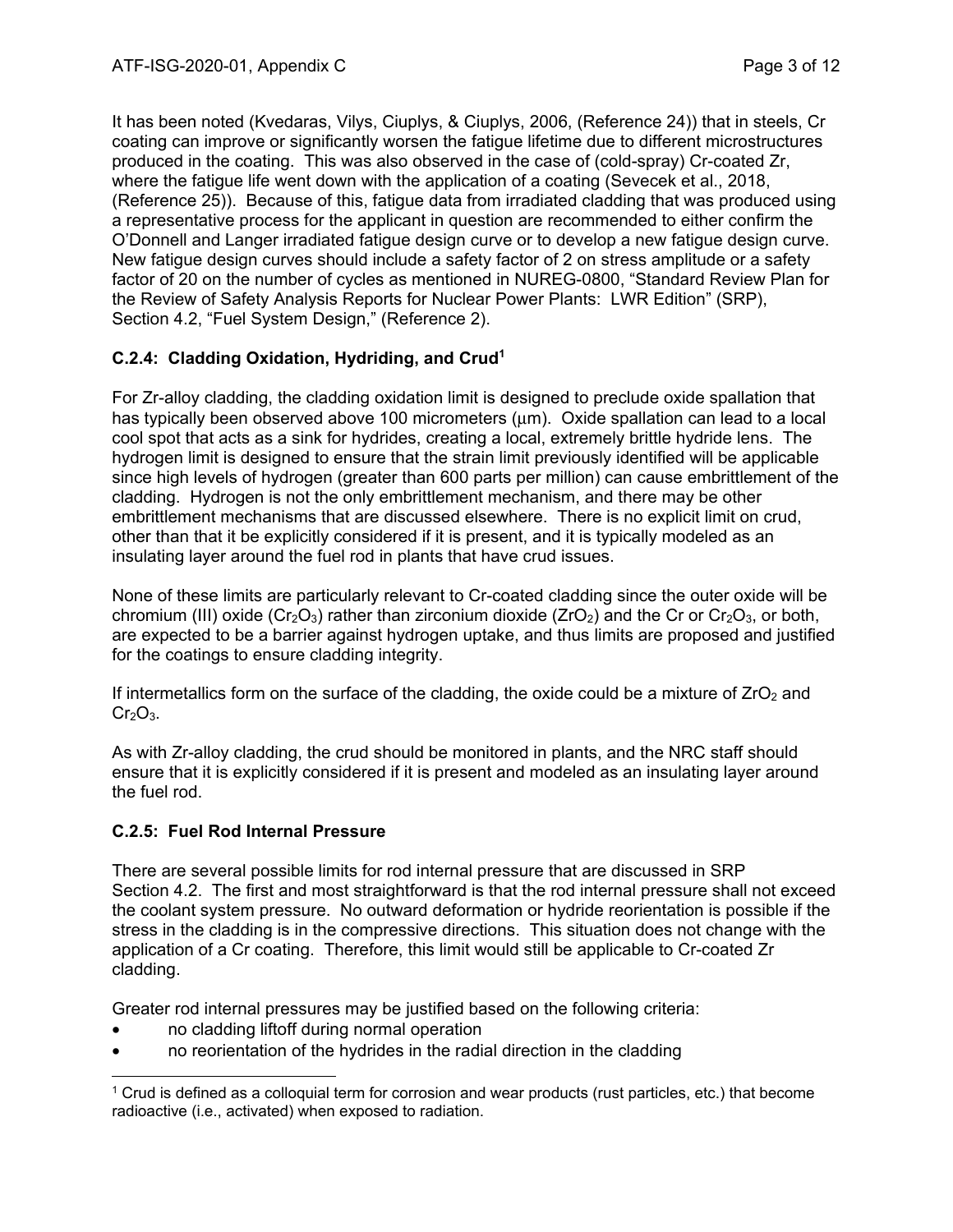• a description of any additional failures resulting from DNB caused by fuel rod overpressure during transients and postulated accidents

It has typically been determined by applicants with Zr-alloy cladding that the first of these criteria, no cladding liftoff during normal operation, is the most limiting. This should be confirmed by the applicant using a Cr-coated Zr cladding to still be the case. If this is found to be the case, the pressure limit where cladding liftoff could occur is typically set as the pressure where the upper bound cladding creep rate will exceed the lower bound fuel pellet swelling rate. For Cr-coated Zr cladding, the fuel pellet swelling rate will not be changed and the cladding creep rate will be determined as discussed in Appendix B, Section B.7, of this guidance, provided that the coating does not significantly change the cladding thermal conductivity.

# **C.2.6: Internal Hydriding**

Internal hydriding is typically addressed through manufacturing controls on the pellet moisture limit. The inner surface for the Cr-coated Zr cladding will be the same, and therefore the typical approach would also apply for Cr-coated Zr cladding. It is not expected that the application of a coating will impact this conclusion.

# **C.2.7: Cladding Collapse**

Cladding collapse in modern nuclear fuel rods has been mitigated by pellet design features such as dishes and chamfers on the ends of the pellet that effectively eliminate axial gaps in the fuel pellet column. Nevertheless, cladding collapse analyses are performed for potential small axial gaps between pellets and in the upper plenum region. The key input into this analysis is the cladding creep rate. For Cr-coated Zr, the cladding creep rate will be determined as discussed in Appendix B, Section B.7, of this guidance.

# **C.2.8: Overheating of Fuel Pellets**

For this analysis, the limit is the melting temperature of the fuel pellets. This will not be impacted by the introduction of Cr-coated Zr cladding, and therefore the limit for this SAFDL may stay the same.

# **C.2.9: Pellet-to-Cladding Interaction**

Typically, there is no explicit limit set on pellet-to-cladding interaction. Various manufacturing designs and inspections and the transient cladding strain limit are expected to cover this SAFDL. The inner surface for the Cr-coated Zr cladding will be the same, and therefore the typical approach would also apply for Cr-coated Zr cladding.

# **C.2.10: Boiling Crisis**

"Boiling crisis" refers to the point at which the boiling regime changes to one that is no longer capable of supporting the heat transfer from the rod surface necessary for adequate cooling, resulting in a cladding temperature excursion. For PWRs, the boiling regime change of concern is usually DNB, while in BWRs, the boiling regime change of concern is typically the onset of transition boiling. Current fuel designs have SAFDLs related to the prevention of boiling crisis for steady-state and anticipated operational occurrence (AOO) conditions, specified by the critical heat flux (CHF) or critical power (CP) for PWRs and BWRs, respectively. The effects of Cr coating on boiling crisis behavior are discussed in Section C.3.1 of this appendix.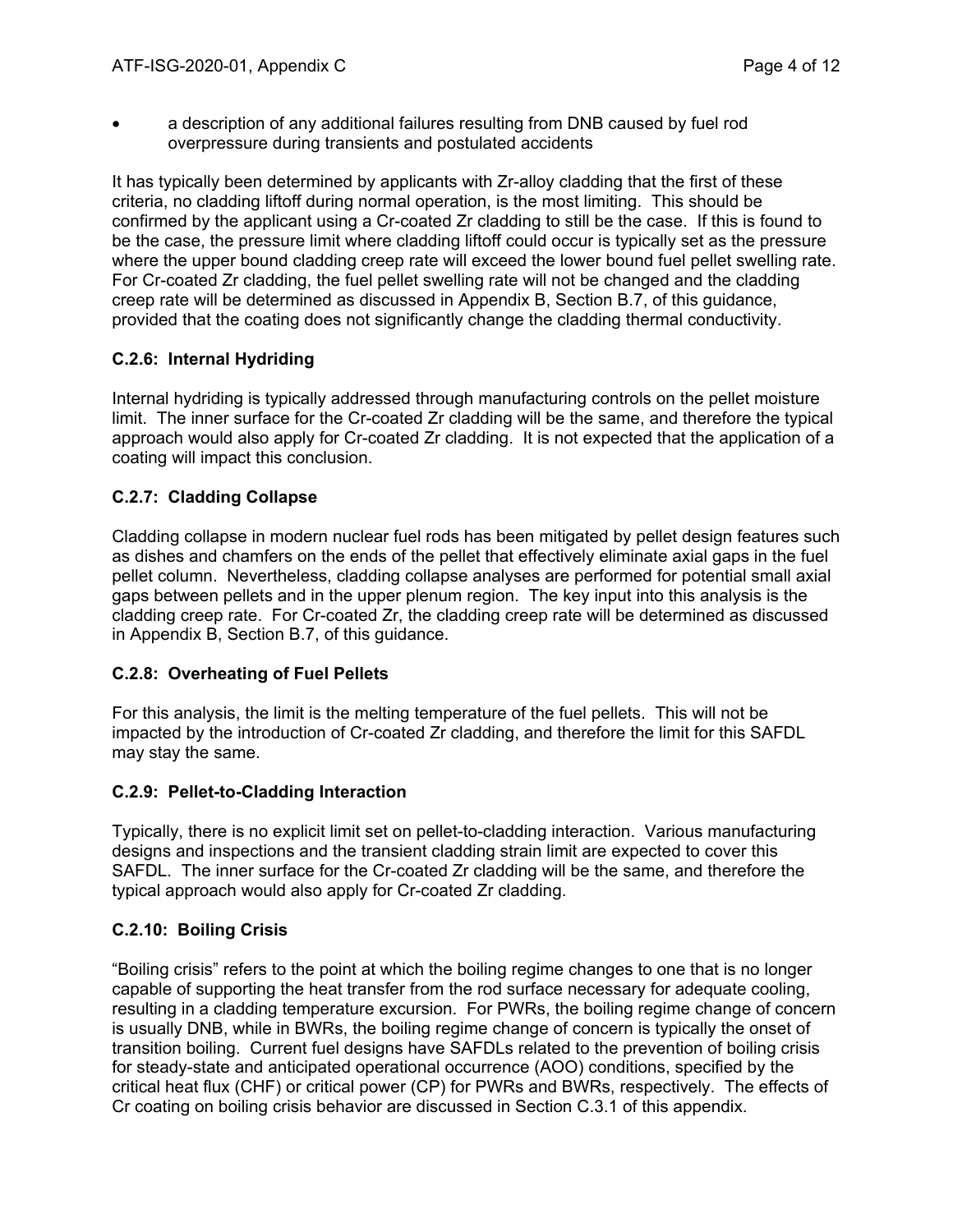#### C.3: Specified Acceptable Fuel Design Limits Related to Fuel Rod Performance Assessed for Accident Conditions

Current codes that are informed by the properties in Appendix B to this guidance can perform the analyses described below. However, the limits may need revision relative to those typically used for Zr alloy tubes. Several of these SAFDLs also have application in AOO analysis.

# **C.3.1: Overheating of the Cladding**

Overheating of the cladding results when the boiling regime changes to one that is no longer capable of supporting the heat transfer from the fuel rod surface necessary for adequate cooling. For PWRs, the boiling regime change of concern is usually DNB, while in BWRs, the boiling regime change of concern is typically the onset of transition boiling (also known as dryout). Current fuel designs have SAFDLs related to the prevention of boiling crisis for steady-state, AOO, and some accident conditions. In PWRs, the fuel rod heat flux must be kept below the CHF, and in BWRs the assembly power must be kept below the CP. For AOOs, the SAFDLs must be met for the design basis to be satisfied. For design-basis accidents, any fuel rods exceeding the thermal margin criteria are assumed to have failed and are included in fission product release dose calculations.

The boiling transitions are shown graphically in Figure 5.1 of the PIRT report. Typical limits are based on ex-reactor flow tests on electrically heated fuel assembly mockups to determine where DNB or boiling transition occurs. The CHF or CP is primarily influenced on the geometry of the assembly, although surface conditions of the fuel rods may also impact the CHF or CP. Surface conditions include surface roughness, wettability, and porosity (e.g., of a crud layer). Most studies have concluded that roughness has little or no impact on CHF (Collier & Thome, 1994 (Reference 26); Kandlikar, 2001, (Reference 27); O'Hanley et al., 2013, (Reference 28)), though some studies have shown a noticeable difference between rough and very smooth surfaces (Weatherford, 1963, (Reference 29)). Surface porosity and wettability are thought to have a much more significant impact, as demonstrated by several experimental studies (Reference 27; Takata, Hidaka, Masuda, & Ito, 2003, (Reference 30); Reference 28). Boiling heat transfer experimental results indicate similar CHF for coated and uncoated cladding (Jo, Yeom, Gutierrez, Sridharam, & Corradini, 2018, (Reference 31); Jo, Gutierrez, Yeom, Sridharan, & Corradini, 2019, (Reference 32)).

The application of a coating to fuel rods, while keeping the rest of the assembly the same, is not expected to impact CHF or CP correlations if the surface conditions of the coating are similar to that of the reference Zr alloy tubes. It is currently not known what the surface roughness, contact angle, or crud deposition rate for a Cr-coated tube will be relative to an uncoated tube. If the coating results in a significantly different surface condition or cladding outer diameter than the reference Zr alloy tube, then ex-reactor flow tests on electrically heated fuel assembly mockups with a prototypical coated cladding tube could be performed to determine the effect on DNB or boiling transition behavior.

Currently, the majority of CHF/CP tests are performed on electrically heated prototypical fuel assemblies constructed of Inconel instead of Zr alloy. If the coating affects the cladding surface conditions in a manner that influences DNB or boiling transition behavior, the use of plain Inconel tubes may not be appropriate for determining CHF or CP for Cr-coated Zr alloy cladding.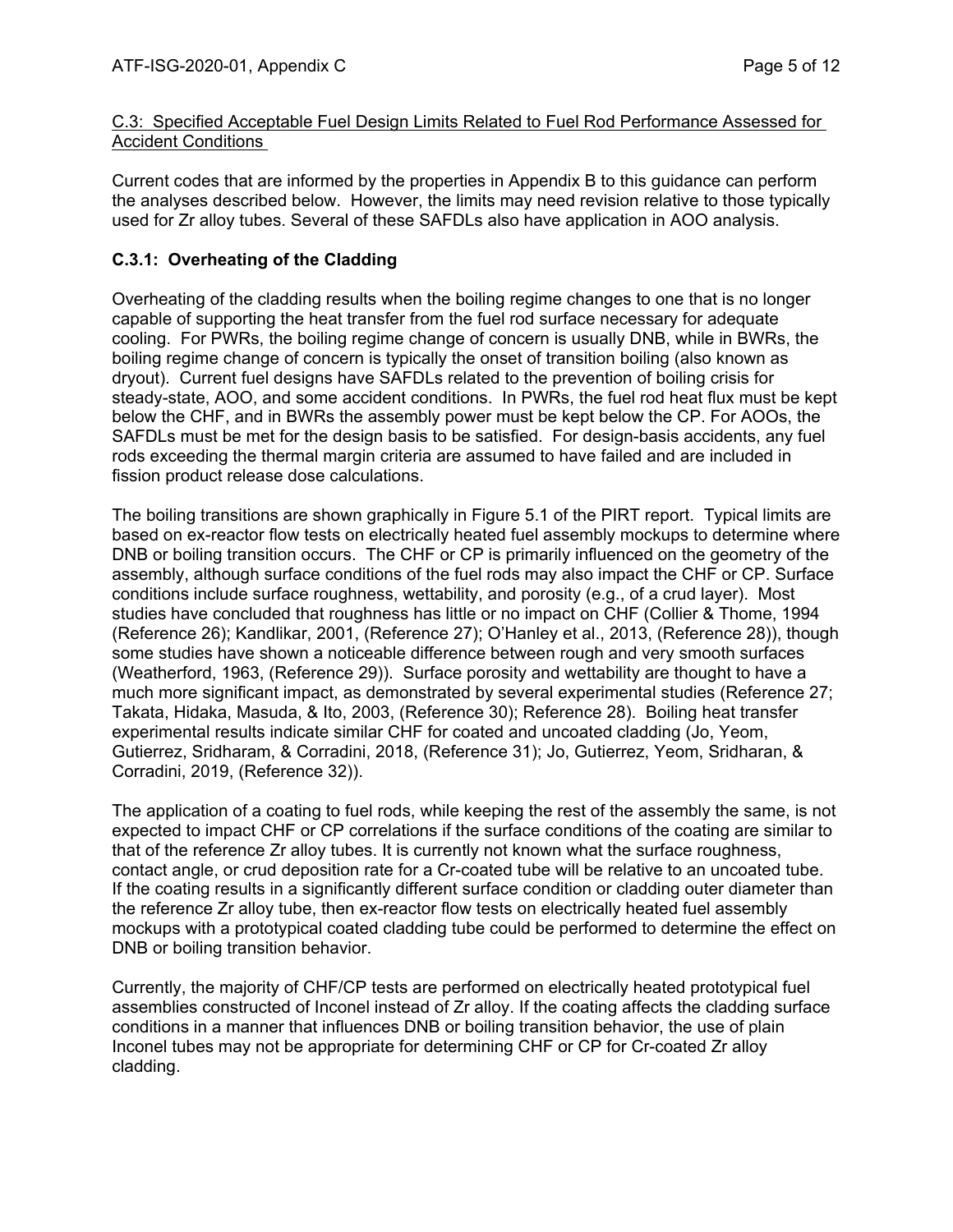As mentioned in Section 4.1 of the PIRT report, the possibility of formation of a low-temperature eutectic between Cr and Zr exists if temperature exceeds 2,430 degrees Fahrenheit (F) (1,332 degrees Celsius (C)). This formation should either be considered under this damage mechanism or under generalized cladding melting (see Appendix B, Section B.3.7, of this guidance).

# **C.3.2: Excessive Fuel Enthalpy**

Excessive fuel enthalpy relates to the sudden increase in fuel enthalpy from an RIA below the fuel melting limit that can result in cladding failure due to pellet-cladding mechanical interaction. Current fuel enthalpy limits are based on RIA tests that have been performed on irradiated and unirradiated fuel rodlets in various test reactors, and a limit has been determined for what level of fuel enthalpy increase will cause cladding failure.

For Zr alloy cladding, these data have been collected over a very long period, and it may not be practical to collect this amount of data for Cr-coated Zr cladding.

An alternate approach comes from the fact that cladding failure due to excessive fuel enthalpy is driven by pellet-cladding mechanical interaction, which causes the cladding to exceed its ductility limit. Therefore, it is possible to collect uniform elongation (strain at maximum load) data from the irradiated cladding mechanical tests that need to be performed to determine postirradiation strength and ductility. If it can be shown that the Cr coating has a beneficial or negligible impact on the uniform elongation relative to the reference Zr alloy cladding, then it could be reasonably argued that the current RIA failure limits are applicable to Cr-coated Zr cladding.

# **C.3.3: Bursting**

Bursting of the fuel rod relates to the failure of fuel rods due to high temperature and high gas pressures during a LOCA. This can also be a consideration during an RIA. It is important to know the rupture stress as a function of temperature and the amount of ballooning that would occur. There are no specific design limits associated with cladding rupture other than that the degree of swelling not be underestimated and the balloon not block the coolant channel. Additionally, the time of rupture needs to be known so that oxidation on the cladding inner surface and its associated heat is correctly modeled.

An applicant will typically use an empirical correlation for burst stress and ballooning strain such as the one given in NUREG-0630, "Cladding Swelling and Rupture Models for LOCA Analysis," issued April 1980, (Reference 21). If an applicant uses NUREG-0630 for Cr-coated Zr cladding, it would be useful to collect some data to show that the performance of Cr-coated Zr is bounded by these limits. Alternatively, if the applicant wants to propose new burst stress and ballooning strain limits, a significant body of burst data would be useful to demonstrate that the degree of swelling will not be underestimated. Currently available data suggest that for Cr-coated cladding, the balloon region is smaller and burst temperature increases (see Section 6.2.2 of the PIRT report); however, this should be confirmed for the specific coating in question.

# **C.3.4: Mechanical Fracturing**

Mechanical fracturing refers to a defect in the cladding caused by an externally applied force. Typically, this limit has conservatively been set as applied stresses above 90 percent of the irradiated yield stress. This limit should not be exceeded for normal operation and AOOs. For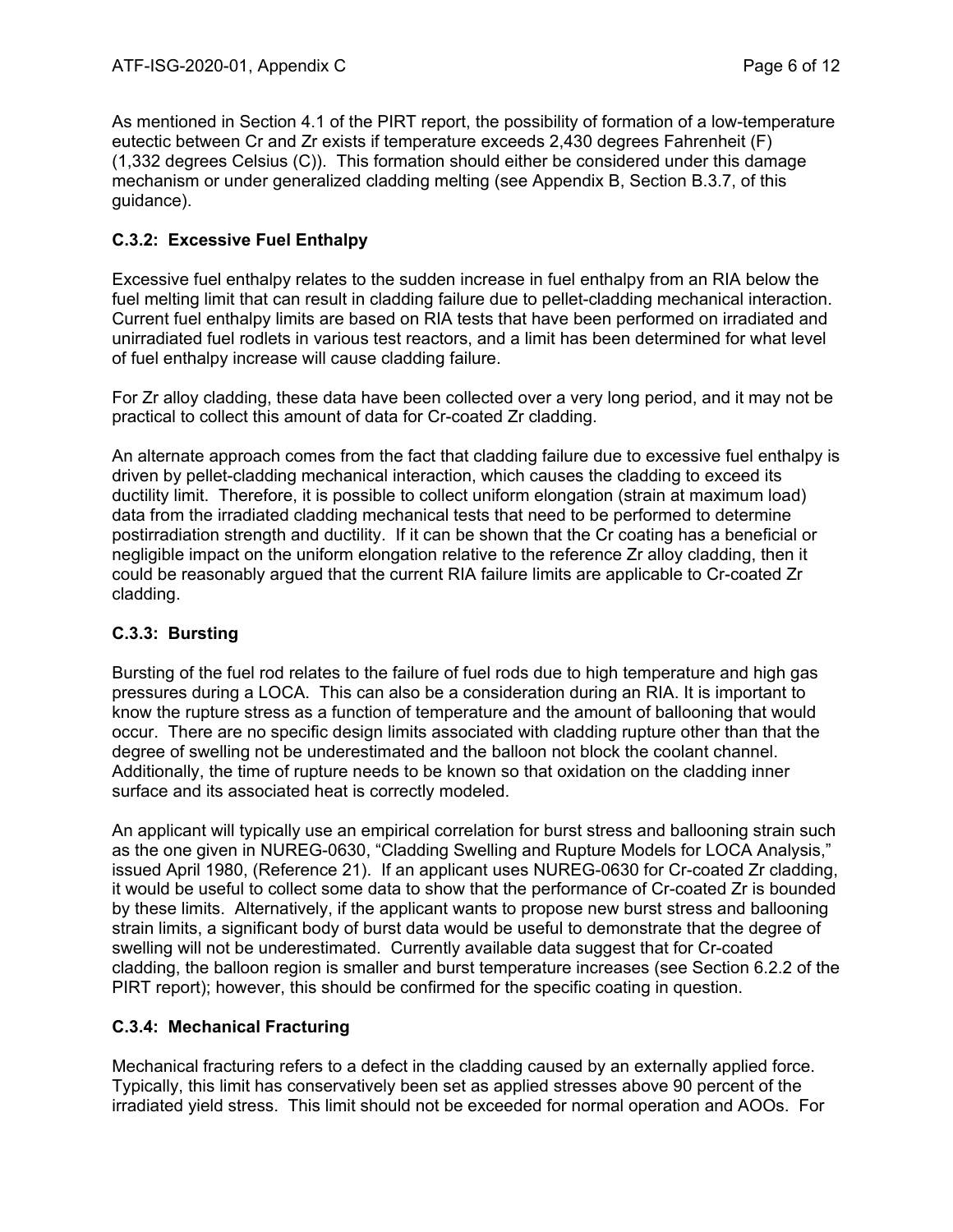design-basis accidents, the fuel rods exceeding this limit are assumed to have failed and are included in fission product release dose calculations.

This limit is acceptable for Cr-coated Zr cladding given that the irradiated yield stress obtained as described in Appendix B, Section B.6, of this guidance is used.

# **C.3.5: Cladding Embrittlement**

Cladding embrittlement relates to embrittlement of the fuel cladding, particularly in the ballooned region of the cladding during LOCA. Cladding embrittlement during LOCA should be precluded so the fuel assemblies with ballooned rods are not severely damaged by post-LOCA loads such as reflood and quenching, including blowdown loads. In 10 CFR 50.46, "Acceptance Criteria for Emergency Core Cooling Systems for Light-Water Nuclear Power Reactors," the NRC specifies a cladding temperature limit of 2,200 degrees F (1,204 degrees C) and a peak oxidation of 17-percent equivalent cladding reacted for Zr alloy cladding.

The PIRT ranked this damage mechanism as high (see Appendix A to the PIRT report). It is not known if these limits will be acceptable for Cr-coated Zr cladding. It appears as if the outer surface will reduce the high-temperature metal-water reactor from that of bare Zr, but it is unknown whether some other mechanism could cause embrittlement of the cladding. One possible mechanism could be Zr-Cr interdiffusion as discussed in Section 4.2 of the PIRT report. The formation of a brittle rim of  $ZrCr<sub>2</sub>$  could lead to brittle cladding failure similar to how the formation of a dense hydride rim can lead to brittle cladding failure.

Tests showing ductility (see Section 6.2.6 of the PIRT report) at either these existing limits or establishing new limits would be useful to demonstrate that embrittlement will not occur. In addition to the tests performed to establish the ballooning (see Appendix B, Section B.11, of this guidance) and high-temperature oxidation behavior (see Appendix B, Section B.12, of this guidance), some prototypic integral LOCA tests (e.g., Flanagan, Askeljung, & Puranen, 2013, (Reference 33)), where cladding tubes are subject to ballooning and burst in steam under expected time frames and samples are then subjected to mechanical loading such as bend tests after ballooning, burst, and high-temperature oxidation, are very useful to establish cladding embrittlement limits. For these tests, irradiated cladding tubes are preferable.

# **C.3.6: Violent Expulsion of Fuel**

The violent expulsion of fuel relates to the sudden increase in fuel enthalpy from an RIA that can result in the melting, fragmentation, and dispersal of fuel. This could result in a loss of coolable geometry and produce a pressure pulse that could damage the reactor vessel. The following are typical limits for violent expulsion of fuel:

- peak radial average fuel enthalpy below 230 calories per gram (cal/g)
- peak fuel temperature below melting temperature

It is expected that cladding failure will occur well before 230 cal/g for both Zr alloy and Cr-coated Zr cladding. These limits are derived to prevent the violent ejection of fuel from failed cladding. As such, these limits relate more to the fuel than to the cladding and are expected to be appropriate for Cr-coated Zr cladding.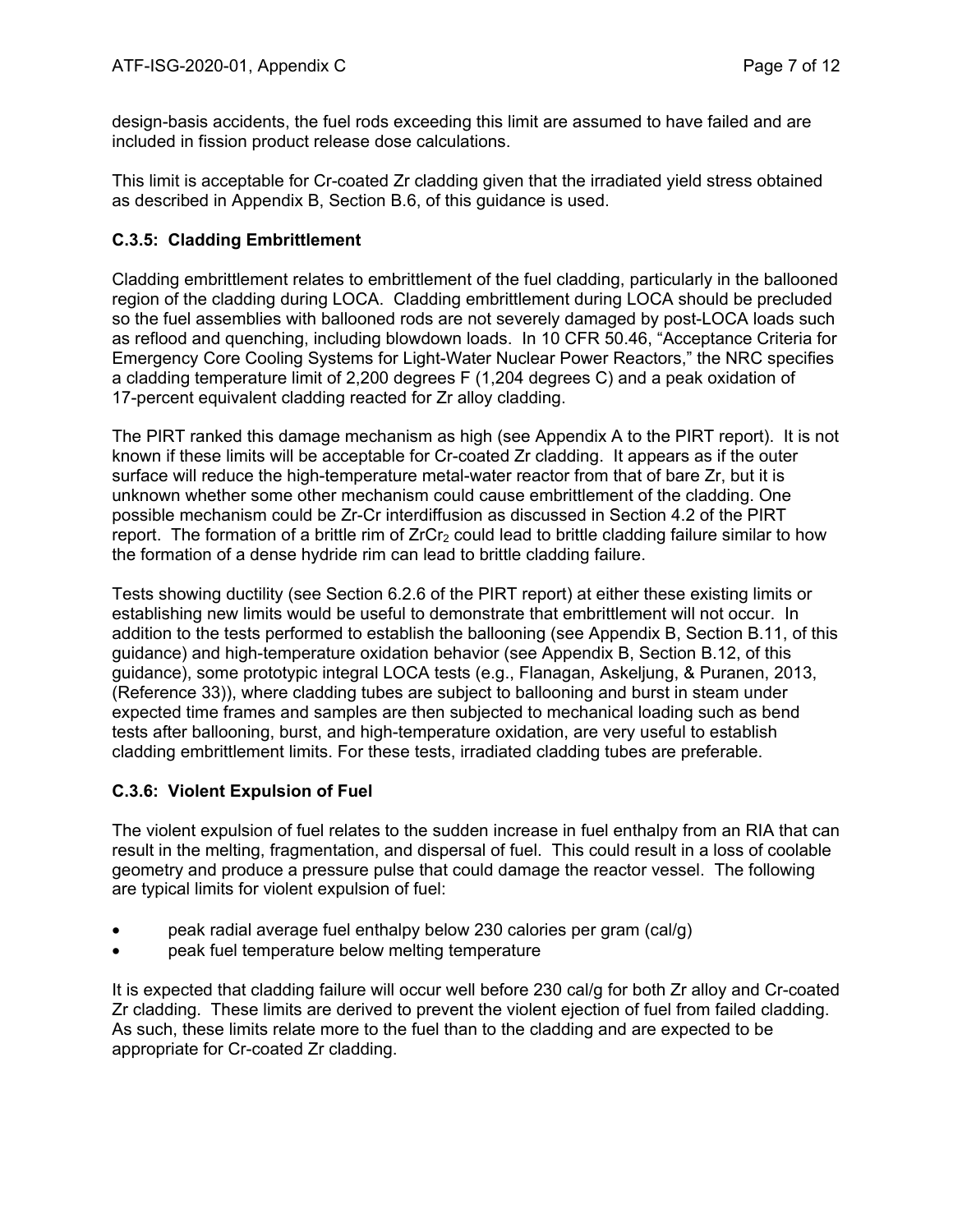# **C.3.7: Generalized Cladding Melting**

Generalized cladding melting is applicable to design-basis accidents and is set to preclude the loss of coolable geometry. The limit is set as the cladding melting temperature, which for Zr is 3,366 degrees F (1,852 degrees C). For Zr alloy tubes, the embrittlement limit of 2,200 degrees F (1,204 degrees C), (see Section C.3.5 of this appendix) is more limiting. However, as discussed in Appendix B, Section B.3.5, of this guidance, it is unknown what the limit for Cr-coated Zr embrittlement will be, so cladding melting should still be considered for Cr-coated Zr.

The melting temperature of Cr at 3,375 degrees F (1,857 degrees C), is virtually identical to that of Zr at 3,366 degrees F (1,852 degrees C). However, the formation of a low-temperature eutectic between Cr and Zr at 2,430 degrees F (1,332 degrees C), occurs significantly lower than either of the individual melting temperatures. The formation of a low-temperature eutectic with a thin coating may not represent a loss of geometry such as generalized cladding melting, but the formation of the eutectic should either be considered under this damage mechanism or under overheating of the cladding (see Section C.3.1 of this appendix).

# **C.3.8: Fuel Rod Ballooning**

Ballooning of the fuel rod relates to failure of fuel rods due to high temperature and high gas pressures during a LOCA. It is important to know the rupture stress as a function of temperature and the amount of ballooning that would occur. There are no specific design limits associated with cladding rupture, other than that the degree of swelling should not be underestimated and the balloon should not block the coolant channel.

An applicant will typically use an empirical correlation for burst stress and ballooning strain such as the one given in NUREG-0630 (Reference 21). If an applicant uses NUREG-0630 for Cr-coated Zr cladding, it would be useful to collect some data to show that the performance of Cr-coated Zr is bounded by these limits. Alternatively, if the applicant wants to propose new burst stress and ballooning strain limits, a significant body of burst data from either unirradiated or irradiated cladding tubes would be useful to demonstrate that the degree of swelling will not be underestimated.

# **C.3.9: Structural Deformation**

Structural deformation refers to externally applied loads during a LOCA or safe-shutdown earthquake that could deform the fuel assemblies or cause fuel fragmentation such that coolable geometry would be lost. This limit has conservatively been set as applied stresses above 90 percent of the irradiated yield stress. For design-basis accidents, the number of fuel rods exceeding this limit are assumed to have failed and are included in fission product release dose calculations.

This limit is acceptable for Cr-coated Zr cladding given that the irradiated yield stress obtained as described in Appendix A, Section A.6, of this guidance is used.

# C.4: New Degradation Mechanisms/Other Considerations

There have been several new damage mechanisms identified for Cr-coated Zr cladding. These may either be addressed by applicants through existing limits or as separate limits. The following sections identify those new damage mechanisms that have been identified for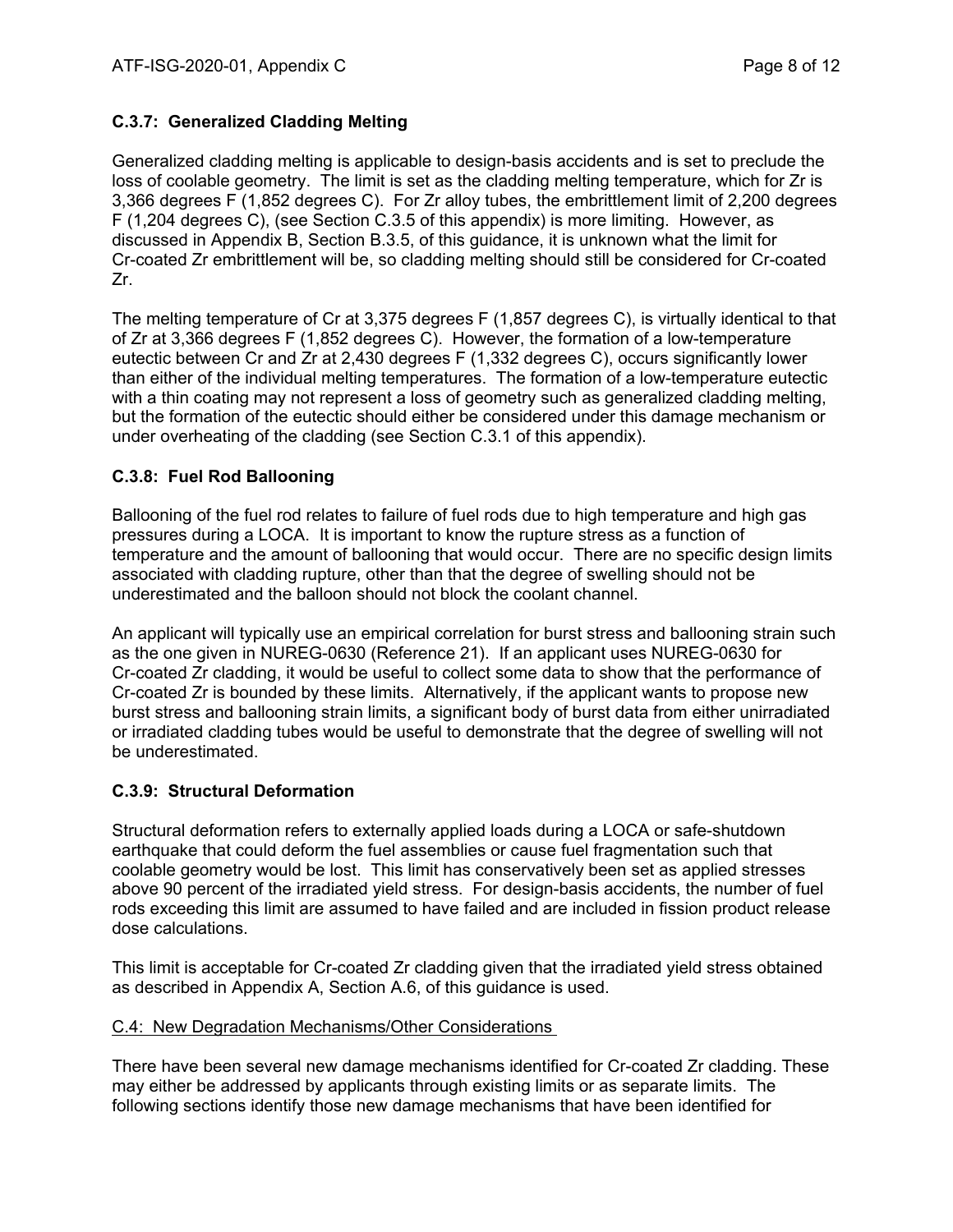Cr-coated Zr through a technical review of the recent data and a general understanding of coating behavior. Each section will identify the potential for fuel system damage, fuel rod failure, or impact on fuel coolability. These sections will also identify existing SAFDLs that could be used to account for these damage mechanisms. These damage mechanisms are physical mechanisms and should be addressed even if no credit for coating performance is credited in the fuel system safety review.

# **C.4.1: Coating Cracking**

Cracking of the coating could occur during the relatively large (0.5-percent to 1-percent strain) deformations that are observed occur in the cladding due to cladding thermal expansion, cladding creepdown, deformation of the cladding due to pellet swelling, and axial irradiation growth. Cracking could also occur in the cladding due to repeated small strain (0.01-percent to 0.1-percent strain) cyclic operation. Finally, cracking could occur during a design-basis scenario that causes large strain from pellet expansion, e.g., from an RIA, or gas overpressure and ballooning, e.g., from a LOCA.

The PIRT ranked this damage mechanism as high during accident conditions (see Appendix A to the PIRT report). Excessive cracking of the coating could reduce or eliminate the benefit that the coating provides for normal operation (reduced in-reactor corrosion and hydrogen pickup) as well as during accident conditions (may expose significant amount of Zr to high temperature steam). Cracking of the coating could also create crack tips that extend into the Zr cladding that could provide stress concentrations for further environmentally assisted crack mechanisms and could ultimately lead to cladding failure.

Cracking of the coating should be considered in the development of the cladding strain limit (see Appendix C, Section C.2.2, of this guidance) and the cladding fatigue limit (Appendix C, Section C.2.3, of this guidance). In these cases, it should be considered if failure is defined when cracking of the coating is observed. Cracking of the coating should also be considered in the development of high-temperature ballooning (Appendix B, Section B.11, of this guidance) and high-temperature oxidation (Appendix B, Section B.12, of this guidance) correlations. If cracking is observed following ballooning, then high-temperature oxidation correlations should be developed with consideration of cracked coating. Additionally, cladding embrittlement limits (Appendix C, Section C.3.5, of this guidance) should be developed with consideration of cracked coating.

# **C.4.2: Coating Delamination**

Delamination of the coating could occur due to a variety of reasons, including poor adherence to the substrate and differential thermal expansion between the coating and the substrate.

The PIRT ranked this damage mechanism as high during accident conditions (see Appendix A to the PIRT report). Delamination of the coating could eliminate the benefit that the coating provides for normal operation (reduced in-reactor corrosion and hydrogen pickup) as well as during accident conditions (may expose significant amount of Zr to high-temperature steam), depending on the amount of delamination. Local coating delamination could create a local cool spot on the cladding, which is a sink for hydrogen diffusion. This local cool spot could develop a hydride blister that results in local brittle cladding behavior. Finally, coating delamination can increase the quantity of debris in the reactor coolant system, which could lead to enhanced debris fretting and could impact the performance of the emergency core coolant system pump in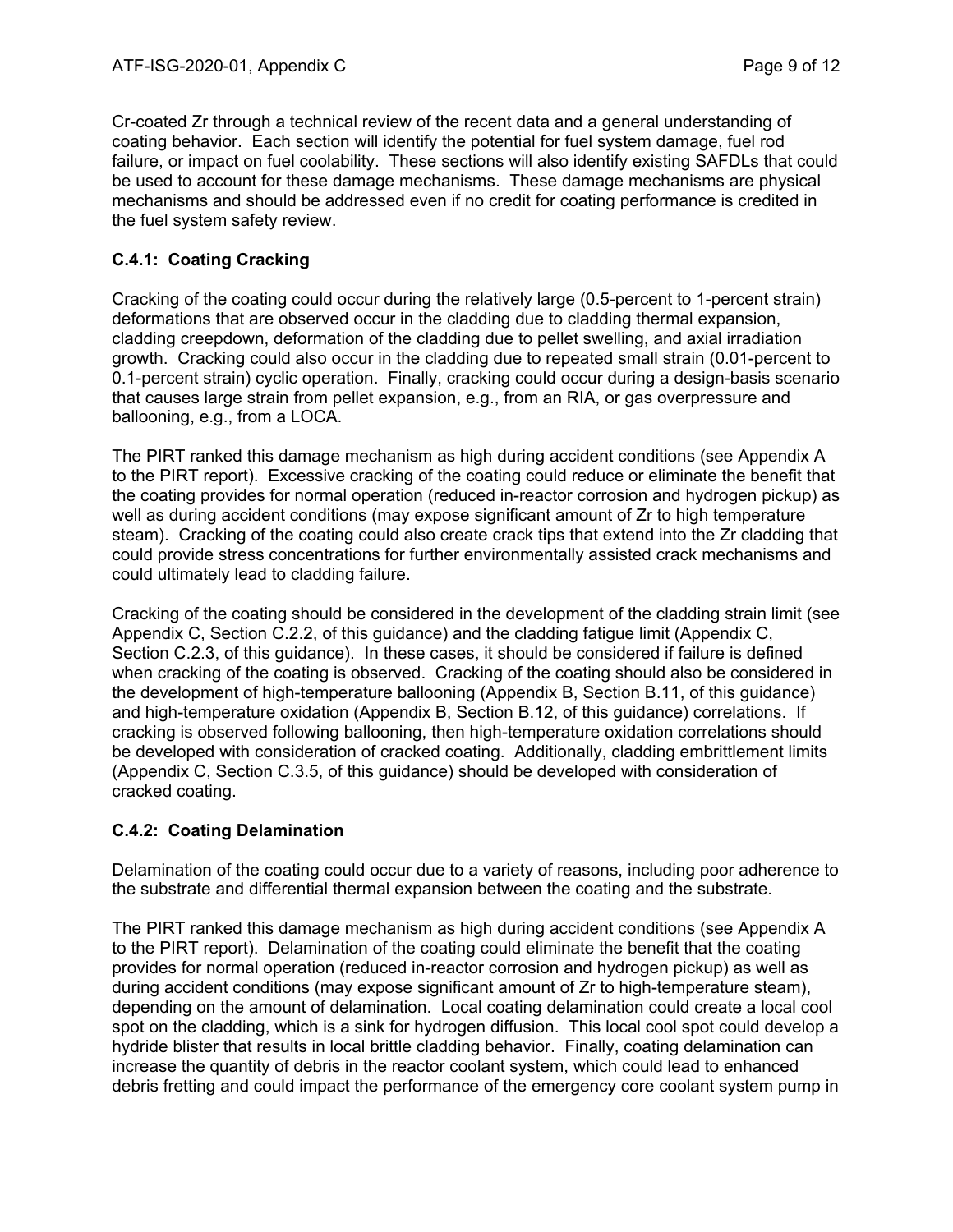the event of an accident if the debris filters become clogged with debris from delaminated coating.

Delamination of the coating should be considered in the development of the cladding strain limit (see Section C.2.2 of this appendix) and the cladding fatigue limit (Section C.2.3 of this appendix). In these cases, it should be considered if failure is defined to be observed delamination of the coating. Delamination of the coating should also be considered in the development of high-temperature ballooning (Appendix B, Section B.11) and high-temperature oxidation (Section B.12) correlations. If delamination is observed following ballooning, then high-temperature oxidation correlations should be developed with consideration of cladding with a delaminated coating. As discussed in Section 4.2 of the PIRT report, the  $ZrCr<sub>2</sub>$  phase that could form due to interdiffusion could exhibit a greater corrosion rate than bare Zr. Additionally, if this is the case, cladding embrittlement limits (Section C.3.5 of this appendix) should be developed with consideration of delaminated cladding. LOCA blowdown loads could also lead to delamination of the coating. The NRC staff should consider debris effects on long-term core cooling. Specifically, the potential for delamination should be evaluated and accounted for following burst (Section C.3.3 of this appendix), mechanical fracture (Section C.3.4), ballooning (Section C.3.8), and structural deformation (Section C.3.9).

# **C.4.3: Chromium-Zirconium Interdiffusion**

As discussed in Section 4.2 of the PIRT report, if temperatures at the Cr-Zr interface and the time at temperature are great enough, there will be the formation of a CrZr intermetallic that is more brittle than either Cr or Zr separately. If this intermetallic layer is thick enough, it could lead to brittle cladding failure. Thin layers of this intermetallic would likely not reduce the overall cladding ductility. However, the critical thickness for overall brittle behavior is not known. The calculations from Section 4.2 are shown below:

- normal conditions (572 degrees F (300 degrees C) 662 degrees F (350 degrees C) for 2,000 days): 0.1 to 0.3 μm-thick intermetallic layer
- loss-of-coolant conditions (1,652 degrees F (800 degrees C) 2,192 degrees F (1200 degrees C) for 1 hour): 0.2 to 1.4 μm-thick intermetallic layer
- long-term loss-of-coolant  $(1.472$  degrees F  $(800$  degrees C) 2,192 degrees F (1,200 degrees C) for 1 day): 1 to 7 μm-thick intermetallic layer

Initial data from several programs have not shown significant interdiffusion in various coating concepts. It is noted that the numbers above are predictions based on limited data and are provided for context. The NRC staff should evaluate data specific to the technology under review.

Unless otherwise accounted for in specific strain or ballooning limits, the formation of this CrZr intermetallic should be avoided. During normal operations and AOOs, the temperature at the Cr-Zr interface is only expected to allow for the formation of a very thin CrZr intermetallic layer, but during design-basis accidents, the cladding temperature may be large enough to form a significant thickness of this layer (see Section 4.2 of the PIRT report). Other possibilities for the formation of the CrZr intermetallic phase include during application of the coating if the substrate temperature is too great, and during the welding of end caps in the heat-affected zone of the weld.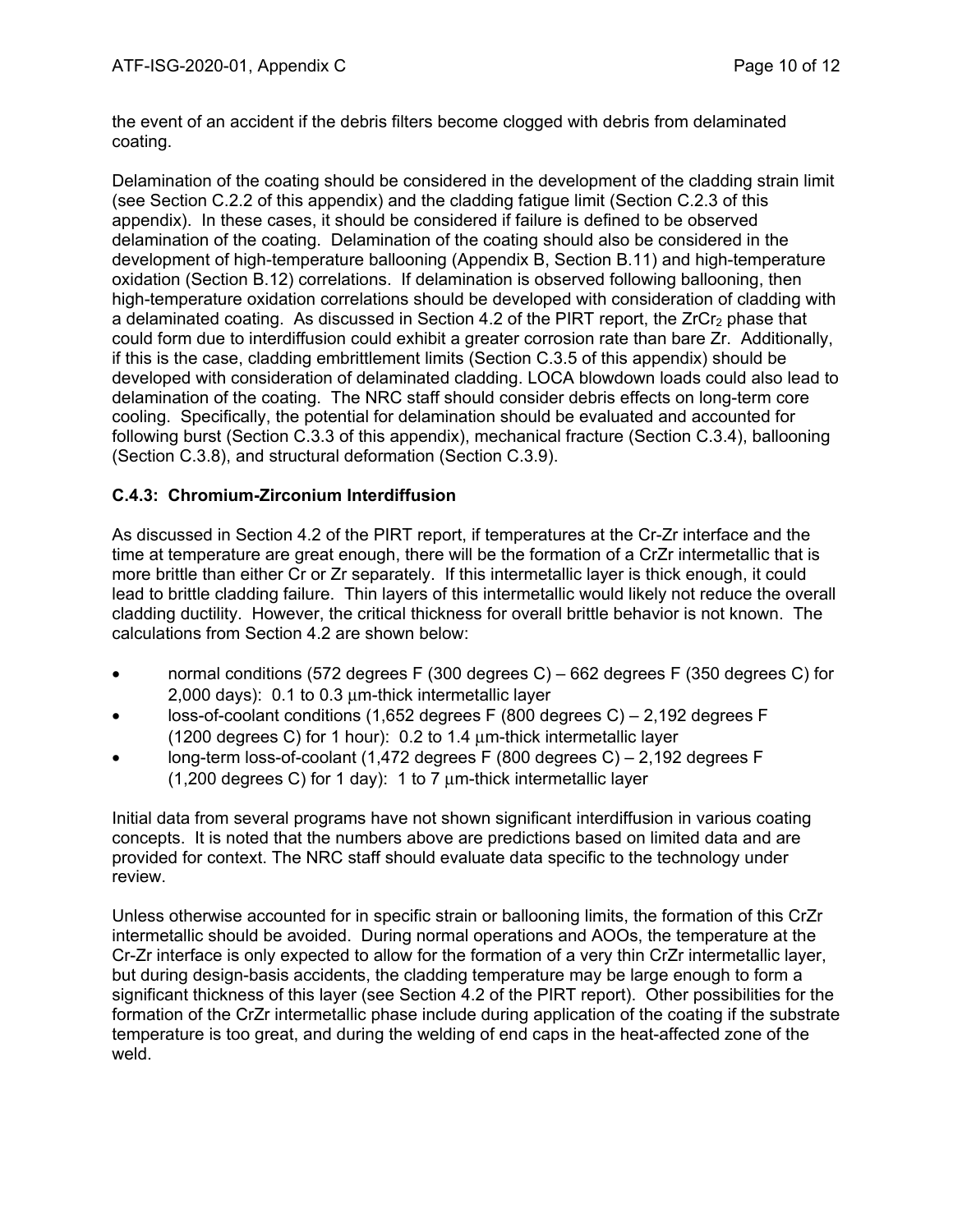The CrZr intermetallic is both brittle and exhibits extremely poor high-temperature corrosion behavior (see Section 4.2 of the PIRT report). If a significant thickness of CrZr intermetallic were to form during high-temperature conditions during a design-basis accident or some manufacturing process, the cladding could behave in a brittle manner, the corrosion reaction may worsen, and various design limits on strain and cladding embrittlement may no longer be applicable.

Cr-Zr interdiffusion should be considered either implicitly or explicitly in the development of limits on overheating of the cladding (see Section C.3.1 of this appendix), clad embrittlement (Section C.3.5), and eutectic formation related to generalized clad melting (Section C.3.7). If some Cr-Zr interdiffusion is caused during the manufacturing process, then it should be ensured that limits are developed on prototypic parts from this process and that tests are performed in localized areas known to have the possibility for interdiffusion.

# **C.4.4: Radiation Effects on Chromium**

It has been noted that the irradiation of Cr will result in the formation of the radioisotope Cr-51 with a half-life of 28 days. It is known that this isotope will be formed, but it is not known whether this isotope will be released to the coolant in significant quantities. For a chromium nitride (CrN) coating, the nitrogen will lead to the production of some carbon-14.

A second concern is what the impact of fast neutron irradiation on Cr metal and other Cr-containing compounds will be. In Zr, fast neutron irradiation leads to a dramatic increase in strength and a reduction in ductility (Reference 9). Recent ion beam irradiation data indicate that cold-spray Cr coatings are more resistant to radiation defects than bulk Cr (Maier et al., 2018, (Reference 34).

The release of Cr-51 from the cladding into the coolant could challenge the plant dose release limit or the ability of the chemical and volume control system to eliminate Cr ions before they plate out on the fuel and the other reactor components. The impact of fast neutron irradiation on the strength and ductility of the Cr metal or other Cr-containing compounds could lead to a degradation in coating performance beyond what was expected based on tests on unirradiated material.

The formation and possible release of Cr-51 is an issue that may be monitored through ongoing surveillance at the plant. Plants already have a process in place to evaluate the radioisotopes and the gaseous and liquid effluents and to report this information to the NRC on an annual basis. If Cr-51 in the coolant begins to challenge plant dose release limits, it will be observed to increase as more of the fuel in the core is transitioned to Cr-coated Zr cladding. In this case, systems can be implemented to effectively remove this radioisotope before it becomes a safety problem. Similarly, with the impact of Cr ions on the coolant chemistry, a surveillance plan put in place alongside the implementation of Cr-coated Zr cladding to monitor the coolant chemistry will mitigate any impact of Cr ions. The impact of fast neutron irradiation on Cr mechanical properties will be inherently included in material property correlations and limits that are developed based on irradiated material as described in previous sections of this guidance.

Data may already be available for radiation damage, as Cr-containing alloys and Cr coatings are already present in core components.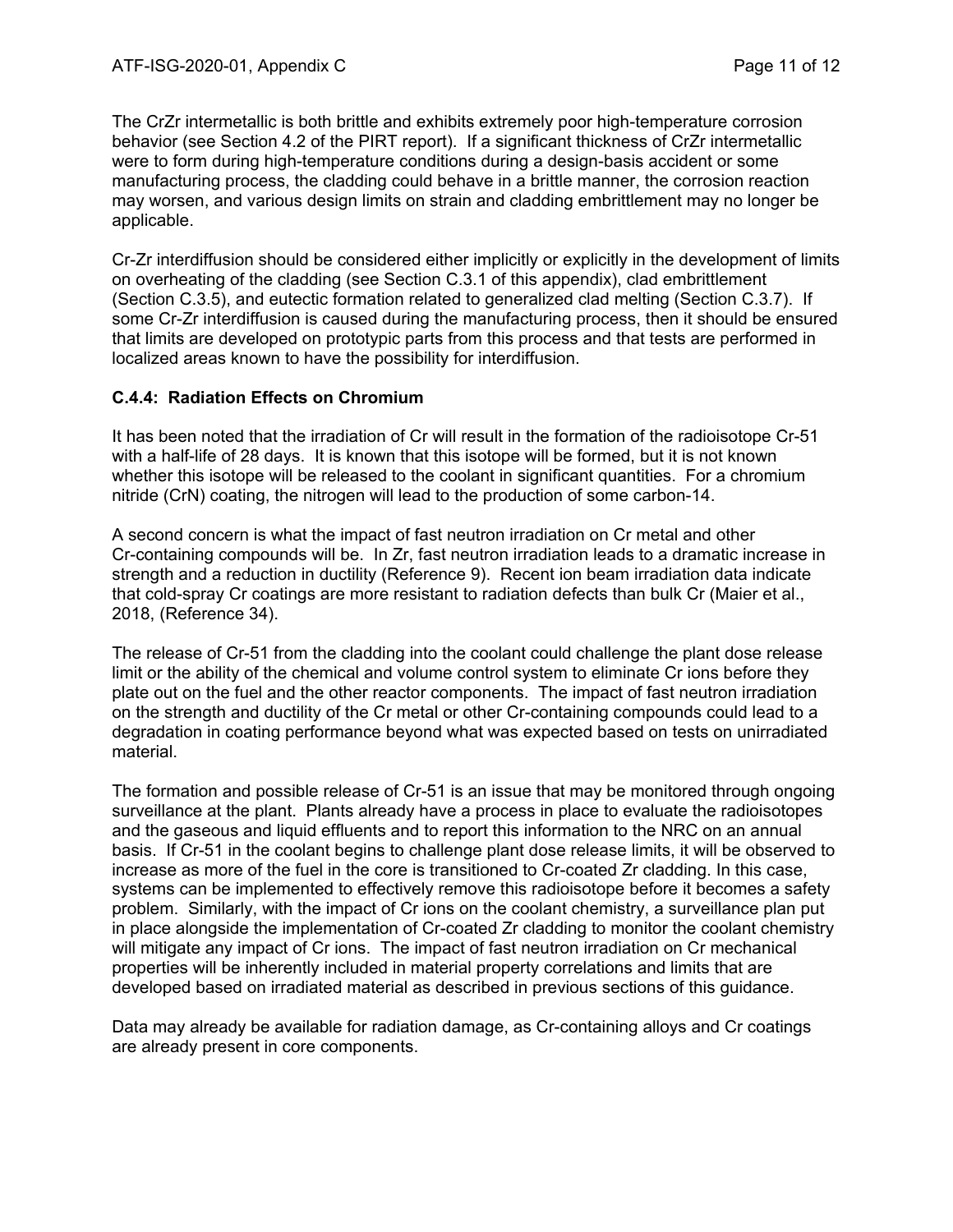# **C.4.5: Subsurface Damage**

As mentioned in Section 3.0 of the PIRT report, many physically bonded coating systems may require mechanical preparation such as grit blasting to obtain a suitable surface for coating bonding. It is currently unknown what the impact of this surface preparation will be on the performance of the coated cladding. The impact will undoubtedly be highly process dependent and should be evaluated for each qualified coating in question.

# **C.4.6: Residual Stress**

When coatings are applied at a different temperature than their operation temperature, it is possible to develop residual stress in the cladding and the coating. This stress could lead to unexpected cladding or coating failure. It is currently unknown what the impact of this residual stress will be on the performance of the coated cladding. The impact will undoubtedly be highly process dependent and should be evaluated for each qualified coating in question.

# **C.4.7: Galvanic Corrosion**

Galvanic corrosion refers to corrosion damage induced when two dissimilar materials are coupled in a corrosive electrolyte. It occurs when two (or more) dissimilar metals are brought into electrical contact under water. Galvanic corrosion can be accelerated under the effects of radiation, as has been observed with the so-called "shadow corrosion" observed between BWR channel boxes and control blades. When a galvanic couple forms, one of the metals in the couple becomes the anode and corrodes faster than it would all by itself, while the other becomes the cathode and corrodes slower than it would alone.

Dissimilar metals in this case include Cr+Zr, Inconel+Cr, and CrN+Zr. No indication of galvanic corrosion, irradiation assisted or otherwise, between these systems has been found in this effort.

# **C.4.8: Defects**

Any coating process will result in some population of defects. Depending on the size and concentration of these defects, they could lead to oxidation under the coating either in normal operating conditions or accident conditions. This could lead to cracking or delamination of the coating, which could eliminate the benefits of the coating and have other safety consequences (see Sections C.4.1 and C.4.2 of this appendix). The PIRT ranked this damage mechanism as high during accident conditions (see Appendix A to the PIRT report). Each process in question should define the allowable defects and justify the presence of these defects based on the testing of cladding with similar defect concentrations.

# **C.4.9: Eutectic Formation**

The formation of eutectics seems to be a concern primarily for beyond-design-basis accident conditions. The lowest temperature eutectic for the Cr-Zr system occurs at 2,430 degrees F (1,332 degrees C). If operation beyond the current design-basis temperature limit of 2,192 degrees F (1,200 degrees C), is requested, then the formation of eutectics and their impact on the coating should be considered. Additionally, in systems other than the Cr-Zr system, such as Cr-Zr-N, the formation of lower temperature eutectics should be considered for both design-basis and beyond-design-basis accident conditions.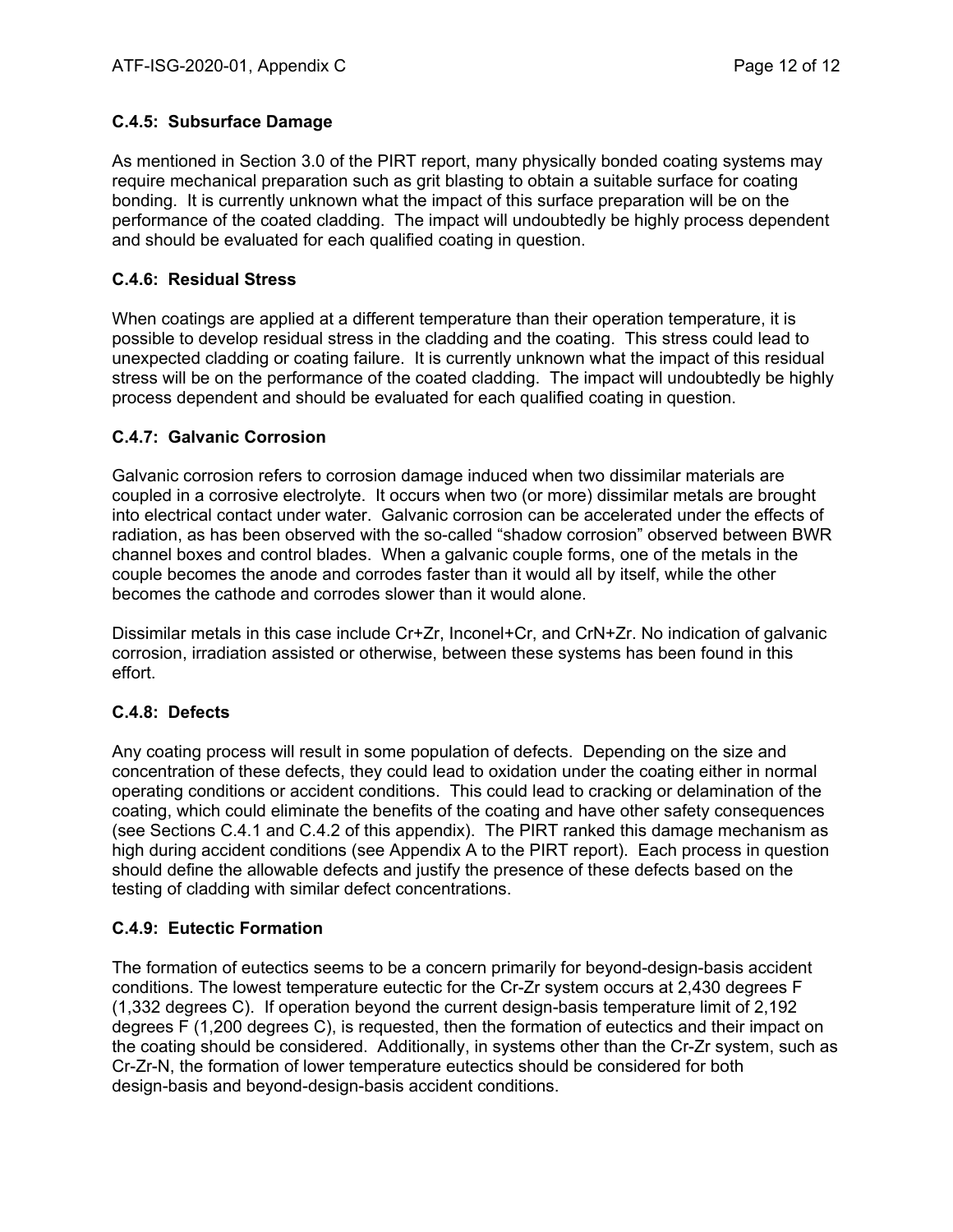# **APPENDIX D**

## **References**

- 1. Pacific Northwest National Laboratory for U.S. Department of Energy, "Degradation and Failure Phenomena of Accident Tolerant Fuel Concepts: Chromium Coated Zirconium Alloy Cladding," dated June 2019 (Agencywide Documents Access and Management System (ADAMS) Accession No. ML19172A154)
- 2. U.S. Nuclear Regulatory Commission, NUREG-0800, "Standard Review Plan for the Review of Safety Analysis Reports for Nuclear Power Plants: LWR Edition," (https://www.nrc.gov/reading-rm/doc-collections/nuregs/staff/sr0800/)
- 3. U.S. Nuclear Regulatory Commission, "Project Plan to Prepare the U.S. Nuclear Regulatory Commission for Efficient and Effective Licensing of Accident Tolerant Fuels," dated September 2018 (ADAMS Accession No. ML18261A414)
- 4. U.S. Nuclear Regulatory Commission, NUREG/CR-7219, "Cladding Behavior during Postulated Loss-of-Coolant Accidents," issued July 2016 (ADAMS Accession No. ML16211A004)
- 5. U.S. Nuclear Regulatory Commission, Draft Regulatory Guide (DG) DG-1327, "Pressurized Water Reactor Control Rod Ejection and Boiling Water Reactor Control Rod Drop Accidents," (ADAMS Accession No. ML16124A200)
- 6. Geelhood, K., Luscher, W., Cuta, J., & Porter, I. (2016). FRAPTRAN-2.0: A Computer Code for the Transient Analysis of Oxide Fuel Rods, PNNL-19400, Vol.1 Rev.2. Richland, WA: Pacific Northwest National Laboratory.
- 7. Luscher, W., Geelhood, K., & Porter, I. (2015). Material Property Correlations: Comparisons between FRAPCON-4.0, FRAPTRAN-2.0, and MATPRO, PNNL-19417 Rev.2. Richland, WA: Pacific Northwest National Laboratory.
- 8. Seshadri, A., Philips, B., & Shirvan, K. (2018). Towards Understanding the Effects of Irradiation on Quenching Heat Transfer. International Journal of Heat Transfer.
- 9. Geelhood, K., Beyer, C., & Luscher, W. (2008). PNNL Stress/Strain Correlation for Zircaloy. PNNL17700. Richland, WA: Pacific Northwest National Laboratory.
- 10. Brachet, J., Dumerval, M., Lazaud-Chaillioux, V., Le Saux, M., Rouesne, E., Urvoy, S., . . . Pauillier, E. (2017). Behaviour of Enhanced Accident Tolerant Chromium Coated Zirconium Alloys Claddings. Enlarged Halden Programme Group 2017 (p. F1.3). Lillehammer, Norway: OECD Halden Reactor Project.
- 11. Kim, H.-G., Kim, I.-H., Jung, Y.-I., Park, D.-J., Park, J.-Y., & Koo, Y.-H. (2015). Adhesion property and high-temperature oxidation behavior of Cr-coated Zircaloy-4 cladding tube prepared by 3D laser coating. Journal of Nuclear Materials, 531-539.
- 12. Shahin, M., Petrik, J., Seshadri, A., Phillips, B., & Shirvan, K. (2018). Experimental Investigation of Cold-Spray Chromium Cladding. TopFuel 2018 (p. A0193). Prague, Czech Republic: European Nuclear Society.
- 13. Geelhood, K., Luscher, W., Raynaud, P., & I.E., P. (2015). FRAPCON-4.0: A Computer Code for the Calculation of Steady-State, Thermal-Mechanical Behavior of Oxide Fuel Rods for High Burnup, PNNL-19418, Vol.1 Rev.2. Richland, WA: Pacific Northwest National Laboratory.
- 14. Limback, M., & Andersson, T. (1996). A Model for Analysis of the Effect of Final Annealing on the Inand Out-of-Reactor Creep Behavior of Zircaloy Cladding. Zirconium in the Nuclear Industry: Eleventh International Symposium, ASTM STP 1295, 448-468.
- 15. Framatome Inc. Letter, Comments on the Report PNNL-28437, "Degradation and Failure Phenomena of Accident Tolerant Fuel Concepts: Chromium Coated Zirconium Alloy Cladding," dated April 16, 2019.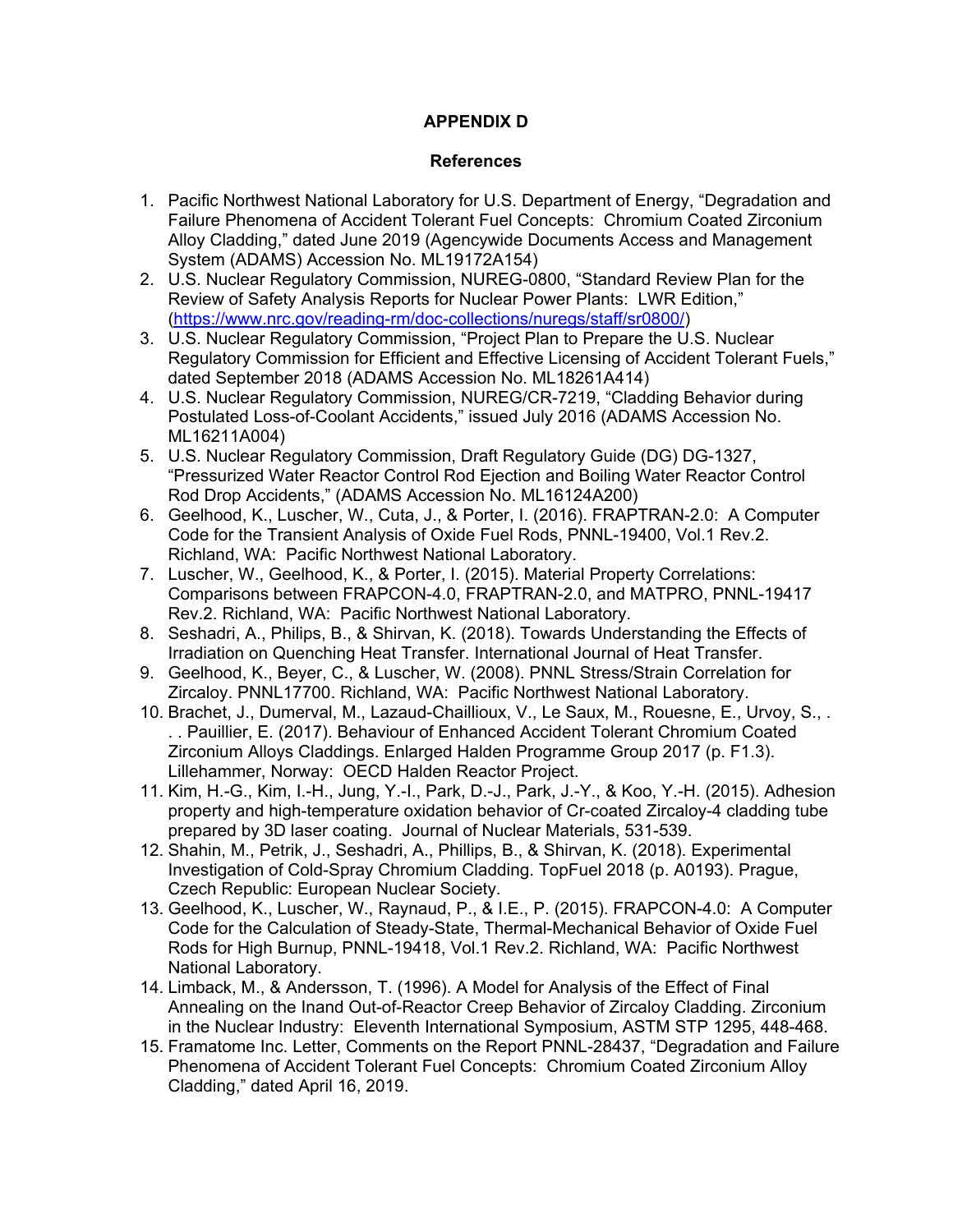- 16. Luscher, W., Geelhood, K., & Porter, I. (2015). Material Property Correlations: Comparisons between FRAPCON-4.0, FRAPTRAN-2.0, and MATPRO, PNNL-19417 Rev.2. Richland, WA: Pacific Northwest National Laboratory.
- 17. Cox, B. (2005). Some thoughts on the mechanisms of in-reactor corrosion of zirconium alloys. Journal of Nuclear Materials, 331-368.
- 18. Sabol, G., Comstock, R., Weiner, R., Larouere, P., & Stanutz, R. (1993). In-Reactor Corrosion Performance of ZIRLO and Zircaloy4. Zirconium in the Nuclear Industry, Tenth International Symposium, 724-744.
- 19. Garde, A., Pati, S., Krammen, A., Smith, G., & Endter, R. (1993). Corrosion Behavior of Zircaloy-4 Cladding with Varying Tin Content in Hight-Temperature Pressurized Water Reactors. Zirconium in the Nuclear Industry, Tenth International Symposium, 760-778.
- 20. Zhao, Z., Kunii, D., Abe, T., Yang, H., Shen, J., & Shinohara, Y. (2017). A comparative study of hydrideinduced embrittlement of Zircaloy-4 fuel cladding tubes in the longitudinal and hoop directions. Journal of Nuclear Science and Technology, 490-499.
- 21. U.S. Nuclear Regulatory Commission, NUREG-0630, "Cladding Swelling and Rupture Models for LOCA Analysis," dated April 1980 (ADAMS Accession No. ML053490337)
- 22. Geelhood, K., Beyer, C., & Cunningham, M. (2004). Modifications to FRAPTRAN to Predict Fuel Rod Failures Due to PCMI during RIA-Type Accidents. 2004 International Meeting on LWR Fuel Performance (p. 1097). Orlando, FL: American Nuclear Society.
- 23. O'Donnell, W., & Langer, B. (1964). Fatigue Design Basis for Zircaloy Components. Nuclear Science and Engineering, 1-12. OECD, NEA. (2018). State-of-the-Art Report on Light Water Reactor Accident-Tolerant Fuels. Paris, France: Nuclear Energy Agency.
- 24. Kvedaras, V., Vilys, J., Ciuplys, V., & Ciuplys, A. (2006). Fatigue Strength of Chromium-Plated Steel. Materials Science, 16-18.
- 25. Sevecek, M., Krejci, J., Shahin, M., Petrik, J., Ballinger, R., & Shirvan, K. (2018). Fatigue Behavior of Cold Spray-Coated Accident Tolerant Cladding. TopFuel 2018 (p. A0126). Prague, Czech Republic: European Nuclear Society.
- 26. Collier, J., & Thome, J. (1994). Convective Boiling and Condensation, 3rd Ed. Oxford, England: Oxford University Press.
- 27. Kandlikar, S. (2001). A theoretical model to predict pool boiling CHF incorporating effects of contact angle and orientation. Journal of Heat Transfer, 1071-1079.
- 28. O'Hanley, H., Coyle, C., Buongiorno, J. M., Hu, L., Rubner, M., & Cohen, R. (2013). Separate effects of surface roughness, wettability, and porosity on the boiling critical heat flux.
- 29. Weatherford, R. (1963). Nucleate boiling characteristics and critical heat flux occurrence in sub-cooled axial flow water systems ANL 6675. Argonne, IL: Argonne National Laboratory.
- 30. Takata, Y., Hidaka, S., Masuda, M., & Ito, T. (2003). Pooling boiling on a superhydrophilic surface. Journal of Energy Research, 111-119.
- 31. Jo, H., Yeom, H., Gutierrez, E., Sridharam, K., & Corradini, M. (2018). Characterization of Boiling Characteristics of Accident Tolerant Fuel (ATF) Cladding Surfaces. ANS Transactions (pp. 551- 552). Orlando FL: ANS.
- 32. Jo, H., Gutierrez, E., Yeom, H., Sridharan, K., & Corradini, M. (2019). Critical Heat Flux Study with Different Substrate Conditions for Accident Tolerant Fuel Cladding Development. ANS Transactions. Minneapolis, MN: ANS.
- 33. Flanagan, M., Askeljung, P., & Puranen, A. (2013). Post-Test Examination Results from Integral, HighBurnup, Fueled LOCA Tests at Studsvik Nuclear Laboratory, NUREG-2160. Washington D.C.: U.S. Nuclear Regulatory Commission.
- 34. Maier, B.; Yeom, H.; Johnson, G.; Dabney, T.; Hu, J.; Baldo, P.; Li, M.; Sridharan, K. (2018). In Situ TEM Investigation of Irradiation-induced Defect Formation in Cold Spray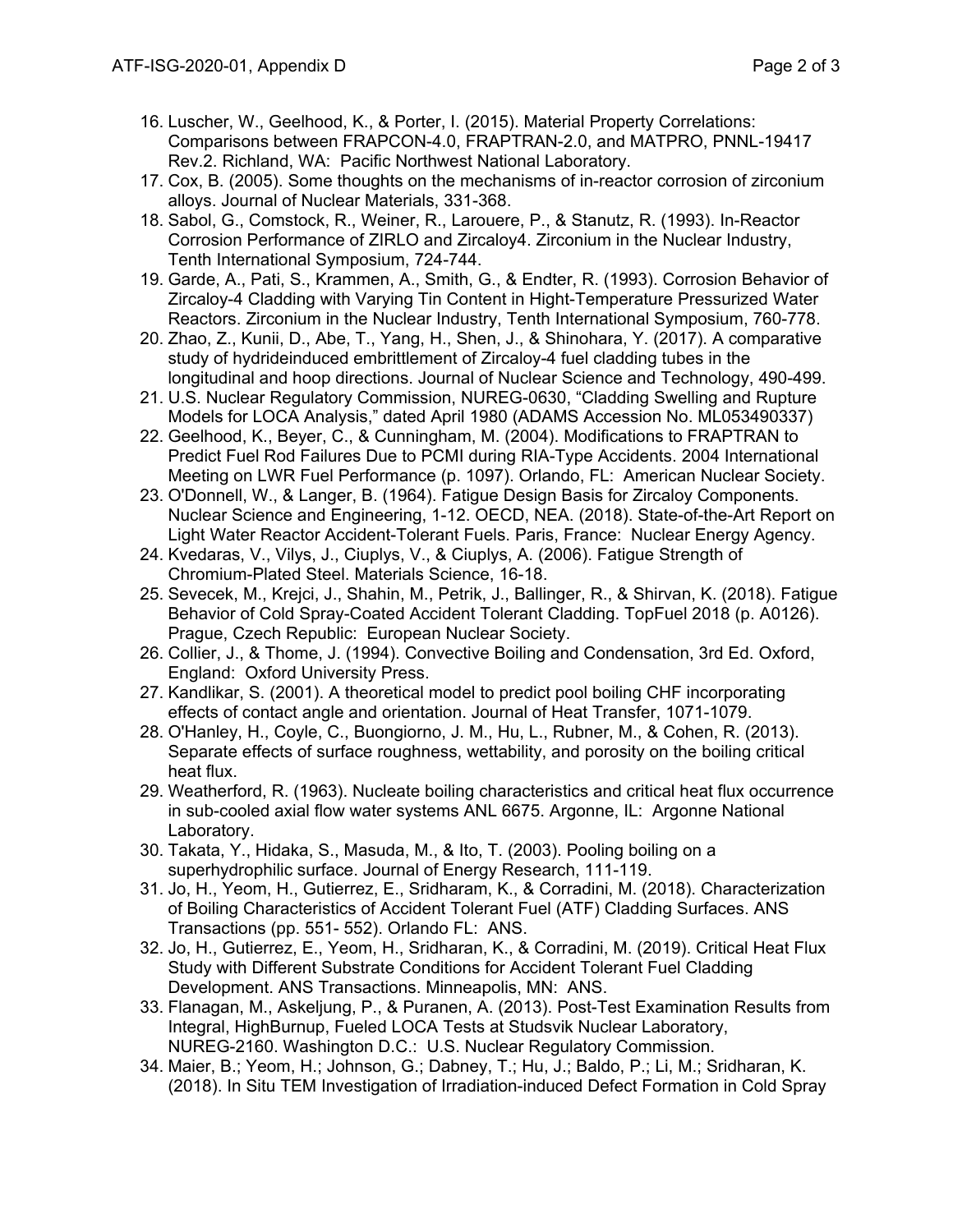Cr Coatings for Accident Tolerant Fuel Applications, Journal of Nuclear Materials 320-323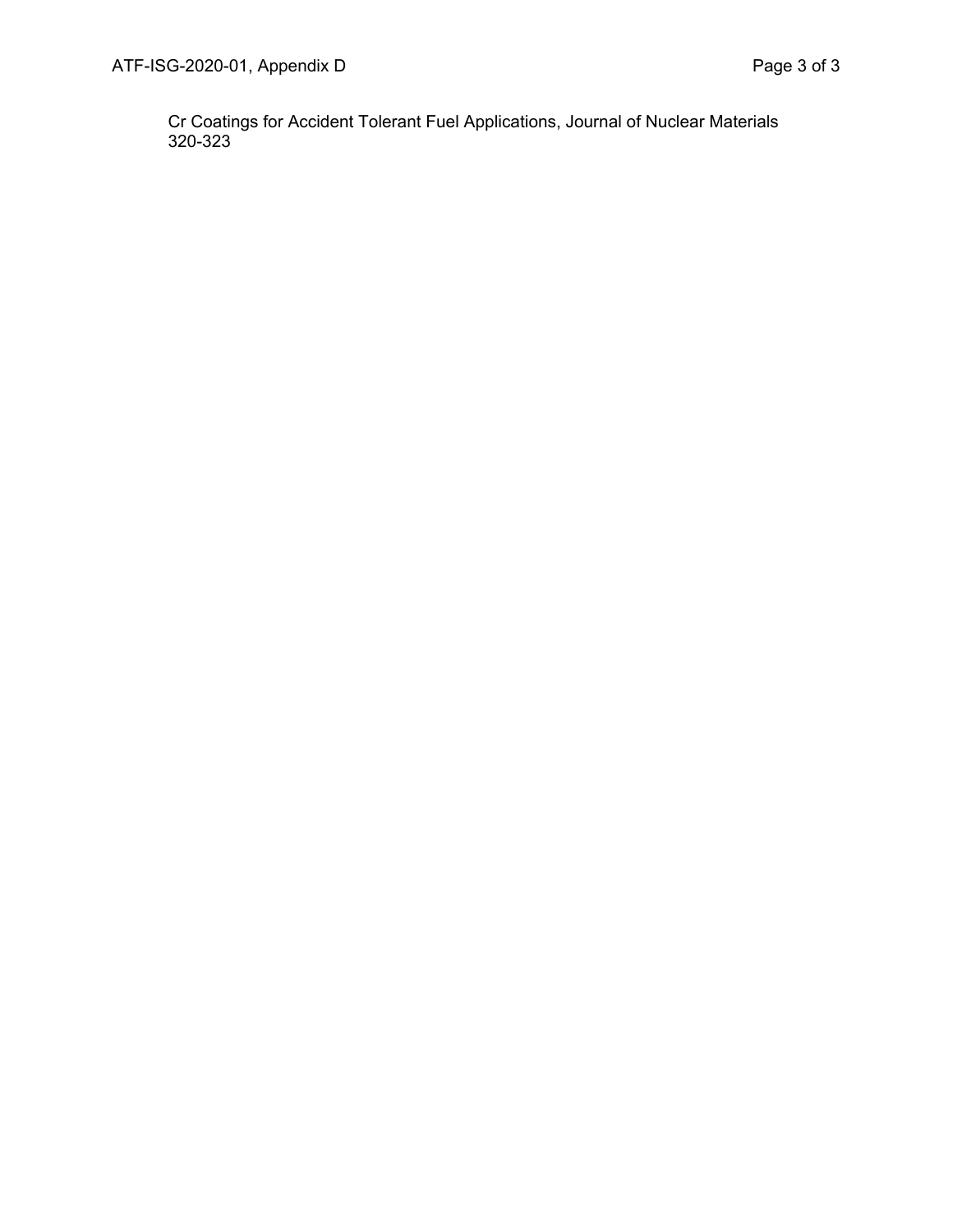# **APPENDIX E**

#### **Analysis of Public Comments on Draft Interim Staff Guidance, "Supplemental Guidance Regarding the Chromium-Coated Zirconium Alloy Fuel Cladding Accident Tolerant Fuel Concept**

Comments on the subject draft interim staff guidance are available electronically at the U.S. Nuclear Regulatory Commission's (NRC's) electronic Reading Room at http://www.nrc.gov/reading-rm/adams.html. From this page, the public can access the Agencywide Documents Access and Management System (ADAMS), which provides text and image files of the NRC's public documents. The following table lists the comments the NRC received on the draft ISG.

| Letter Number | <b>ADAMS</b><br><b>Accession No.</b> | <b>Commenter Affiliation</b> | <b>Commenter Name</b> |
|---------------|--------------------------------------|------------------------------|-----------------------|
|               | ML19344C125                          | Nuclear Energy Institute     | Beniamin Holtzman     |

This document lists each public comment by letter number, as given in the table above. The original comment as written by the commenter is listed first, followed by the NRC's response.

#### **Letter 1—Comments from the Nuclear Energy Institute**

#### **Comment No. 1-1**

Industry recognizes the importance of process controls in manufacturing but believes that the NRC should not license specific manufacturing processes. Industry has brought up this concern at the NRC Public Meeting on August 6th and NRC management agreed that the vendor suppliers produce high-quality, defect free fuel rods through the current supply chain qualification process, quality control of suppliers and manufacturing, product inspections and certifications under the provisions of 10CFR50 App B. NUREG‐0800 should remain a performance‐based standard. Furthermore, there was agreement that the coated cladding concepts addressed in the ISG are not conceptually different from the current fuel products and that the existing manufacturing oversight framework is adequate.

However, the ISG text still references PIRT Section 6.4.2 and states that the applicant should ensure the performance concerns referenced in the PIRT Section are addressed. This creates the potential for a reviewer to regulate on process rather than follow the current performance‐ based regulatory process as noted as the intent by NRC management in the August 6th Public Meeting. Therefore, the ISG text should be clarified that the specifics of the manufacturing process should not be included in the licensing criteria.

# **Proposed Change**

Please revise the text as noted:

Currently it is not possible to definitively state what data are available to justify these properties, because small d. Differences in applicant-specific processes can have a significant impact on the final mechanical and material properties. Therefore, the applicant should provide data or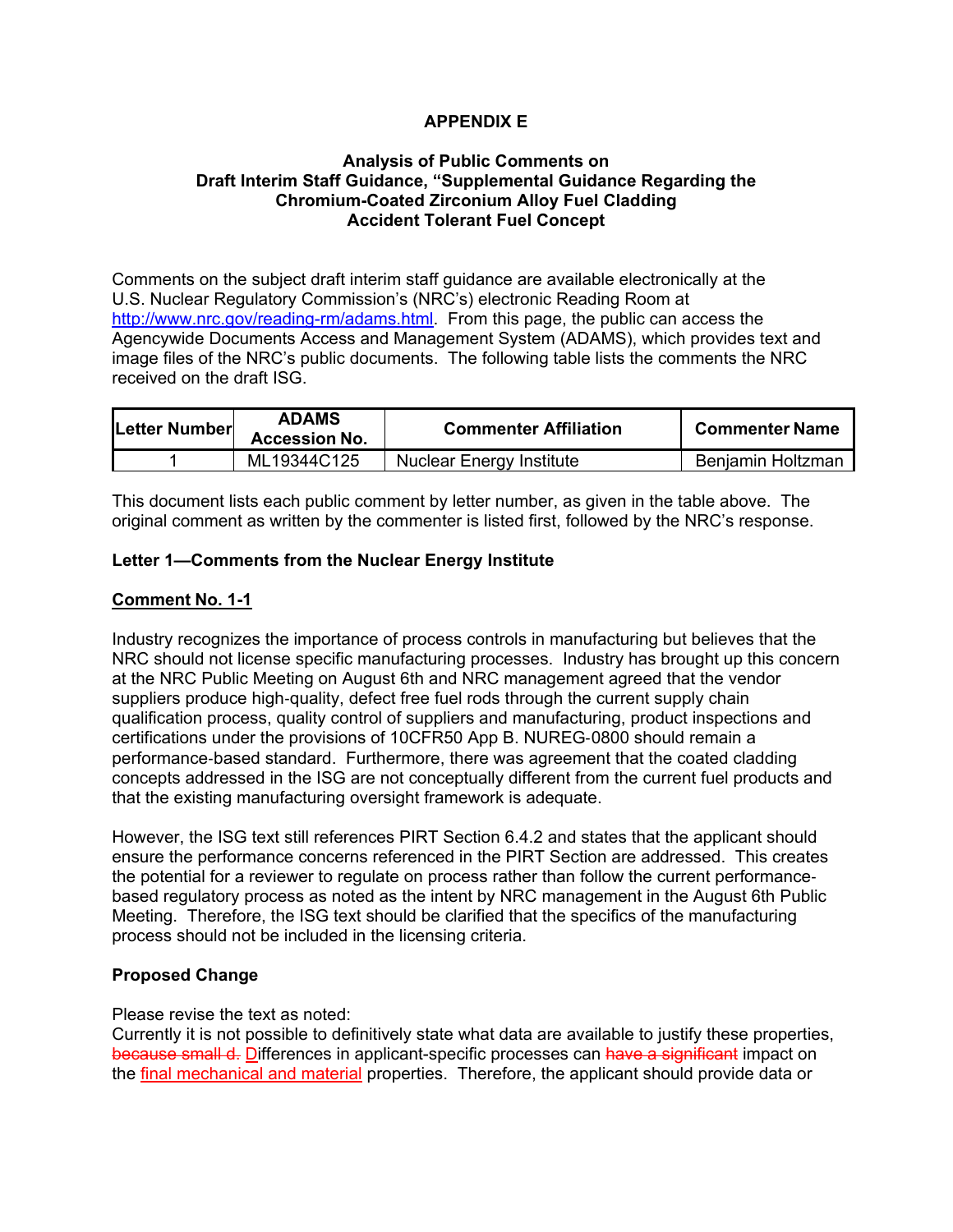other justification from its specific cladding product to justify material property models. (Appendix B page 1 of 7)

...microstructures, and higher ductility‐compliant layers can be utilized to reduce interface strains. The important mechanical and material properties to be reviewed are those of the finished applicant‐specific fuel product, not those during an interim manufacturing process. (Appendix B.2, page 3 of 7)

# NRC Response

The NRC staff agrees in part with this comment. It is the responsibility of the applicant to provide a definition of the product under review. In the case of legacy fuel rod cladding alloys, other industry and ASTM specifications may sufficiently describe the manufacturing and testing of the cladding. In the case of coatings, no such standards exist. As such, each applicant needs to describe the product for which NRC approval is requested, which may or may not include manufacturing process parameters. This description of the product could include material and dimensional specifications, as well as quality control and testing measures to ensure that the coating will perform equivalent to the coating used during testing and data collection. While this process is greatly aided by the use of performance-based metrics (i.e. non-destructive testing of cladding after coating, or destructive testing of a cladding batch sample), there is not yet a standard set of tests due to the novelty of these coatings. Therefore, the NRC cannot categorically reject the possibility of including a manufacturing process parameter within the scope of the topical report and safety evaluation because the content of the topical report submittals, and specifically the product descriptions, are unknown. The NRC staff agrees that existing regulatory structure for oversight of quality control of suppliers and manufacturing is effective and should accommodate these coated claddings.

The NRC staff agrees with the proposed changes to Appendix B, page 1. The final ISG was changed by incorporating the proposed language.

The NRC staff disagrees with the proposed changes to Appendix B.2, page 3. The paragraph for which the changes are proposed is included in the ISG to provide background information to the reviewer on different coating techniques and contains no requirements or recommendations for review. The staff believes that adding a disclaimer that it does not apply to intermediate manufacturing products may cause unnecessary confusion. The final ISG was not changed as a result of this comment.

# **Comment No. 1-2**

The NRC is transforming to become a modern, risk-informed regulator but Fuels continue to lag behind the rest of the NRC in becoming risk‐informed. The mission of the NRC is reasonable assurance of adequate protection of public health and safety as noted in the NRC letter 'Applying the Principles of Good Regulation as a Risk‐Informed Regulator.' Adequate protection (no undue risk) does not mean zero risk. The area of fuels licensing continues to be regulated deterministically on design‐basis accident considerations only. Any risk‐informed performance‐ based idea, while accepted in principle, are not implemented in regulations or guidance as there is a fear a failure for any aspect of the fuel product at any time.

This approach is unnecessarily conservative and demonstrates a lack of risk‐informed perspective. The fuel pellet matrix and fuel cladding are the first two boundaries protecting the public, but they are not the only boundaries. A failure of the fuel matrix and fuel cladding does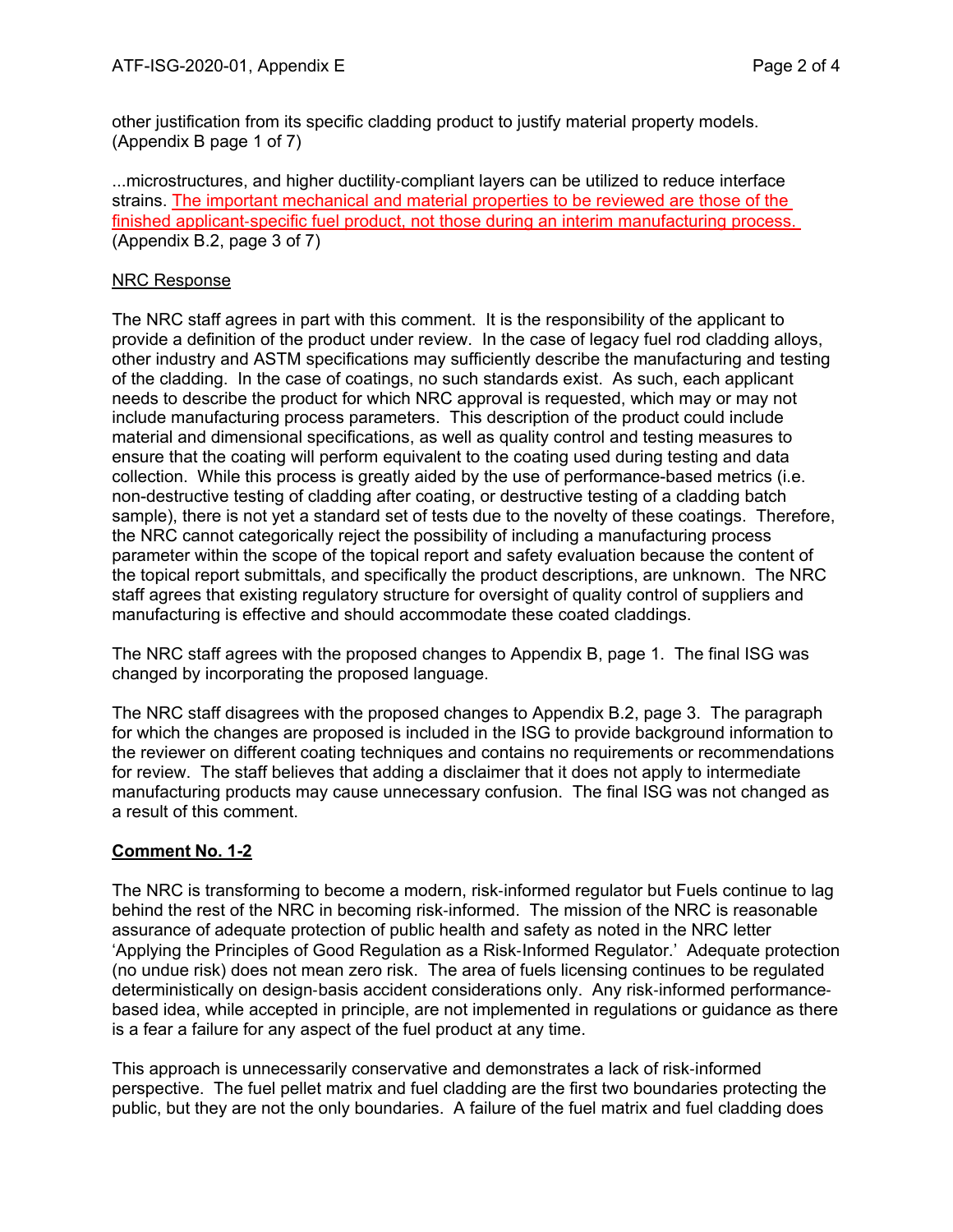not create a situation where the reasonable assurance of adequate protection of public health and safety is no longer maintained – though it is a bad and costly day for both the fuel supplier and utility.

## **Proposed Change**

Please revise the text as noted:

Potential new damage mechanisms have been identified in Appendix C, Section C.4, of this ISG. The reviewer should ensure that these mechanisms have been ruled out sufficiently by the applicant for the domain approved by the NRC such that the entirety of the fuel in concert with the supporting systems maintains the reasonable assurance of adequate public health and safety, that existing SAFDLs already protect against the mechanisms, or that new SAFDLs have been developed to protect against them.

Based upon an investigation of available performance testing and known data gaps, Section 6.4.2 of the PIRT report identified several performance concerns for chromium‐coated zirconium alloys. The reviewer should ensure that these performance concerns have been ruled out sufficiently by the applicant for the domain approved by the NRC such that the entirety of the fuel in concert with the supporting systems maintains the reasonable assurance of adequate public health and safety, that existing SAFDLs already protect against the damage mechanisms, or that new SAFDLs have been developed to protect against them. (Appendix A, pages 2 and 3 of 9)

The PIRT report also suggests two paths that an applicant may take to analyze each property: treating the cladding and coating as separate layers and treating the cladding and coating together as a composite material. A subset of the composite material strategy may be to demonstrate that the coating will have a negligible impact on a property and to use the property of the underlying substrate. Any of these paths may be appropriate provided sufficient justification from the applicant such that the entirety of the fuel in concert with the supporting systems maintains the reasonable assurance of adequate public health and safety, and a variety of these strategies may be used to disposition the various properties. (Appendix A, page 4 of 9)

# NRC Response

The NRC staff disagrees with this comment. The standard for NRC staff review is reasonable assurance of adequate protection of public health and safety. The ISG is an extension of NUREG-0800, "Standard Review Plan," which provides guidance to the staff on this review standard. The proposed edits are not necessary to reinforce the reasonable assurance standard and are therefore not incorporated.

With regard to the rest of the comment, the NRC considers the safety of the fuel to be of paramount importance because it is the driver of the accident source term and contains two primary fission product barriers. Therefore, General Design Criterion 10, "Reactor Design," requires the fuel to be designed with appropriate margin to assure that specified acceptable fuel design limits (SAFDLs) are not exceeded during normal operation and anticipated operational occurrences (AOOs).

Within these constraints, however, the NRC has continued to risk-inform fuel licensing where appropriate. The design basis acceptance criteria for fuels (the SAFDLs) are performance